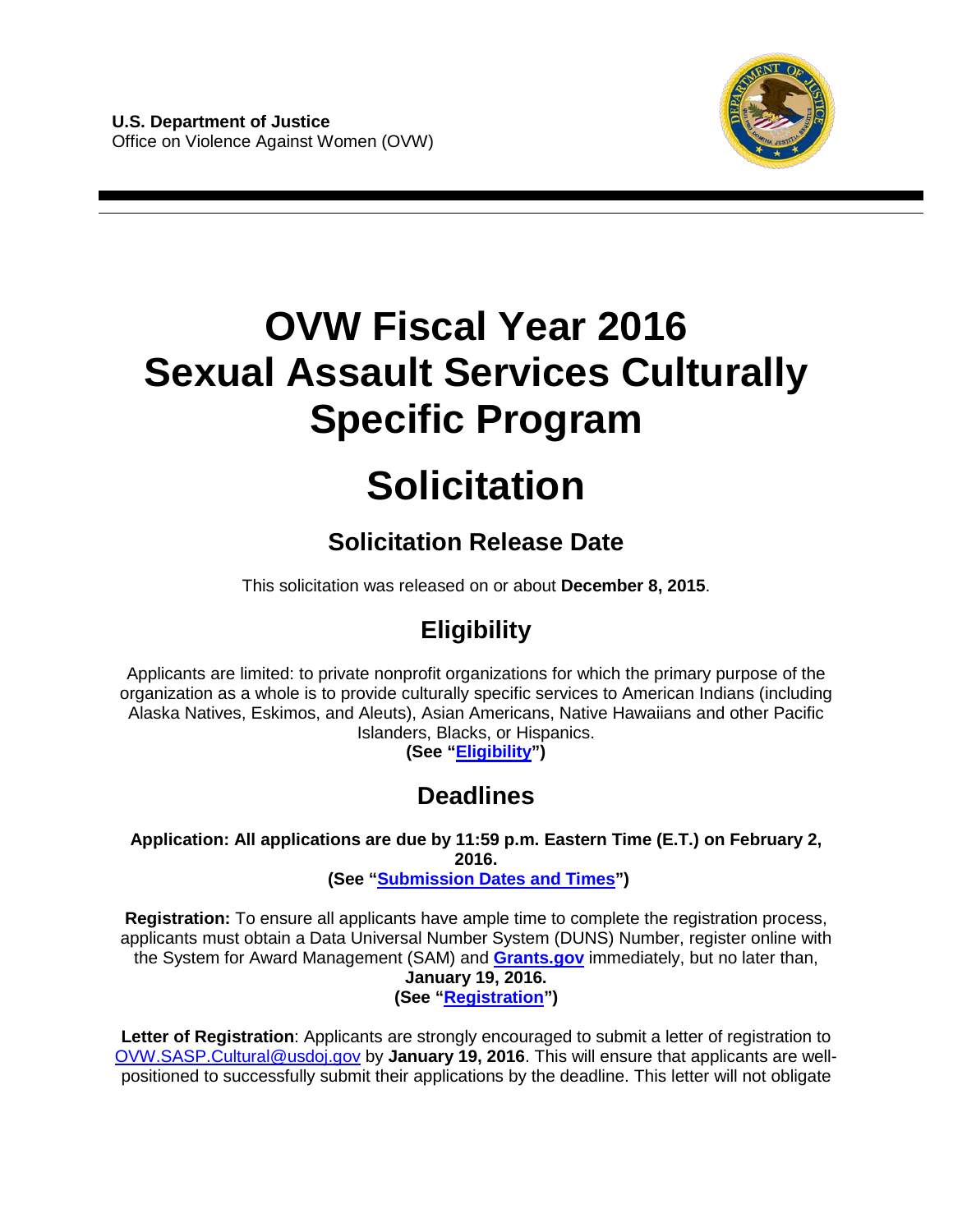potential applicants to submit an application. Interested applicants who do not submit a Letter of Registration are still eligible to apply. **(See ["Letter of Registration"](#page-11-0))**

**Pre-Application Conference Calls:** OVW will conduct Pre-Application Conference Calls for anyone interested in submitting an application for the **Sexual Assault Services Culturally Specific Program**. Participation in these calls is optional. Interested applicants who do not participate are still eligible to apply.

**(See ["Content and Form of Application Submission"](#page-11-1))**

#### **Contact Information**

**For assistance with the requirements of this solicitation, call OVW at (202) 307-6026.**

**In Fiscal Year 2016, OVW applications will be submitted through [Grants.gov.](http://www.grants.gov/) For technical assistance with [Grants.gov,](http://www.grants.gov/) contact the [Grants.gov C](http://www.grants.gov/)ustomer Support Hotline at 1-800-518-4726.** 

**The [Grants.gov](http://www.grants.gov/) number assigned to this announcement is OVW-2016-9083**

**It is anticipated that all applicants will be notified of the outcome of their applications by September 30, 2016.**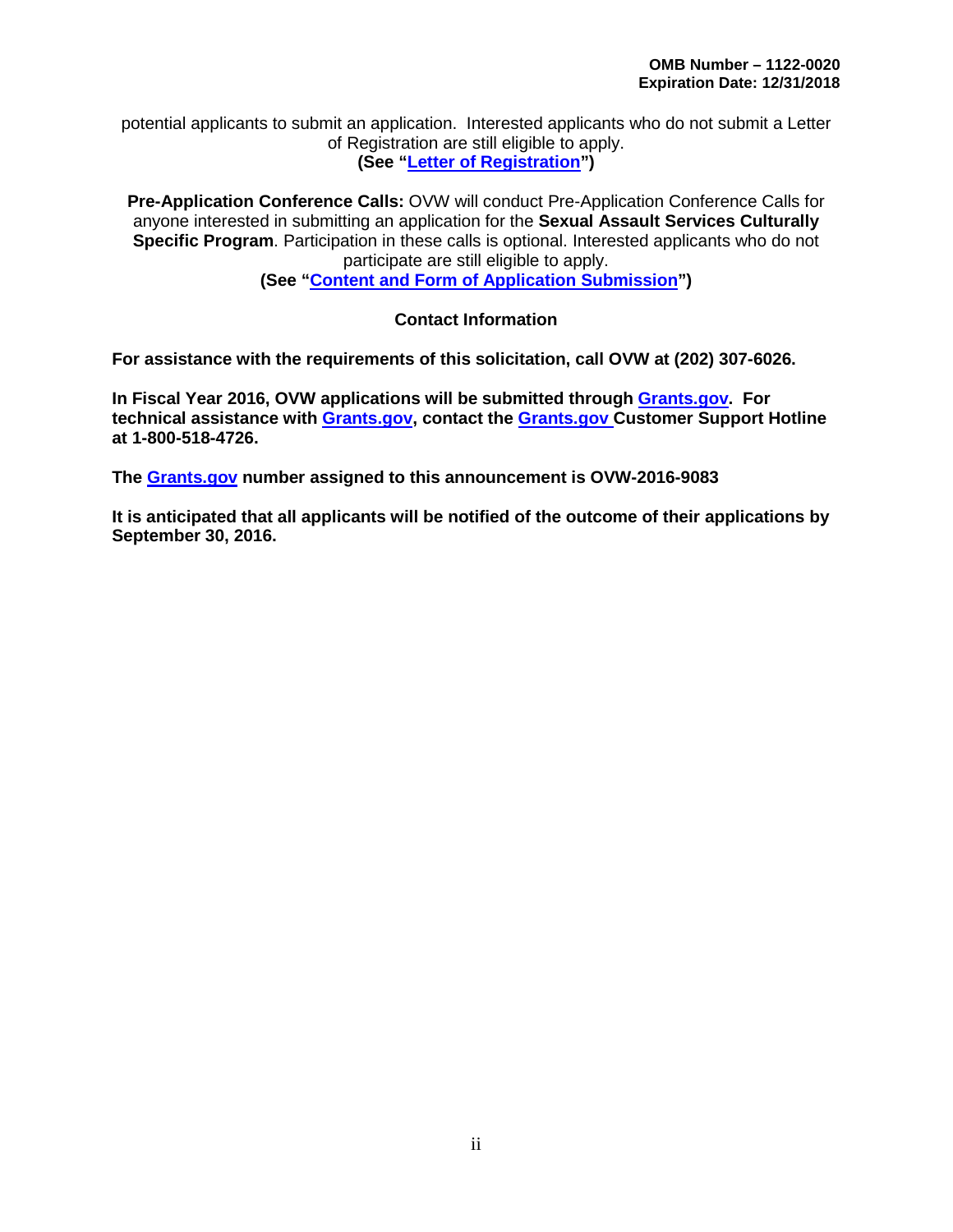# **Contents**

| About the OVW Sexual Assault Services Culturally Specific Program  1 |  |
|----------------------------------------------------------------------|--|
|                                                                      |  |
|                                                                      |  |
|                                                                      |  |
|                                                                      |  |
|                                                                      |  |
|                                                                      |  |
|                                                                      |  |
|                                                                      |  |
|                                                                      |  |
|                                                                      |  |
|                                                                      |  |
|                                                                      |  |
|                                                                      |  |
|                                                                      |  |
|                                                                      |  |
|                                                                      |  |
|                                                                      |  |
|                                                                      |  |
|                                                                      |  |
|                                                                      |  |
|                                                                      |  |
|                                                                      |  |
|                                                                      |  |
|                                                                      |  |
|                                                                      |  |
|                                                                      |  |
|                                                                      |  |
|                                                                      |  |
|                                                                      |  |
|                                                                      |  |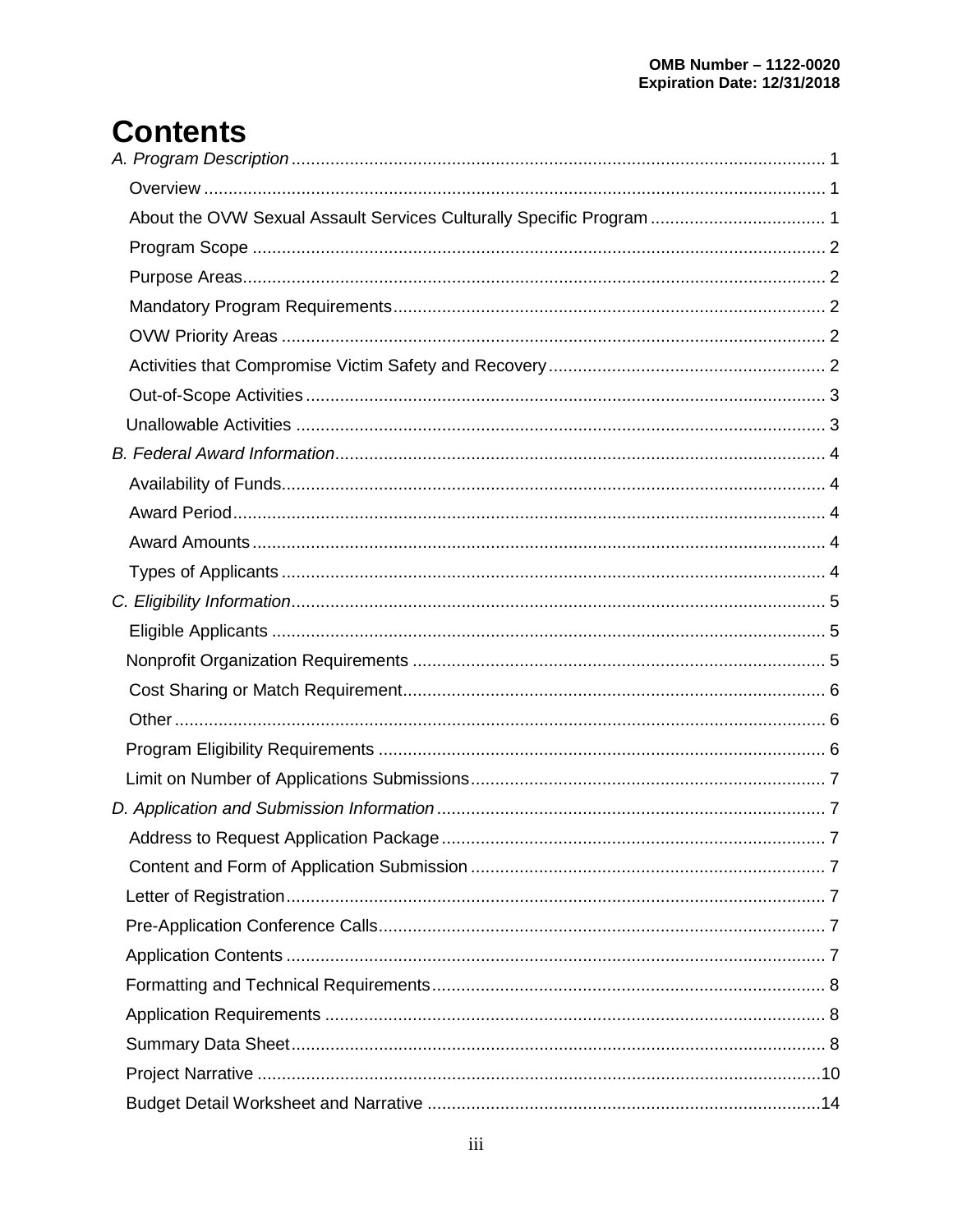| Memorandum of Understanding (MOU) or Memorandum of Exemption (MOE)16 |  |
|----------------------------------------------------------------------|--|
|                                                                      |  |
|                                                                      |  |
|                                                                      |  |
|                                                                      |  |
|                                                                      |  |
|                                                                      |  |
|                                                                      |  |
|                                                                      |  |
|                                                                      |  |
|                                                                      |  |
|                                                                      |  |
|                                                                      |  |
|                                                                      |  |
|                                                                      |  |
|                                                                      |  |
|                                                                      |  |
|                                                                      |  |
|                                                                      |  |
|                                                                      |  |
|                                                                      |  |
|                                                                      |  |
|                                                                      |  |
|                                                                      |  |
|                                                                      |  |
|                                                                      |  |
|                                                                      |  |
|                                                                      |  |
|                                                                      |  |
|                                                                      |  |
|                                                                      |  |
|                                                                      |  |
|                                                                      |  |
|                                                                      |  |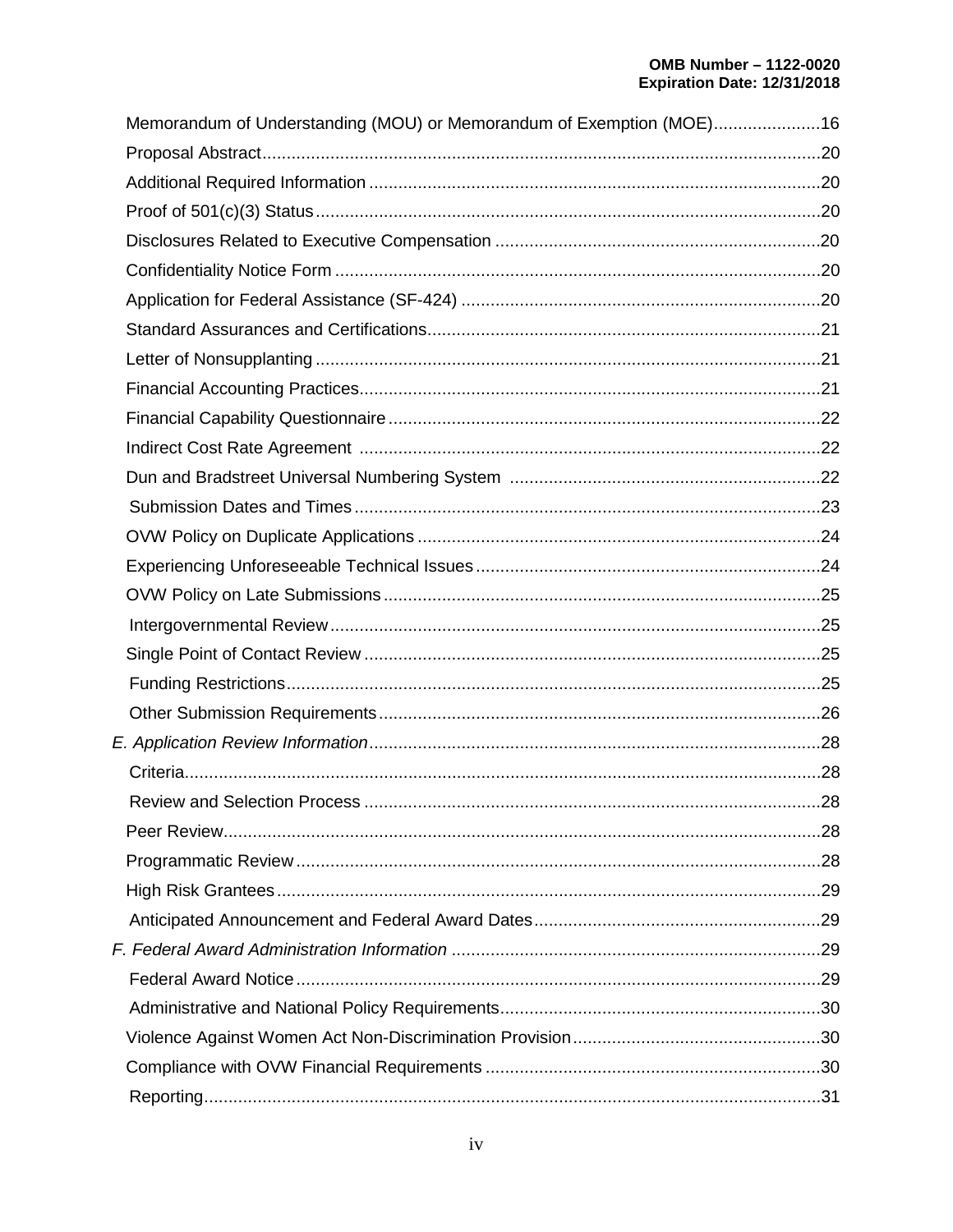| Summary of Current and Pending Non-OVW Grants to do the Same or Similar Work49 |  |
|--------------------------------------------------------------------------------|--|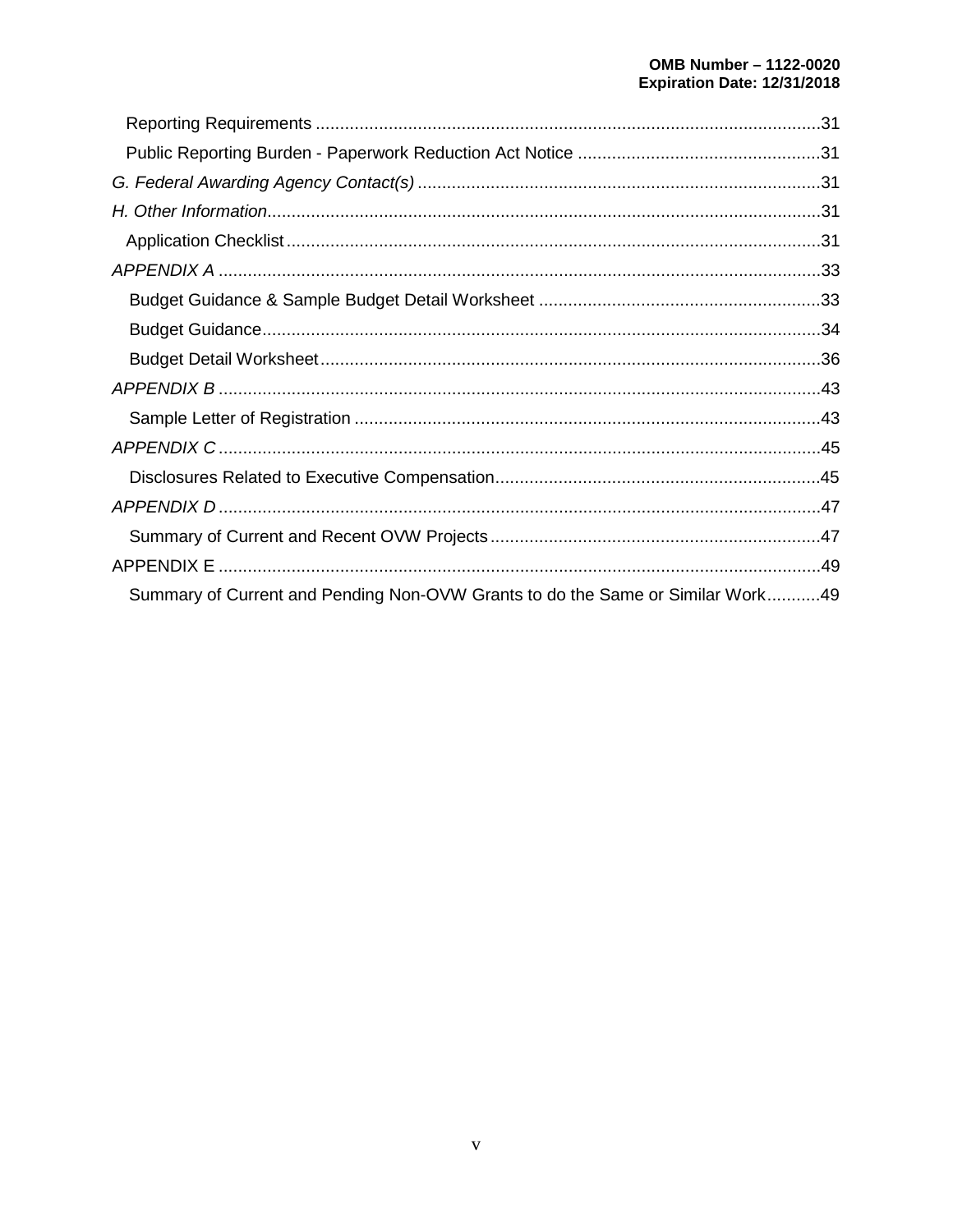# **OVW Sexual Assault Services Culturally Specific Program (CFDA 16.023)**

### <span id="page-5-0"></span>*A. Program Description*

#### <span id="page-5-1"></span>**Overview**

The Office on Violence Against Women (OVW) is a component of the United States Department of Justice (DOJ). Created in 1995, OVW implements the Violence Against Women Act (VAWA) and subsequent legislation and provides national leadership on issues of sexual assault, domestic violence, dating violence, and stalking. Since its inception, OVW has supported a multifaceted approach to responding to these crimes through implementation of grant programs authorized by VAWA. By forging state, local and tribal partnerships among police, prosecutors, judges, victim advocates, health care providers, faith leaders, organizations that serve culturally specific and underserved communities, and others, OVW grants help provide victims with the protection and services they need to pursue safe and healthy lives, while improving communities' capacity to hold offenders accountable for their crimes.

#### <span id="page-5-2"></span>**About the OVW Sexual Assault Services Culturally Specific Program** This program is authorized by **42 U.S.C. §14043g(c)**.

The Sexual Assault Services Program (SASP) was created by the Violence Against Women and Department of Justice Reauthorization Act of 2005 (VAWA 2005), 42 U.S.C. §14043g, and is the first federal funding stream dedicated solely to the provision of direct intervention and related assistance for victims of sexual assault. The SASP encompasses four different grant programs for the following entities: 1) states and territories; 2) tribes, tribal organizations and nonprofit tribal organizations; 3) culturally specific organizations; and 4) state, territorial, and tribal sexual assault coalitions. Overall, the purpose of SASP is to provide intervention, advocacy, accompaniment (e.g., accompanying victims to court, medical facilities, police departments, etc.), support services, and related assistance for adult, youth, and child victims of sexual assault, non-offending family and household members of victims, and those collaterally affected by the sexual assault.

Survivors of sexual assault from culturally specific communities frequently confront unique and additional challenges, such as linguistic and cultural barriers, when seeking assistance. In order to provide the most appropriate services to such victims, the Sexual Assault Services Culturally Specific Grant Program (hereinafter referred to as the SAS Culturally Specific Program) funds nonprofit organizations that focus primarily on culturally specific communities and have experience in the area of sexual assault or who partner with an organization having such expertise. The goal of the SAS Culturally Specific Program is to create, maintain, and expand sustainable sexual assault services provided by culturally specific organizations, which are uniquely situated to respond to the needs of sexual assault victims from culturally specific populations.

For additional information on the **SAS Culturally Specific Program**, including what past **SAS Culturally Specific Program** grantees have accomplished with their grant funds and to view the **SAS Culturally Specific Program** performance measures, see [http://muskie.usm.maine.edu/vawamei/saspculturalmain.htm.](http://muskie.usm.maine.edu/vawamei/saspculturalmain.htm)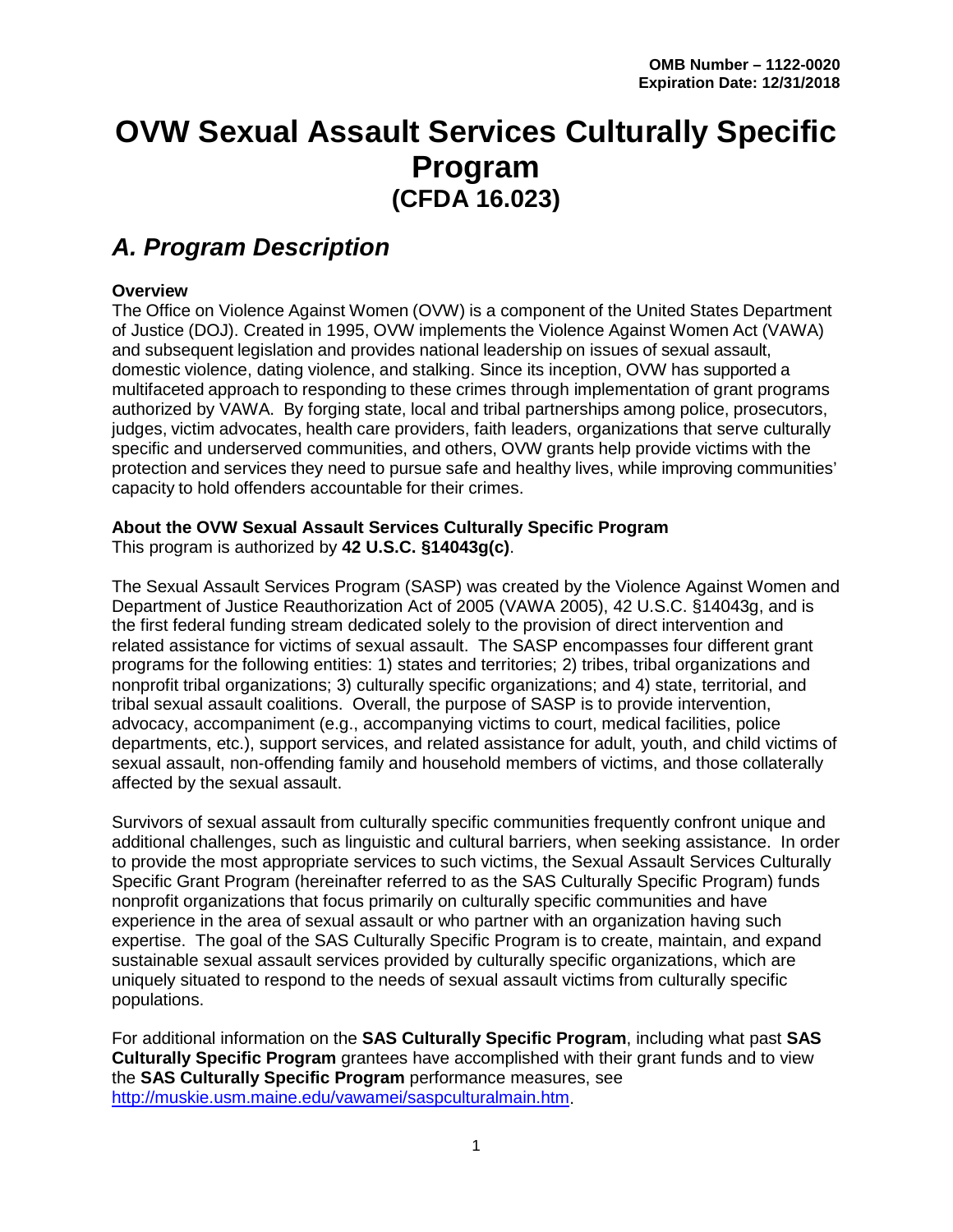#### <span id="page-6-0"></span>**Program Scope**

Activities supported by the **SAS Culturally Specific Program** are determined by statute, federal regulations, and OVW policies. If an applicant receives an award, the funded project is bound by the provisions of this solicitation, the DOJ Financial Guide, any updates to the DOJ Financial Guide, and the conditions of the recipient's award.

#### <span id="page-6-1"></span>**Purpose Areas**

In FY 2016, funds under the **SAS Culturally Specific Program** may be used for the following purpose:

• To support the establishment, maintenance, and expansion of culturally specific intervention and related assistance for victims of sexual assault.

Intervention services and related assistance may include, but are not necessarily limited to:

- 1. 24-hour hotline services providing crisis intervention services and referral;
- 2. Accompaniment and advocacy through medical, criminal justice, and social support systems, including medical facilities, police, and court proceedings;
- 3. Crisis intervention, short-term individual and group support services, and comprehensive service coordination and supervision to assist sexual assault victims and family or household members;
- 4. Information and referral to assist the sexual assault victim and family or household members;
- 5. Community-based, culturally specific services and support mechanisms, including outreach activities for underserved communities; and
- 6. Development and distribution of materials on issues related to the services.

#### <span id="page-6-2"></span>**Mandatory Program Requirements**

#### Sexual Assault Victim Services

For the purposes of the SAS Culturally Specific Program, proposed activities regarding sexual assault victim services **must** extend beyond intimate partner sexual violence and include services to a broad range of survivors (e.g., adults abused as children, child and youth survivors, adults sexually assaulted by those other than an intimate partner such as a stranger, neighbor, family member, coworker, community leader, clergy/spiritual leader, etc.). Applications proposing projects to serve survivors of intimate partner sexual violence *only* will be considered out of scope and removed from further funding consideration.

#### <span id="page-6-3"></span>**OVW Priority Areas**

In FY 2016 OVW is interested in supporting the priority area identified below and encourages applications that propose activities in the following area:

• Increase support for underserved communities of color, in a culturally appropriate manner, with a special emphasis on Black/African-American communities.

#### <span id="page-6-4"></span>**Activities that Compromise Victim Safety and Recovery**

The following activities have been found to jeopardize victim safety, deter or prevent physical or emotional healing for victims, or allow offenders to escape responsibility for their actions:

1. Procedures or policies that exclude victims from receiving safe shelter, advocacy services, counseling, and other assistance based on their actual or perceived age, immigration status, race, religion, sexual orientation, gender identity, mental health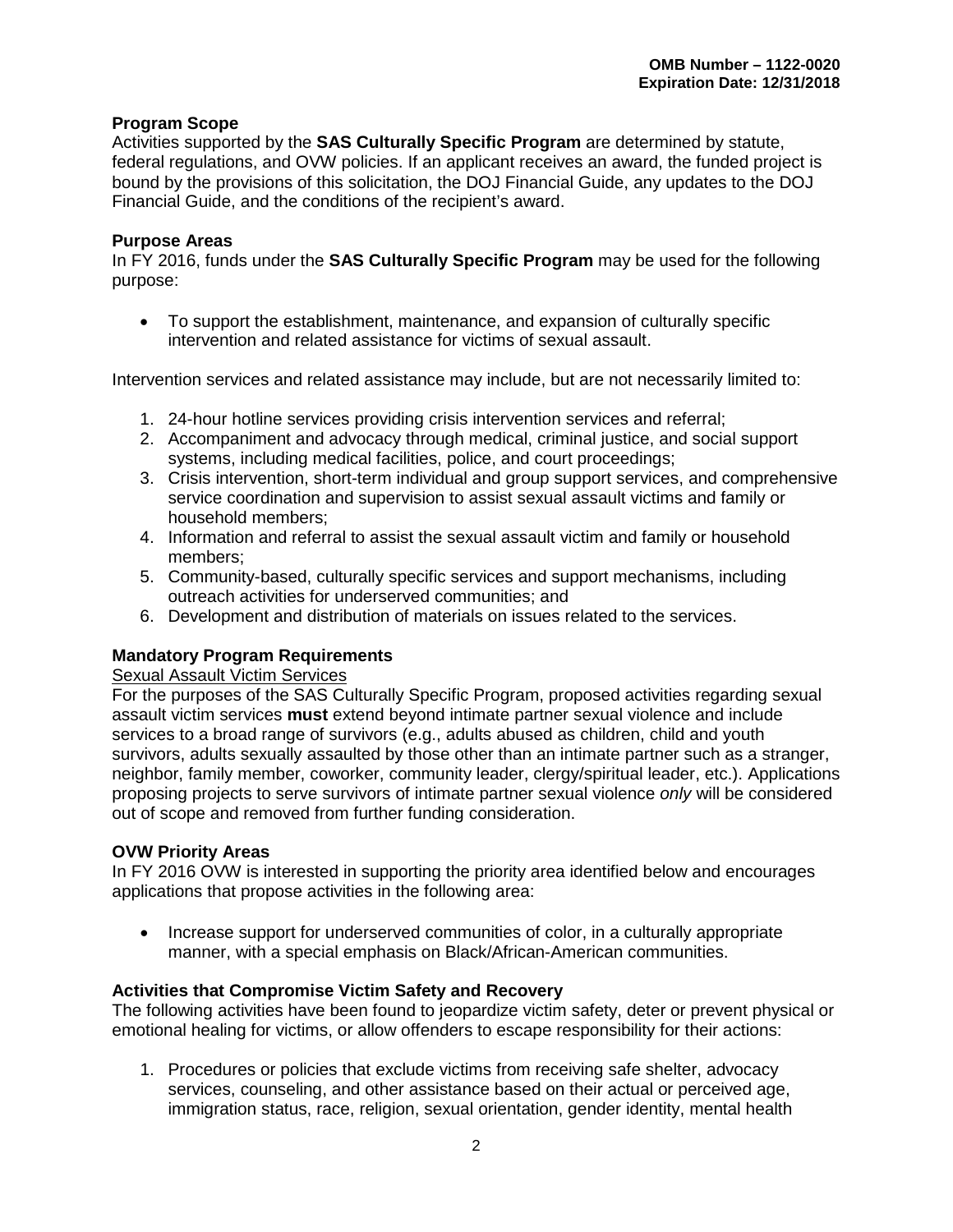condition, physical health condition, criminal record, work in the sex industry, or the age and/or gender of their children;<sup>[1](#page-7-2)</sup>

- 2. Procedures or policies that compromise the confidentiality of information and privacy of persons receiving OVW-funded services;
- 3. Crafting policies that deny individuals access to services based on their relationship to the perpetrator;
- 4. Developing materials that are not tailored to the dynamics of sexual assault or the culturally specific population to be served;
- 5. Crafting policies or engaging in practices that impose restrictive conditions to be met by the victim in order to receive services (e.g. mandatory counseling, seeking an order for protection); and
- 6. Crafting policies that require the victim to report the sexual assault to law enforcement.

Applications that propose activities that compromise victim safety and recovery may receive a deduction in points during the review process or may be eliminated from further consideration entirely.

#### <span id="page-7-0"></span>**Out-of-Scope Activities**

OVW has determined the activities listed below to be out of the program scope and therefore these activities will not be supported by SAS Cultural Specific Program funding. Applications that propose out-of-scope activities may receive a point deduction during the review process. Applications that are determined to be substantially outside the scope of the SAS Culturally Specific Program will not be considered for funding.

- 1. Research projects (This does not include program assessments conducted only for internal improvement purposes. See section Research and Protection of Human Subjects in the FY 2014 Solicitation Companion Guide at [http://www.justice.gov/sites/default/files/ovw/legacy/2013/12/16/companion-guide](http://www.justice.gov/sites/default/files/ovw/legacy/2013/12/16/companion-guide-fy2014.pdf)[fy2014.pdf.](http://www.justice.gov/sites/default/files/ovw/legacy/2013/12/16/companion-guide-fy2014.pdf))
- 2. Activities focused on prevention efforts and public education (e.g., bystander intervention, social norms campaigns, presentations on healthy relationships, etc.)
- 3. Criminal justice-related projects, including law enforcement, prosecution, courts, and forensic interviews
- 4. Activities focused *solely* on serving survivors of intimate partner sexual violence
- 5. Sexual Assault Forensic Medical Examiner programs
- 6. Sexual Assault Response Team coordination
- 7. Providing training to allied professionals and the community (e.g., law enforcement, child protection services, prosecution, other community based organizations, etc.)

#### <span id="page-7-1"></span>**Unallowable Activities**

The following is a list of activities that are unallowable and cannot be supported by **SAS Culturally Specific Program** grant funding. Applications that propose unallowable activities may receive a point deduction during the review process. Applications that include substantial unallowable activities will not be considered for funding.

<span id="page-7-2"></span>1 If an award is made, the recipient will also be subject to statutory prohibitions on discrimination. For further information on these civil rights requirements, see the section "Violence Against Women Act Non-Discrimination Provision" under "F. Federal Award Administration Information".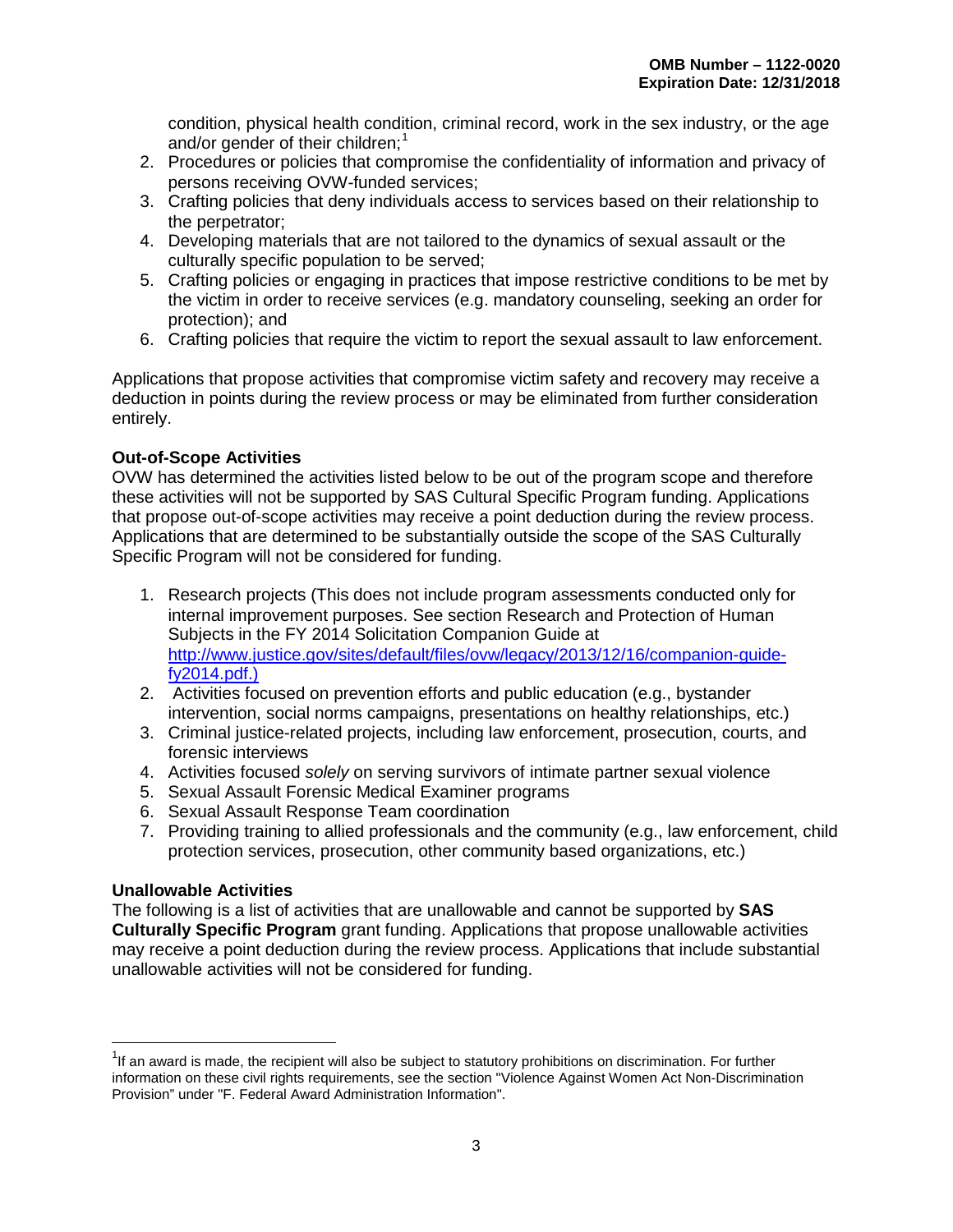- Lobbying;
- Fundraising;
- Purchase of real property;
- Construction; and
- Physical modifications to buildings, including minor renovations (such as painting or carpeting).

# <span id="page-8-0"></span>*B. Federal Award Information*

#### <span id="page-8-1"></span>**Availability of Funds**

All awards are subject to the availability of appropriated funds and any modifications or additional requirements that may be imposed by law. There is no guarantee that funds will be available in the future. Therefore, OVW encourages applicants to develop a plan to sustain project activities if federal funding through the **SAS Culturally Specific Program** ceases to be become available. Also, please note that OVW may elect to make awards for applications submitted under this solicitation in future fiscal years, depending on the merits of the applications and on the availability of funding.

#### <span id="page-8-2"></span>**Award Period**

The grant award period is **36** months. Budgets must reflect **36** months of project activity, and the total "estimated funding" on the SF-424 must reflect **36** months. Generally, the award period will start on October 1, 2016.

#### <span id="page-8-3"></span>**Award Amounts**

Applicants should carefully consider the resources needed to successfully implement the proposed project and present a realistic budget that accurately reflects project costs. Awards under the SAS Culturally Specific Program for FY 2016 will be made for up to \$300,000.

OVW has the discretion to award grants for greater or lesser amounts than requested and to negotiate the scope of work and budget with applicants prior to award of a grant.

The SAS Culturally Specific Program typically makes awards in the range of \$290,000 to \$300,000. OVW estimates that it will make up to 9 awards for an estimated \$2,700,000.

Awards will be made as grants.

#### <span id="page-8-4"></span>**Types of Applicants**

In FY 2016, OVW will accept applications for the SAS Culturally Specific Program from the following:

**New:** applicants that have never received funding under the SAS Culturally Specific Program or whose previous funding expired more than 12 months ago.

**Continuation:** applicants that have an existing or recently closed (within the last 12 months) award under the SAS Culturally Specific Program. Continuation funding is not guaranteed.

Grant recipients that received new or supplemental/continuation funding for 36 months in FY 2014 or 2015 are NOT eligible to apply.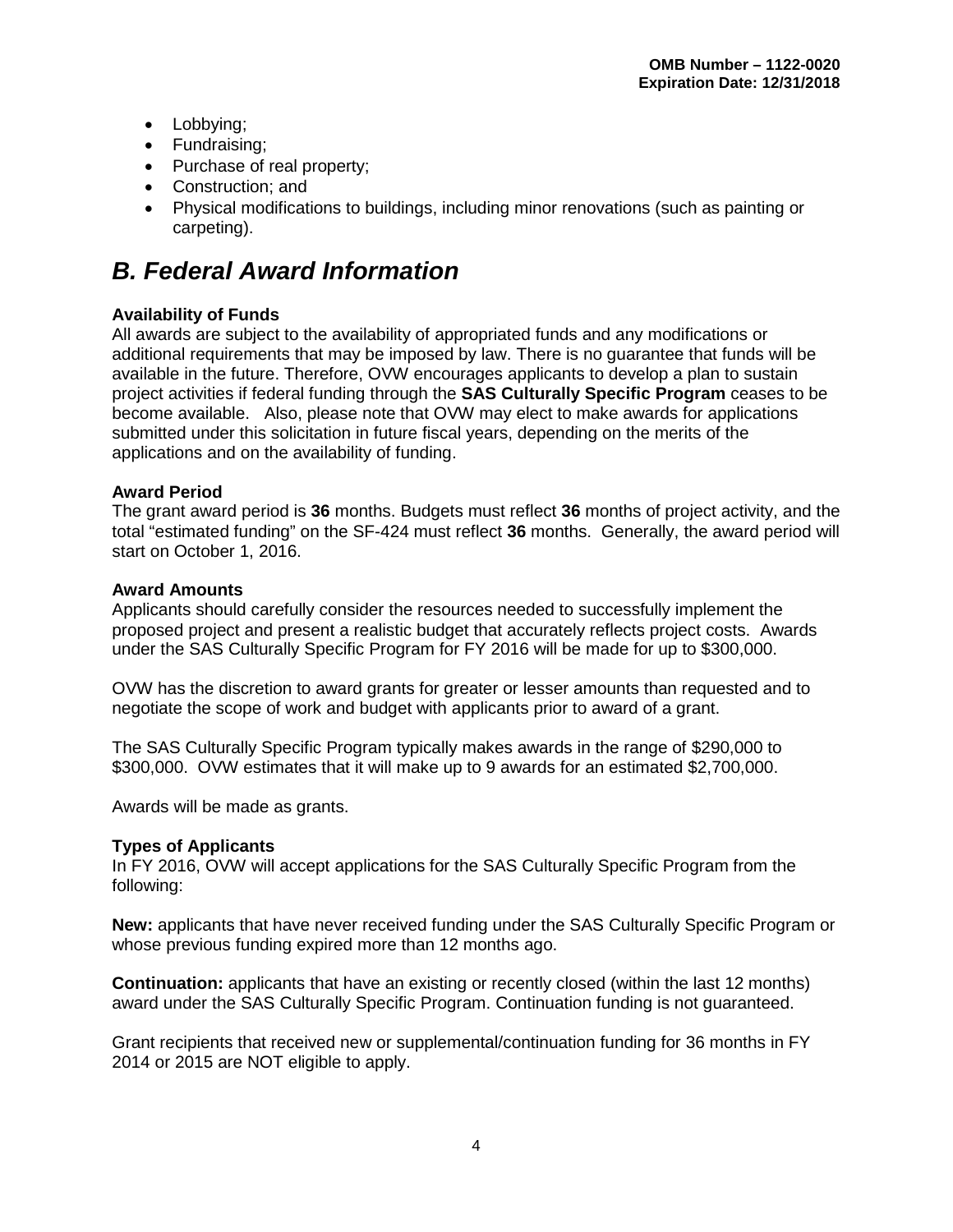# <span id="page-9-0"></span>*C. Eligibility Information*

#### <span id="page-9-1"></span>**Eligible Applicants**

It is very important that applicants review this information carefully. Applications that are submitted by ineligible entities or that do not meet all program eligibility requirements will not be considered for funding.

#### **Eligible Entities**

Eligible entities for this program are private nonprofit organizations for which the primary purpose of the organization as a whole is to provide culturally specific services to one or more of the following racial and ethnic communities:

• American Indians (including Alaska Natives, Eskimos, and Aleuts); Asian Americans; Native Hawaiians and other Pacific Islanders; Blacks; and Hispanics.<sup>[2](#page-9-3)</sup>

Additionally, the applicant organization must meet the following requirements:

- 1. Have an advisory board or steering committee and staffing which is reflective of the targeted culturally specific community. **Note**: To determine whether the organization has an advisory board or steering committee and staffing that is reflective of the targeted culturally specific community, OVW will consider whether the advisory board, steering committee and staff include members with knowledge or experience relevant to the targeted community. If federal funds are used for filling any of these positions, organizations may consider an applicant's knowledge or experience relevant to the targeted community, as well as language skills needed to work with a particular population, but organizations may not consider a person's race and/or ethnicity as a basis for hiring decisions.
- 2. Have documented organizational experience in the area of sexual assault intervention *or* have entered into a partnership with an organization having such experience; and
- 3. Have expertise in the development of community-based, linguistically and culturally specific outreach and intervention services relevant for the specific communities to which assistance would be provided **or** have the capacity to link to existing services in the community tailored to the needs of culturally specific populations. As defined in the Violence Against Women Act, 42 U.S.C. §13925(a)(7), "culturally specific services" means "community-based services that include culturally relevant and linguistically specific services and resources to culturally specific communities."

**Note:** If the culturally specific program is one division within a larger organization with other focuses (for example, a division within a sexual assault organization that focuses on Hispanic victims), the organization is not eligible.

#### <span id="page-9-2"></span>**Nonprofit Organization Requirements**

Any entity that is eligible for the SAS Culturally Specific Program based on its status as a nonprofit organization must be an organization that is described in section 501(c)(3) of the Internal Revenue Code of 1986 and is exempt from taxation under section 501(a) of that Code.

<span id="page-9-3"></span> $2$  The Violence Against Women Reauthorization Act of 2013 defines "culturally specific" as "primarily directed toward racial and ethnic minority groups (as defined in section 1707(g) of the Public Health Service Act (42 U.S.C. 300u-6(g))." 42 U.S.C. 13925(a)(6) Section 300u-6(g)(1) defines the term "racial and ethnic minority group" to mean "American Indians (including Alaska Natives, Eskimos, and Aleuts); Asian Americans; Native Hawaiians and other Pacific Islanders; Blacks; and Hispanics." Therefore, applicants must demonstrate that the primary purpose of the organization as a whole is to provide services to one or more of these racial or ethnic minority groups.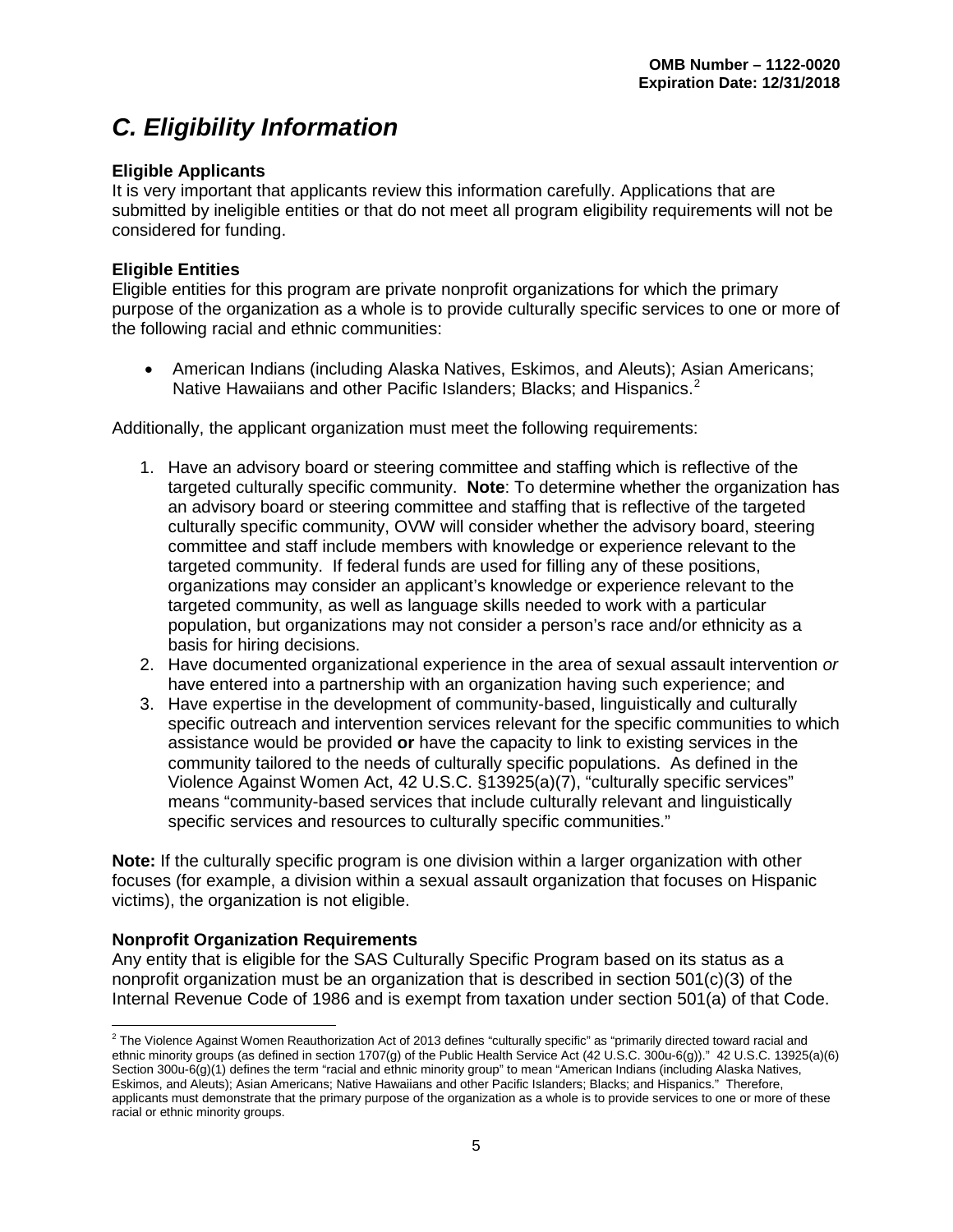See 42 U.S.C. § 13925(b)(16)(B). Any nonprofit organization that holds money in offshore accounts for the purpose of avoiding paying the tax described in section 511(a) of the Internal Revenue Code is not eligible for a grant from the SAS Culturally Specific Program.

#### <span id="page-10-0"></span>**Cost Sharing or Match Requirement**

This program has no matching or cost sharing requirement.

#### <span id="page-10-2"></span><span id="page-10-1"></span>**Other**

#### **Program Eligibility Requirements**

In addition to meeting the eligible entity requirements outlined above, applications for the SAS Culturally Specific Program must also meet the requirements below. All certification and other eligibility related documents must be current and developed in accordance with the FY 2016 solicitation.

#### Required Partnerships

All applicants must meet one of the following categories as it relates to partnership requirements.

- 1. Category  $I a$ ) The applicant is a culturally specific organization AND b) the agency has a demonstrated history of providing sexual assault victim services, *beyond intimate partner sexual violence,* for a minimum of three (3) years. Therefore, no partnership is required.
- 2. Category II The applicant is a culturally specific organization and will be partnering with another culturally specific organization(s) that: a) would otherwise be eligible to apply independently under the SAS Culturally Specific Program; AND b) either the applicant agency or partner(s) has a demonstrated history of providing sexual assault victim services, *beyond intimate partner sexual violence*, for a minimum of three (3) years.
- 3. Category III The applicant is a culturally specific organization with less than three (3) years of providing sexual assault victim services *beyond intimate partner sexual violence*. The applicant will be partnering with a sexual assault victim services organization that is otherwise NOT eligible to apply independently under the SAS Culturally Specific Program. In such a case partner compensation is limited to \$30,000 for the three-year award period. These funds should be used to provide technical assistance on sexual assault and related victim services to the lead agency.

| Partnership<br>Category | <b>Applicant is a</b><br><b>Culturally Specific</b> | <b>Sexual Assault</b><br><b>Victim Services</b>                            | <b>Partner Organization</b>                                                                                       |
|-------------------------|-----------------------------------------------------|----------------------------------------------------------------------------|-------------------------------------------------------------------------------------------------------------------|
|                         | Organization                                        | <b>Experience*</b>                                                         |                                                                                                                   |
| <b>Category I</b>       | Yes                                                 | Minimum of 3 years                                                         | None required                                                                                                     |
| <b>Category II</b>      | Yes                                                 | Minimum of 3 years $-$<br>held by either<br>applicant or partner<br>agency | Another culturally<br>specific organization.<br>No cap on partner<br>compensation.                                |
| <b>Category III</b>     | Yes                                                 | Less than 3 years                                                          | Non-culturally specific<br>sexual assault victim<br>services organization.<br>Compensation<br>capped at \$30,000. |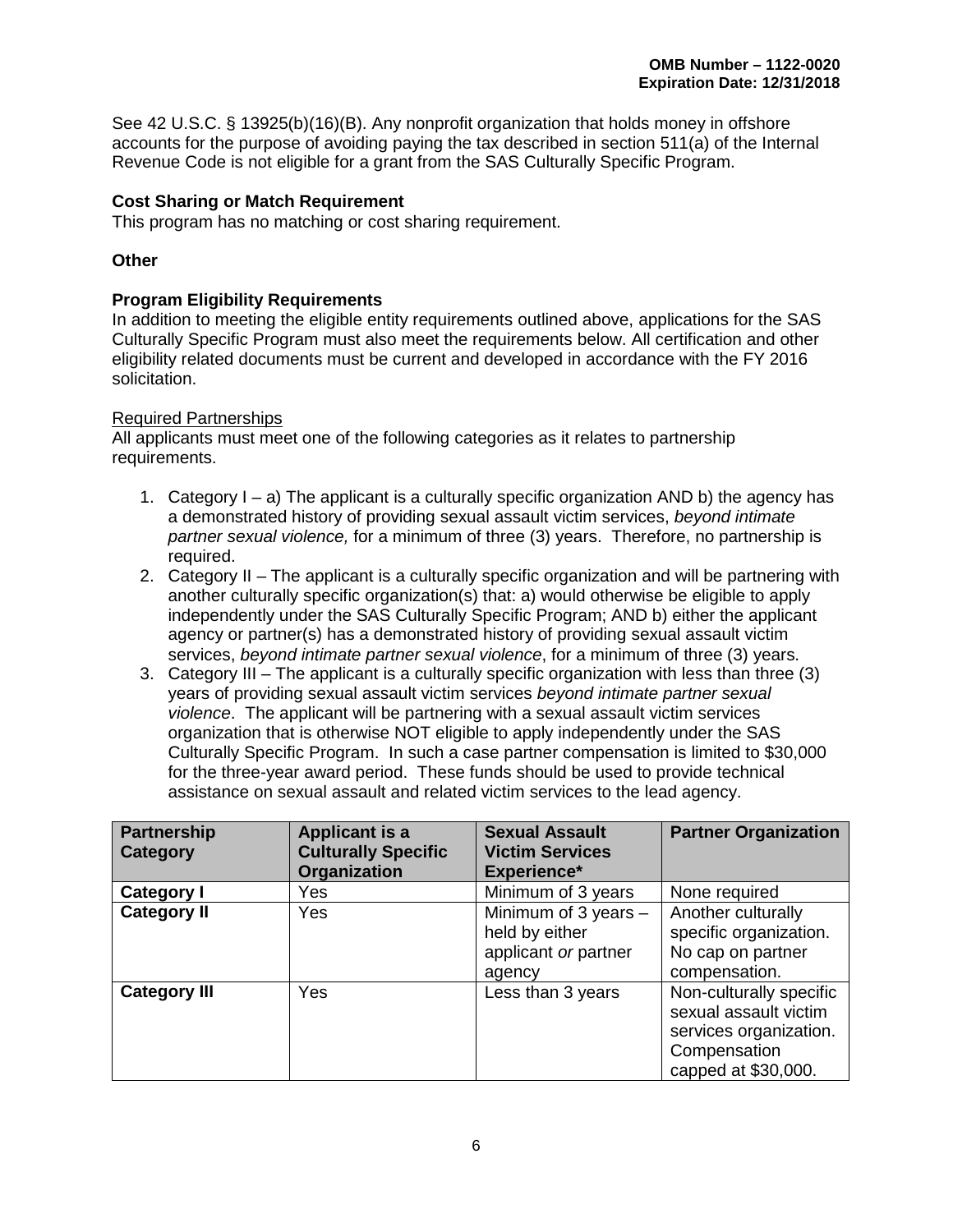\***NOTE:** Sexual assault victim services experience must include working with survivors beyond the context of intimate partner violence.

#### <span id="page-11-2"></span>**Limit on Number of Applications Submissions**

An applicant can only submit one application per organization. If an applicant submits multiple versions of the same application, OVW will review only the most recent system-validated version submitted.

# <span id="page-11-3"></span>*D. Application and Submission Information*

#### <span id="page-11-4"></span>**Address to Request Application Package**

The complete application package is available on [Grants.gov](http://www.grants.gov/) or at the OVW website at <http://www.justice.gov/ovw> . Applicants wishing to request a paper copy of the application materials should contact **OVW.SASP.Cultural@usdoj.gov**.

#### <span id="page-11-6"></span><span id="page-11-5"></span><span id="page-11-1"></span><span id="page-11-0"></span>**Content and Form of Application Submission Letter of Registration**

Applicants intending to apply for FY 2016 funding under this program, are strongly encouraged to submit a letter of registration. The letter should state that the applying organization is registered and current with the System for Award Management (SAM) and with [Grants.gov.](http://www.grants.gov/) The letter should be submitted to OVW at **OVW.SASP.Cultural@usdoj.gov** by **January 19, 2016**. This will ensure that the applicant is well-positioned to successfully submit a proposal by the application deadline. This letter will not obligate the applicant to submit an application. See [Appendix](#page-47-0) B for a sample Letter of Registration.

#### <span id="page-11-7"></span>**Pre-Application Conference Calls**

OVW will conduct of **two (2)** Pre-Application Conference Calls. The pre-application calls are for new potential applicants and continuation grantees interested in applying for SAS Culturally Specific Program funding. During these calls, OVW staff will review the **SAS Culturally Specific Program** requirements, review the solicitation, and allow for a brief question and answer session. Participation in these calls is optional.

The conference calls are tentatively scheduled on the following dates:

- 1. **Wednesday, January 6, 2016 from 2 p.m. to 4 p.m. E.T.**
- 2. **Thursday, January 14, 2016 from 2 p.m. to 4 p.m. E.T.**

Anyone interested in submitting an application to the **SAS Culturally Specific Program** may register to participate in a pre-application call. The total number of participants for each call is limited to 50 individuals. Please note: Registration is on a first-come-first-serve basis, and space is not guaranteed. Interested participants from the same agency/jurisdiction are strongly encouraged to participate together so that as many communities as possible can join the call. OVW reserves the right to deny multiple registrations from a single agency/jurisdiction. To register, please e-mail or call Traci Rollins-Johnson at [Traci.Rollins-Johnson@usdoj.gov](mailto:Traci.Rollins-Johnson@usdoj.gov) or (202) 353-0025. Registration must be received at least two hours prior to the start of the call.

#### <span id="page-11-8"></span>**Application Contents**

This section describes what is included in a complete application package. Applicants should anticipate that failure to submit an application that contains all of the specified elements will negatively affect the review of the application and may result in the application not being considered for funding. Should a decision be made to make an award, it may result in the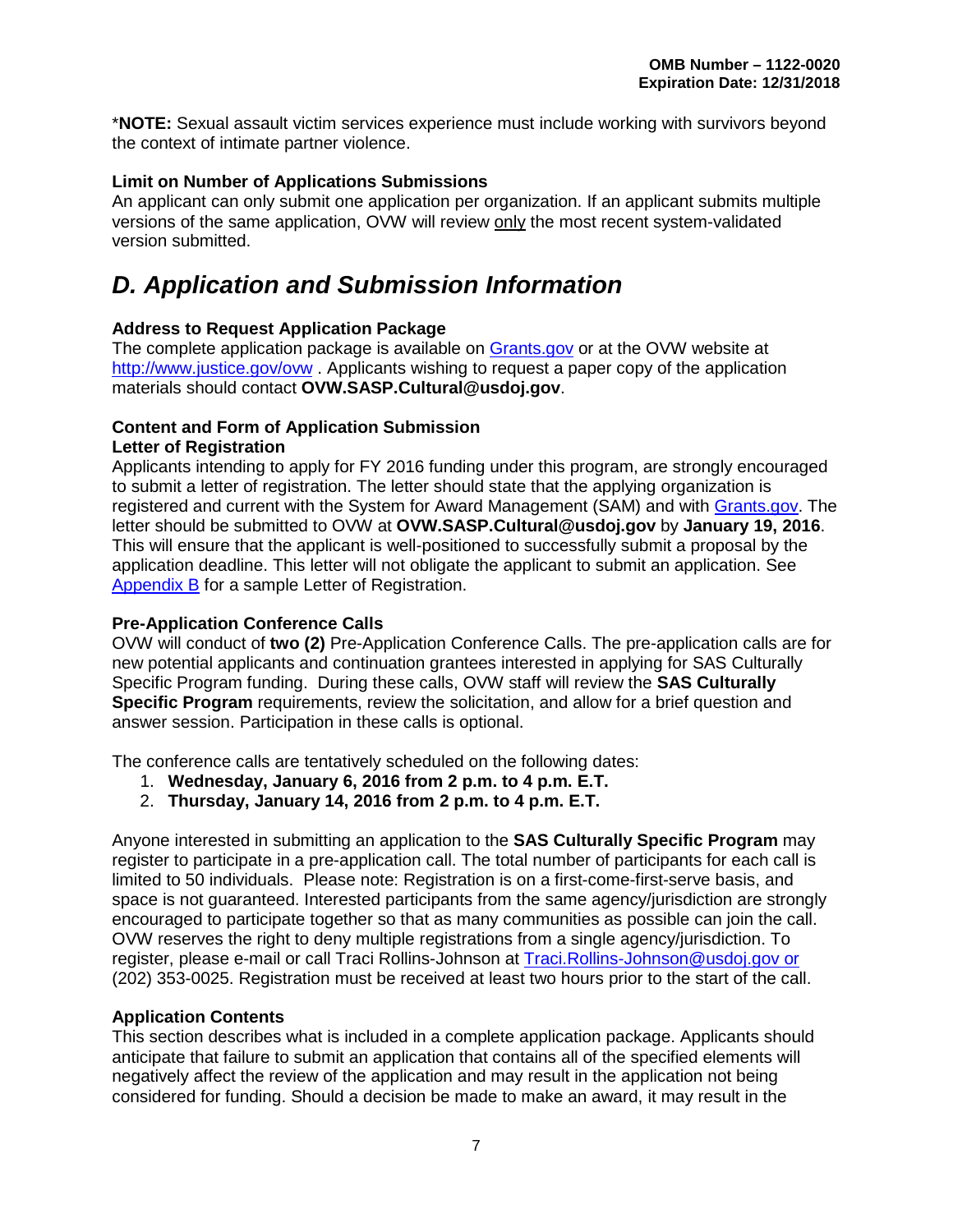inclusion of special conditions that preclude access to or use of award funds pending satisfaction of the conditions. It is the responsibility of the applicant to ensure that a complete application is submitted by the deadline. OVW will not contact applicants for missing items.

#### **Do not submit documents in addition to those specified in this solicitation. Please note that any materials submitted as part of an application may be released pursuant to a request under the Freedom of Information Act, 5 U.S.C. § 552.**

#### <span id="page-12-0"></span>**Formatting and Technical Requirements**

Applications must follow the requirements below. Points may be deducted for applications that do not adhere to the following requirements:

- 1. Double spaced (Project Abstract, Summary Data Sheet and charts may be single space)
- 2. 8½ x 11 inch paper
- 3. One-inch margins
- 4. Type no smaller than 12 point, Times New Roman font
- 5. Page numbers
- 6. No more than **20** pages for the Project Narrative
- 7. Word documents in the following formats: Microsoft Word (.doc), PDF files (.pdf), or Text Documents (.txt).
- 8. Headings and sub-headings that correspond to the sections identified in this section of the solicitation.

#### <span id="page-12-1"></span>**Application Requirements**

Applications must include the following required documents and demonstrate that the program eligibility requirements have been met. Applications that do not address all of the following components will be considered substantially incomplete and will not be considered for funding:

- 1. Project Narrative
- 2. Budget Detail Worksheet and Narrative
- 3. Memorandum of Understanding (MOU) or Memorandum of Exemption (MOE)

In addition to the application being scored on the documents listed above, the Summary Data Sheet will also be scored.

#### <span id="page-12-2"></span>**Summary Data Sheet (5 points)**

The Summary Data Sheet should be one to four pages in length and may be single or double spaced. The Summary Data Sheet does not count toward the 20 page limit for the Project Narrative. Please provide the following information:

- 1. Name, title, address, phone number, and e-mail address for the Authorized Organization Representative (AOR) of the applicant agency.
- 2. Name, title, address, phone number, and e-mail address for the grant point-of-contact. This person must be an employee of the applicant agency.
- 3. Statement as to whether the organization applying will serve as a "pass through entity" (a fiscal agent/sponsor) for an organization, or organizations that will ultimately implement the project. If so, the applicant must include a statement acknowledging that, should an award be made, it would be responsible for all statutory, fiscal and programmatic requirements, including those of 2 CFR Part 200, as well as all project deliverables. The organization applying for the award must also list all of the entities it will enter into agreements with to perform the work, and should include a description of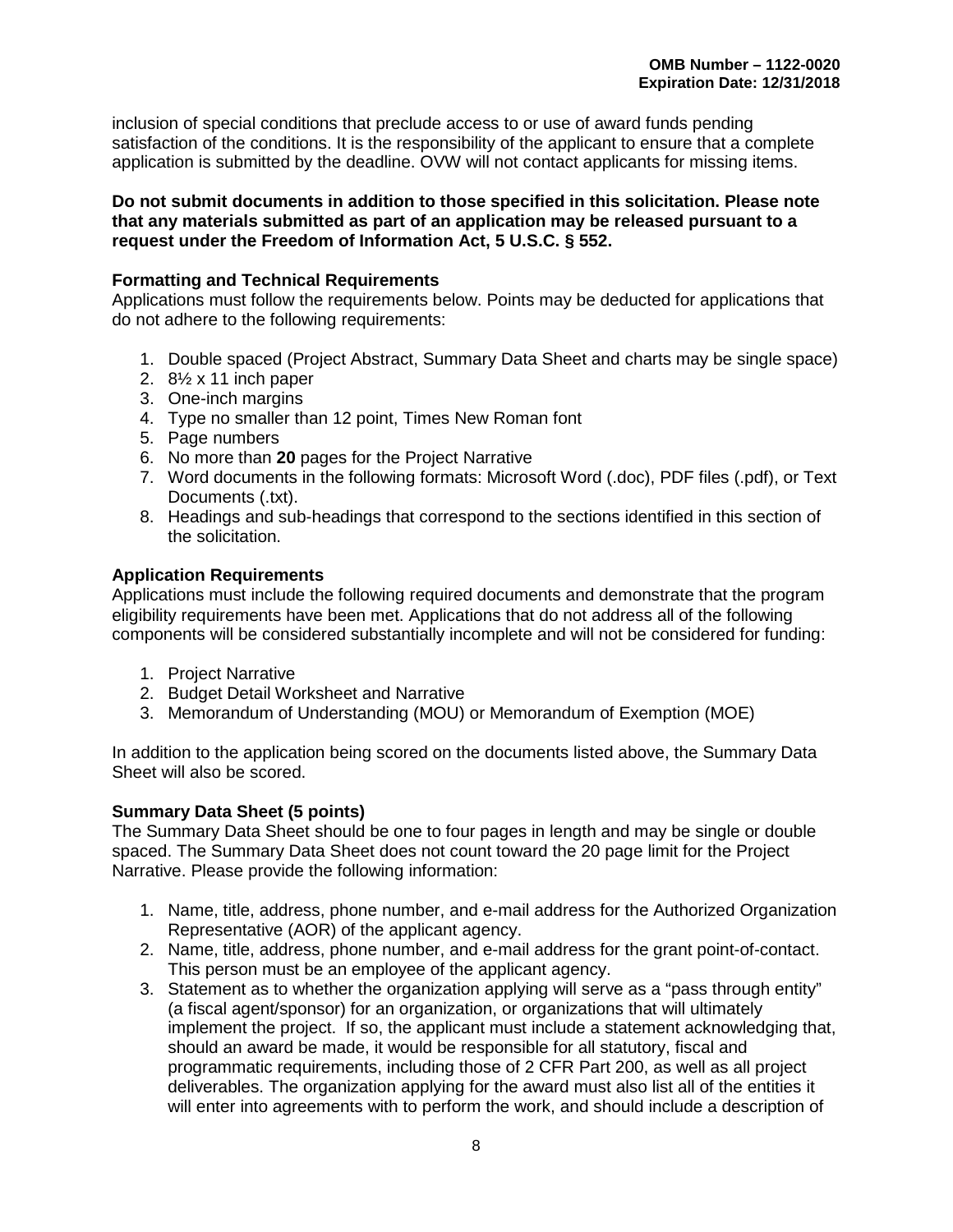how these entities intend to accomplish the purposes of the award if such a description is not already provided in a Memorandum of Understanding (MOU) submitted as part of the application.

- 4. Statement as to whether the agency applying has expended \$750,000 in federal funds in the organization's past fiscal year. Please specify the end date of the applicant's fiscal year.
- 5. A list of other federal grant programs from which the applicant organization currently receives funding or for which it has applied for funding in FY 2016 to do similar work. Please provide this information in a table using the format found in **[APPENDIX E](#page-53-0)**.
- 6. Statement as to whether the applicant is a nonprofit organization that is described in section 501(c)(3) of the Internal Revenue Code of 1986 and is exempt from taxation under section 501(a) of that Code.
- 7. Statement as to whether the applicant is a nonprofit organization that holds money in offshore accounts for the purpose of avoiding paying the tax described in section 511(a) of the Internal Revenue Code.
- 8. Statement as to whether the applicant is a nonprofit organization that uses the Internal Revenue Service's three-step safe-harbor procedure to establish a rebuttable presumption that its executives' compensation is reasonable. If the applicant is not a nonprofit organization or is a nonprofit that does not use the safe-harbor procedure, provide a statement to that effect. For additional information about the safe-harbor procedure, see ["Disclosures Related to Executive Compensation"](#page-24-6) section.
- 9. Summary of Current and Recent OVW Projects (if applicable). If the applicant has a current grant or cooperative agreement under any OVW program, or an award that has been closed within the last 12 months from the date this solicitation closes, the information below must be provided in a table using the format found in **[APPENDIX D](#page-51-0)**. Failure to provide the required table will result in a loss of points. The table must:
	- Identify all grants by OVW program, award number and project period
	- Specify the total funding amount for each grant (initial and supplemental amounts, if applicable)
	- Specify the total funds remaining in each grant as of the date of application.
	- Provide the total funds remaining in each budget category (Personnel, Fringe, Travel, Equipment, Supplies, Construction, Contractual, and Other) for each grant
	- Provide justification for remaining funds
	- Estimate the amount of grant funds that will be remaining at the end of the current project period
	- List the number and titles of all full-time and/or part-time positions funded by the award.
- 10. Culturally specific population(s) served by the organization and the culturally specific populations to be served under the grant project.
- 11. Indicate the number of individuals on the lead agency's advisory board, steering committee and staff and whether they reflect the targeted culturally specific community either through knowledge or experience relevant to that community.
- 12. Statement as to whether the applicant is submitting an MOE or an MOU. If the applicant is submitting an MOU, please list the name(s) of MOU project partner(s) and the Partnership Category (II or III) (see "Memorandum of Understanding (MOU) or Memorandum of Exemption (MOE)" in the ["Content and Form of Application](#page-11-1)  [Submission"](#page-11-1) section).
- 13. Include the full mission statement of the applicant.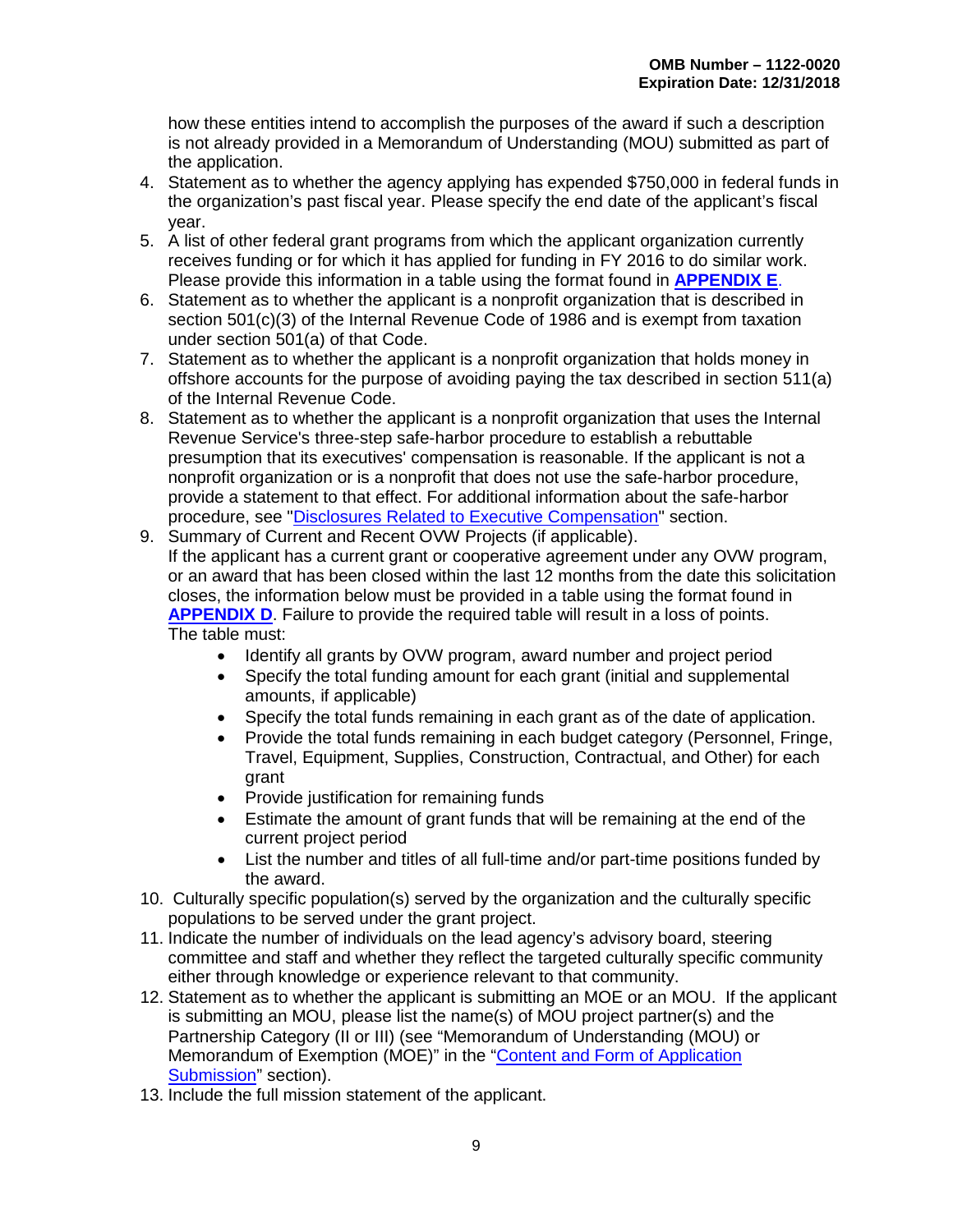Continuation applicants that have a substantial amount of remaining funds at the time of application submission without adequate justification may not be considered for funding in FY 2016.

#### <span id="page-14-0"></span>**Project Narrative (60 Points Total)**

The Project Narrative may not exceed **20** pages in length, double-spaced. The Project Narrative comprises the following three sections:

#### Purpose of Application **(20 points)**

This section must:

- 1. Describe a) the service area for the grant project and b) the target population including location, population, and demographic information.
- 2. Describe the problem of sexual assault within the local community (please use local statistics or narrative accounts whenever possible);
- 3. Describe the current level of sexual assault victim services in the community (from mainstream organizations as well as other culturally specific organizations) and the proximity of those services to the lead applicant and target population;
- 4. Describe in detail the gaps in those services and how the target population is currently underserved;
- 5. Describe the barriers individuals from the identified culturally specific group who are victims of sexual assault experience while attempting to seek services;
- 6. Clearly state the need for the project. The need must directly relate to the culturally specific population to be served; and
- 7. Describe how the target population would benefit from the project.

#### What Will Be Done **(20 points)**

The applicant must provide a clear link between the proposed activities and the need identified in the "Purpose of Application" section.

**NOTE:** Goals and activities **cannot** focus solely on serving survivors of intimate partner sexual violence, but **must** include services to a range of survivors (e.g., adults abused as children, child and youth survivors, adults sexually assaulted by those other than an intimate partner such as a stranger, neighbor, family member, coworker, community leader, clergy/spiritual leader, etc.). In consideration of funding limitations and agency needs, applicants may choose to focus goals and objectives to a certain age range.

This section must:

- 1. Detail the goals and objectives, describing the specific tasks and activities necessary to accomplish each. Activities must be directly related to:
	- A. The needs of the identified culturally specific population; and
	- B. The types of direct intervention and related assistance for sexual assault victims as defined in the table below. Applicants do not need to provide all of the services listed below as part of the grant project, however, the proposed goals, objectives, and activities should generally reflect the types of services listed. The below guidance is intended to describe the broad range of services that advocacy agencies may provide, but is not exhaustive. Different cultural expressions of trauma may require culturally congruent responses. Services made available to survivors of sexual assault should be representative of each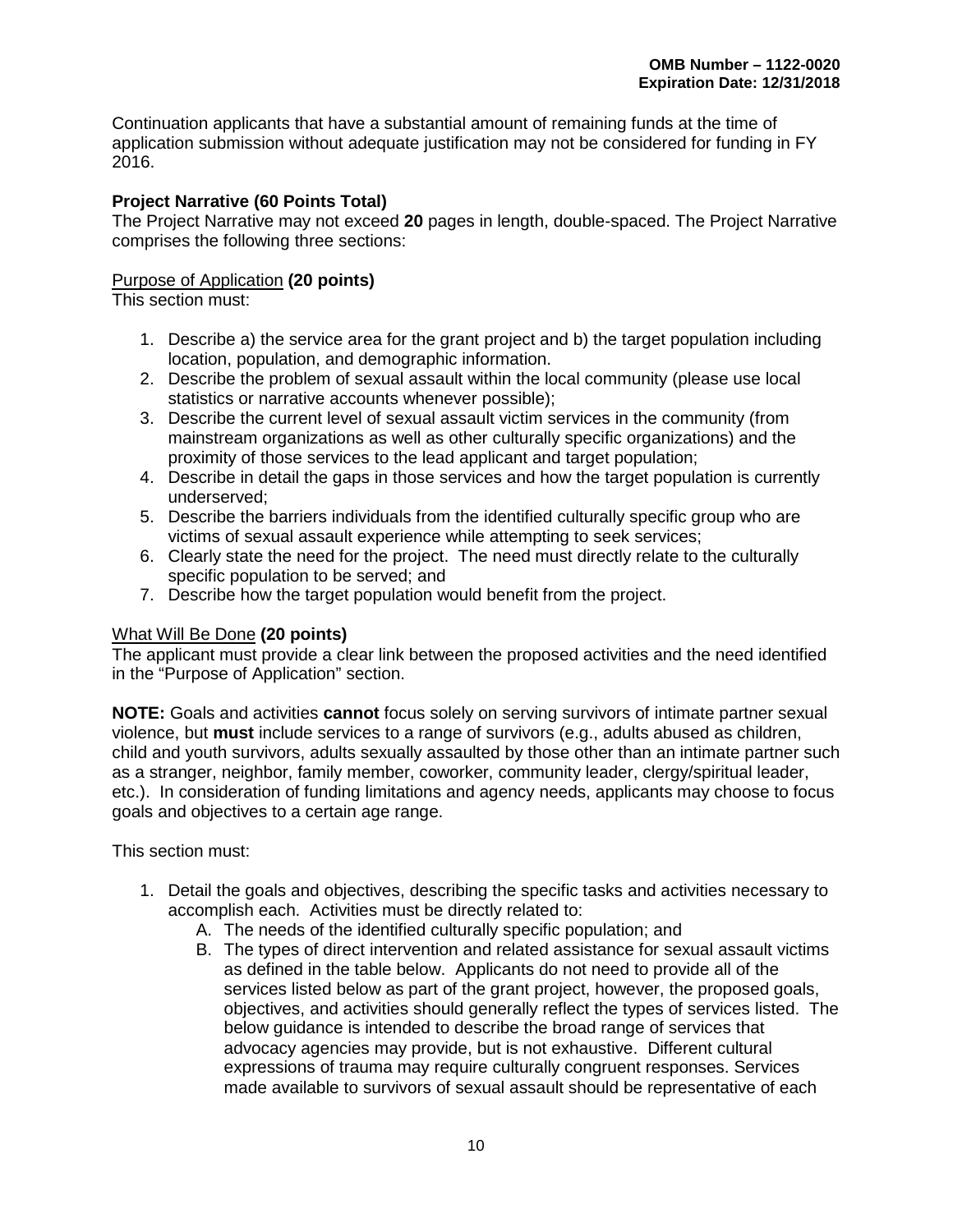community's needs.<sup>[3](#page-15-0)</sup>

- 2. A tentative time line for the implementation of the proposed activities;
- 3. Whether the project will focus on a specific age demographic in the delivery of services to sexual assault victims (e.g., child and youth victims of sexual assault, adult victims, or sexual assault across the lifespan);
- 4. Current activities that address victim safety and recovery; and
- 5. A plan to address victim safety and recovery in the proposed project.

| <b>Types of Services</b>        | <b>Core Services*</b>                                                                                                                                                                                                                                                                                                                                                                                                          | <b>Comprehensive Services**</b>                                                                                                                                                                                                                                                                                                                                  |
|---------------------------------|--------------------------------------------------------------------------------------------------------------------------------------------------------------------------------------------------------------------------------------------------------------------------------------------------------------------------------------------------------------------------------------------------------------------------------|------------------------------------------------------------------------------------------------------------------------------------------------------------------------------------------------------------------------------------------------------------------------------------------------------------------------------------------------------------------|
|                                 |                                                                                                                                                                                                                                                                                                                                                                                                                                | Core services plus                                                                                                                                                                                                                                                                                                                                               |
| <b>Crisis Intervention</b>      | Available 24 hours a day/7<br>days a week; Active listening<br>and empathy; Reinforcement<br>of coping skills                                                                                                                                                                                                                                                                                                                  | Consistency in crisis<br>intervention for survivors who<br>frequently access support;<br>Face-to-face options available<br>for support on an ongoing<br>basis (distinct from<br>professional therapy); Staff<br>and volunteers trained in and<br>use techniques to help reduce<br>trauma                                                                         |
| <b>Advocacy</b>                 | <b>Education about medical</b><br>options; Medical<br>accompaniment and<br>advocacy during forensic<br>exam or other emergency<br>care; Education about justice<br>and safety options; Legal<br>accompaniment and<br>advocacy during reporting<br>and through prosecution;<br>Legal accompaniment and<br>advocacy provided for<br>securing orders of protection;<br>Advocacy as requested by<br>survivor for other basic needs | Medical accompaniment and<br>advocacy provided for non-<br>emergency medical services<br>(e.g., OB/GYN care, dental<br>care, etc.);<br>Legal accompaniment and<br>advocacy provided for civil law<br>cases; Advocacy provided for<br>other impacts on survivor<br>(e.g., with employers, schools,<br>etc.); Ongoing evaluation of<br>advocacy needs and delivery |
| <b>Information and Referral</b> | Referrals to other service<br>providers that can support<br>survivors (e.g., therapists,<br>social services, housing, legal<br>assistance, holistic healing<br>services, etc.)                                                                                                                                                                                                                                                 | Screening of agencies and<br>service providers on referral<br>list:<br>Policies for maintaining<br>confidentiality when<br>communicating with agencies<br>and service providers;<br>Referrals for a wide range of<br>health care (e.g., OB/GYN,<br>chiropractors, massage<br>therapists, acupuncturists,                                                         |

<span id="page-15-0"></span><sup>&</sup>lt;sup>3</sup> Information about core and comprehensive services was taken from the "Building Comprehensive Sexual Assault Services Programs" publication created by the National Sexual Assault Coalition Resource Sharing Project and the National Sexual Violence Resource Center. The resource was developed as part of the OVW Sexual Assault Demonstration Initiative and supported by Grant No. 2009-TA-AX-K011.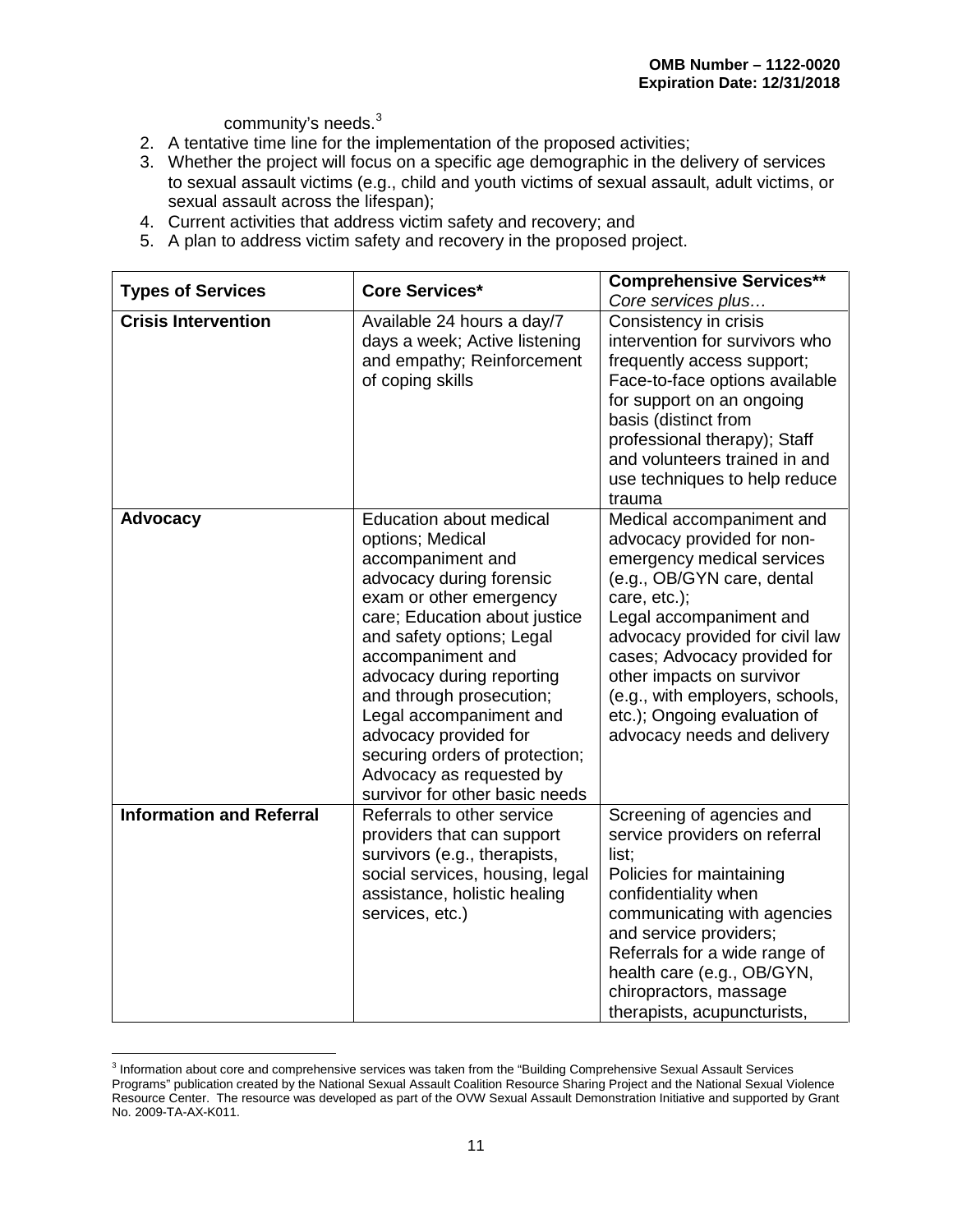|                                                 |                                                            | etc.); Ongoing evaluation of<br>new information and referral |
|-------------------------------------------------|------------------------------------------------------------|--------------------------------------------------------------|
|                                                 |                                                            | needs                                                        |
| <b>Counselling and Therapy</b>                  | Psychoeducation about                                      | Planned interventions and                                    |
|                                                 | effects of trauma; Supportive                              | goals;                                                       |
|                                                 | listening, validation, and                                 | Ongoing evaluation of                                        |
|                                                 | empowerment; Assistance                                    | counseling and therapy                                       |
|                                                 | with coping skills and trigger                             | delivery and outcomes; Use of                                |
|                                                 | plans                                                      | specific modalities; Provided                                |
|                                                 |                                                            | by trained and/or licensed                                   |
|                                                 |                                                            | counselor or therapist                                       |
| <b>Support Groups</b>                           | Groups exchange information,                               | Groups for adult survivors of                                |
|                                                 | share techniques for problem-                              | child sexual abuse; Groups for                               |
|                                                 | solving, and explore feelings;                             | male survivors; Groups for                                   |
|                                                 | May be run by advocates or<br>counselors; Peer-led support | parents of child survivors;<br>Groups for LGBTQ survivors;   |
|                                                 | groups; May be curriculum-                                 | Groups for age-specific                                      |
|                                                 | based, open or closed, short-                              | groups; Groups for survivors                                 |
|                                                 | term or ongoing; Culturally-                               | with disabilities; Groups in                                 |
|                                                 | relevant groups/Talking                                    | multiple languages                                           |
|                                                 | Circles; Sexual violence                                   | (determined by community                                     |
|                                                 | specific groups                                            | needs); Ongoing evaluation of                                |
|                                                 |                                                            | delivery/outcomes                                            |
| <b>Holistic Healing</b>                         |                                                            | Healing arts opportunities                                   |
|                                                 |                                                            | (e.g., art therapy, music                                    |
|                                                 |                                                            | therapy); Creative arts                                      |
|                                                 |                                                            | opportunities (e.g., knitting                                |
|                                                 |                                                            | circles, writing groups, etc.);                              |
|                                                 |                                                            | Movement and exercise                                        |
|                                                 |                                                            | groups and classes;                                          |
|                                                 |                                                            | Meditation and mindfulness                                   |
|                                                 |                                                            | classes and groups; Yoga;                                    |
|                                                 |                                                            | Nutritional education; Somatic                               |
|                                                 |                                                            | (body) based approaches;                                     |
|                                                 |                                                            | Outdoor-based healing                                        |
|                                                 |                                                            | activities; Culturally-based                                 |
|                                                 |                                                            | approaches to healing;                                       |
|                                                 |                                                            | Ongoing evaluation of survivor                               |
|                                                 |                                                            | interests and delivery and                                   |
|                                                 |                                                            | outcomes of holistic                                         |
|                                                 |                                                            | opportunities                                                |
| <b>Institutional/Systems</b><br><b>Advocacy</b> | Professional training;<br>Community task forces            | Regular review and<br>improvements of protocols              |
|                                                 | (SARTs, etc.); Media                                       | and policies;                                                |
|                                                 | advocacy                                                   | Creation/integration of roles                                |
|                                                 |                                                            | relevant to sexual assault                                   |
|                                                 |                                                            | intervention and prevention;                                 |
|                                                 |                                                            | Regular communication with                                   |
|                                                 |                                                            | medical and legal partners;                                  |
|                                                 |                                                            | Regular communication with                                   |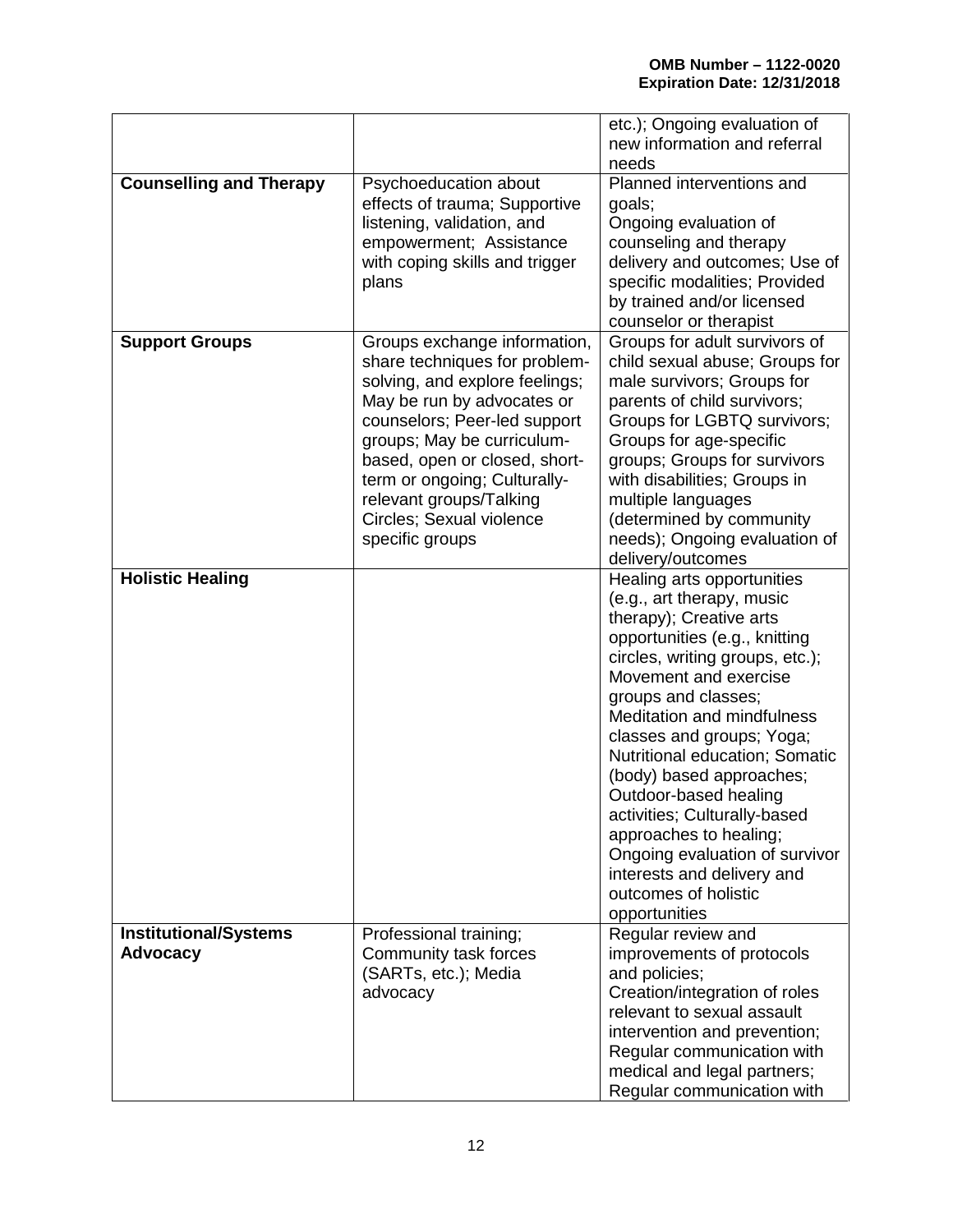| <b>Support for Significant</b><br><b>Others</b>    | Information and referrals;<br>Crisis intervention | other social services; Ongoing<br>evaluation of systems<br>coordination and community<br>change<br>Advocacy; Support groups;<br>Counseling/therapy; Child<br>care                                                                                                                                                                                                                                                                                                                                                                          |
|----------------------------------------------------|---------------------------------------------------|--------------------------------------------------------------------------------------------------------------------------------------------------------------------------------------------------------------------------------------------------------------------------------------------------------------------------------------------------------------------------------------------------------------------------------------------------------------------------------------------------------------------------------------------|
| <b>Survivor Activism and</b><br><b>Involvement</b> |                                                   | Survivor participation in<br>program advisory board;<br>Volunteer opportunities;<br>Survivor-led philanthropic<br>events; Survivor political<br>action committees;<br>Opportunities for survivors to<br>speak publicly about their<br>experiences (e.g., Speak<br>Outs, Clothesline Project, art<br>exhibits, publications,<br>speakers' bureau, etc.); Peer-<br>led groups; Recruitment<br>strategies when hiring to<br>ensure survivors can and are<br>encouraged to apply; Support<br>for and empowerment of staff<br>who are survivors |

*\*Core Services* are the basic services sexual assault service agencies provide to sexual violence survivors and the community. They are the essential services that meet the immediate needs of survivors. In many states and territories, state coalitions or state agencies define these core services by setting minimum standards of practice: the types of services that must be offered and the way services must be provided. These often include services such as 24-hour crisis intervention, hospital and legal accompaniment, and information and referrals for other needs.

*\*\*Comprehensive Services* include core services as well as additional opportunities for survivors to heal and communities to prevent violence. These include services that address the physical, social, emotional, and spiritual needs of sexual assault survivors and their allies. These services go beyond the most immediate, pressing needs to support more in-depth healing, empowerment and integration.

#### Who Will Implement the Project **(20 points**)

The applicant must identify the key individuals and organizations that will be involved in the project and demonstrate that they have the capacity to address the stated need and that they can successfully implement the stated project activities. This section must:

- 1. Describe the mission and the range of services provided by the organization;
- 2. Detail the overall experience and expertise of the organization;
- 3. Detail how the organization primarily focuses on the identified culturally specific community;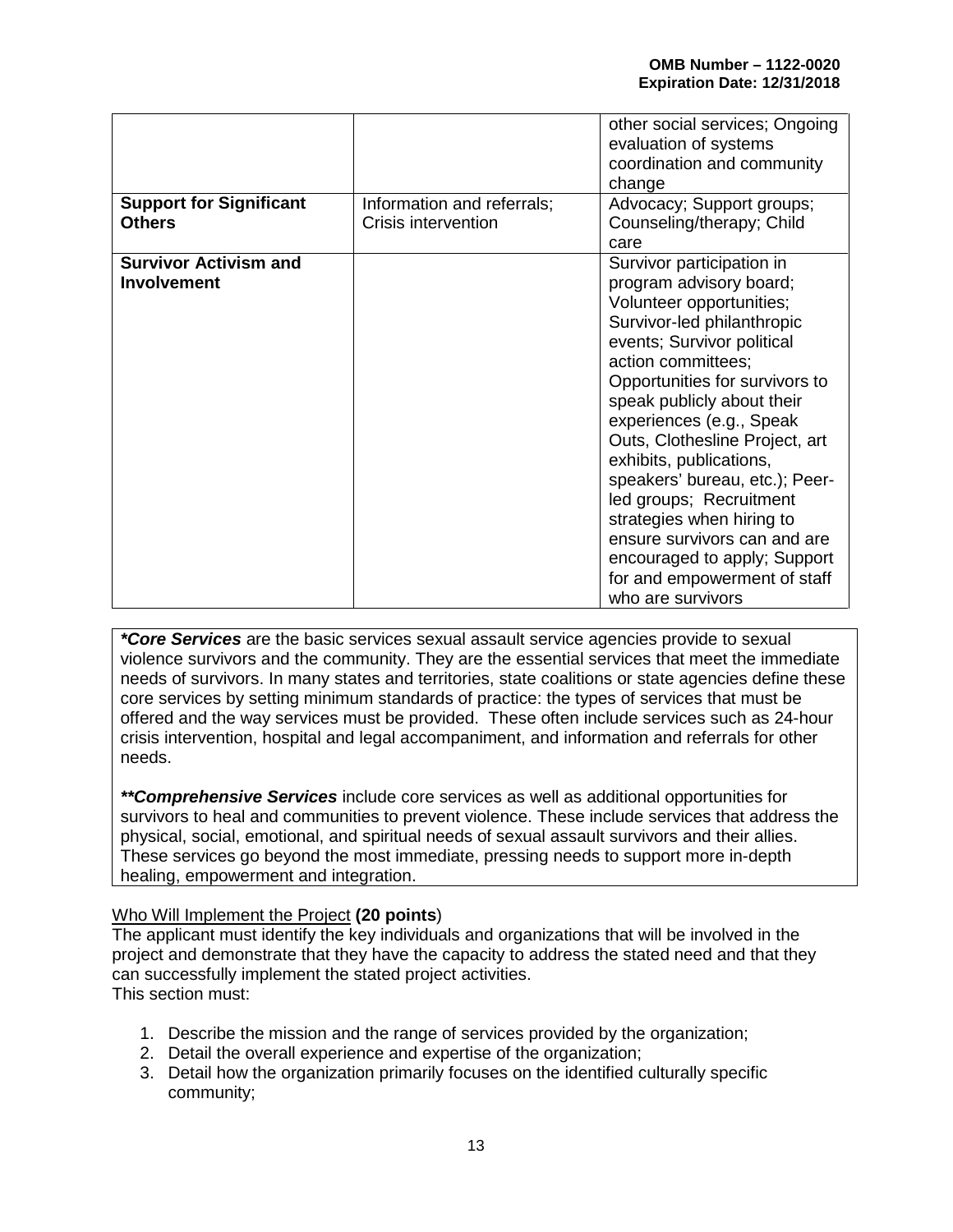- 4. Describe how the various services provided are reflective of and responsive to the culturally specific community served and the needs of survivors;
- 5. Detail the organization's expertise in developing community-based services that include culturally relevant and linguistically specific services for the identified community(ies) to be served. If the organization does not have this expertise, provide in detail the organization's capacity to link to existing services within the community that provide such services tailored to the needs of the identified culturally specific population;
- 6. Clearly state whether the applicant organization has the required expertise providing sexual assault services along with a brief description of that expertise. If the applicant organization does not have this expertise, clearly state which partnering organization does along with a brief description of that expertise. NOTE: additional details about the level and range of organizational sexual assault expertise will be required in the Memorandum of Understanding or Memorandum of Exemption section.
- 7. Describe how the organization's advisory board or steering committee members and staff are reflective of the identified culturally specific community through their knowledge or experience relevant to the targeted community;
- 8. Detail the expertise of the advisory board or steering committee as it relates to addressing sexual assault in the identified culturally specific community; and
- 9. Detail the experience and expertise of key personnel who will be directly involved with the project, including job responsibilities of any new hires. Information provided should directly address whether such experience/expertise includes providing sexual assault services and to what extent this experience extends beyond intimate partner sexual violence
- 10. If applicable, detail the experience and expertise of key personnel of any project partners (if applicable). Information provided should directly address whether such experience/expertise includes providing sexual assault services and to what extent this experience extends beyond intimate partner sexual violence.

#### <span id="page-18-0"></span>**Budget Detail Worksheet and Narrative (15 Points)**

All applicants are required to submit a detailed budget and supporting budget narrative. Budgetary requirements vary slightly among programs, and applicants must read the solicitation closely to determine the requirements of the budget and budget narrative for each OVW program.

#### Award Period and Amount

- The grant award period is 36 months. Budgets must reflect 36 months of project activity.
- Awards for FY 2016 will be made for up to \$300,000. Proposed budgets should not exceed this amount.

#### Budget Requirements

Applicants must submit reasonable budgets based on the resources needed to implement their projects in their specific geographic location. The budget should display a clear link between the specific project activities and the proposed budget items. Specifically, the budget should not contain any items that are not detailed in the project narrative. The budget narrative must support all costs included in the budget and explain how the costs of goods and services are determined and how they will fulfill the overall objective of the project.

In some circumstances, the budget and budget narrative will be reviewed separately from the proposed project narrative. Therefore, it is very important that the budget narrative be as comprehensive as possible and describe in a narrative format each line item requested in the budget.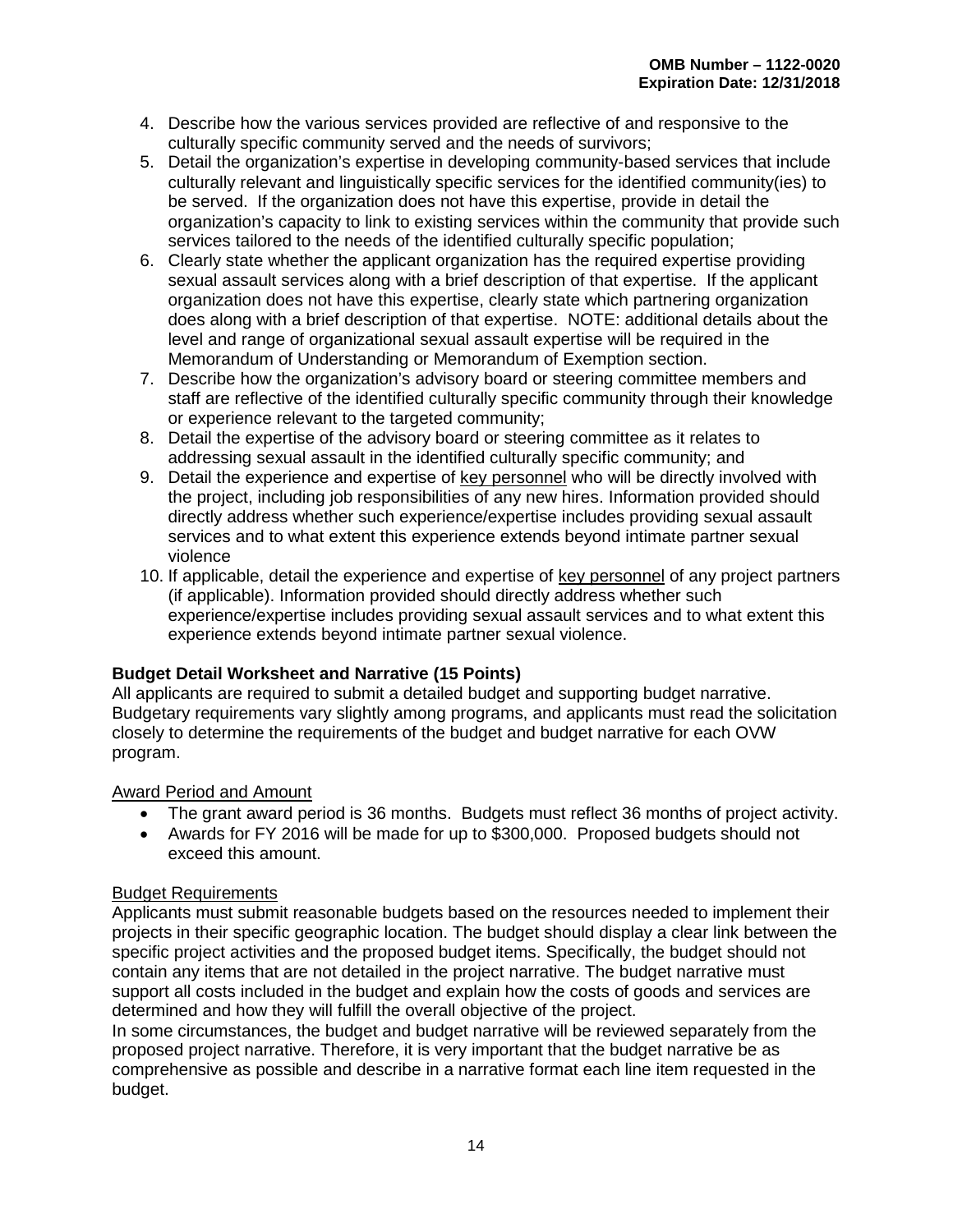A Sample Budget Detail Worksheet is available in **[Appendix](#page-37-0) A**. When preparing the Budget Detail Worksheet and Narrative, please use the Sample Budget Detail Worksheet as a guide and be sure to include all necessary budget categories as outlined in the Worksheet. The budget must adhere to the DOJ Financial Guide.

This section must:

- 1. Include a budget narrative that supports and justifies all proposed costs and provides a clear link between specific project activities and proposed budget items; and
- 2. Include a budget that reflects all costs related to implementing the proposed project and provides calculations for all costs.
- 3. If a Category III partnership, the MOU partner compensation is limited to \$30,000 for the three-year award period. These funds should be used to provide technical assistance on sexual assault and related victim services to the lead agency.
- 4. All applicants are required to allocate funds in the amount of **\$10,000** to support travel costs associated with technical assistance and capacity-building activities sponsored by OVW-designated technical assistance providers. Applicants from Alaska, Hawaii, and United States Territories should allocate **\$12,000** to account for higher travel costs.

#### Conference Planning and Expenditure Limitations

Applicants should be aware of all applicable laws, regulations, policies and guidance (including specific cost limits, prior approval and reporting requirements, where applicable) governing the use of federal funds for expenses related to conferences (which is defined to include meetings, retreats, seminars, symposiums, training and other similar events), including the provision of food and/or beverages at such events, and costs of attendance at such events. Information on pertinent laws, regulations, policies and guidance is available at

[http://www.justice.gov/ovw/grantees.](http://www.justice.gov/ovw/grantees) Applicants should also be aware of the following specific restrictions on conference planning and expenditure limitations:

- 1. Cost of Logistical Conference Planning
- 2. Cost of Programmatic Conference Planning
- 3. Conference Space and Audio-Visual Equipment and Services
- 4. Prohibition on Trinkets at Conferences
- 5. Entertainment at Conferences
- 6. Food and Beverages at Conferences
- 7. Prior Approval Required Before Entering Into Contracts or Expending Funds for **Conferences**
- 8. Conference Reporting

Updated Department of Justice and OVW guidance on conference planning, minimization of costs, and conference cost reporting is accessible on the OVW website <http://www.justice.gov/ovw/grantees>**.** For additional information regarding food and beverage regulations, please refer to the DOJ Financial Guide.

#### Training and Technical Assistance

All applicants are required to allocate funds in the amount of **\$10,000** to support travel costs associated with technical assistance and capacity-building activities sponsored by OVWdesignated technical assistance providers. Applicants from Alaska, Hawaii, and United States Territories should allocate **\$12,000** to account for higher travel costs. These specific applicants may exceed the budget caps to account for this increased travel amount. The required set-aside amount may be shared between the applicant and any partnering agency(ies), but the budget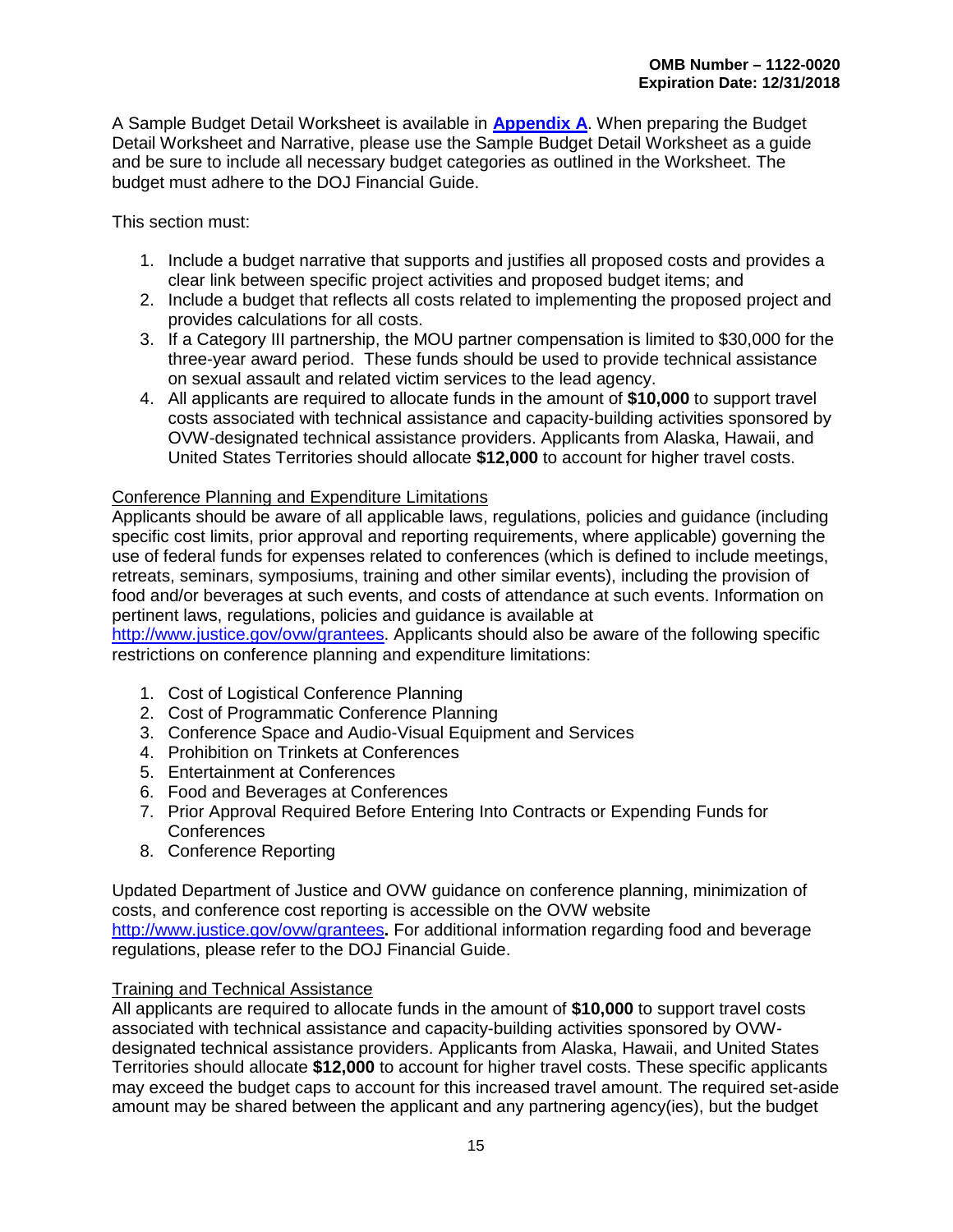must reflect the costs in the appropriate categories. Therefore, an employee's travel costs should be included in the "Travel" category, while travel costs for the project partner(s) must be included in the "Consultants/Contracts" category. Label both costs as "OVW Technical Assistance." Include an estimated breakdown for these costs, including the number of trips, number of travelers, airfare or mileage, lodging, per diem, etc. (OVW technical assistance is provided free of charge to grantees, so applicants do not need to include registration fees). This amount should equal the full, required set-aside amount listed above.

Please note these funds can **only** be used for OVW-designated technical assistance, unless otherwise approved by OVW. Any training and technical assistance funds not used by the end of the grant period may not be reprogrammed and must be returned to OVW. Travel funds should be used to support travel by all project partners including nonprofit, nongovernmental victim service providers. Funds may also be used by persons whose positions are not grantfunded as long as that person's roles and responsibilities are linked to the project's overall mission.

#### Program Assessments

Applicants may not use any OVW funds to conduct research. However, up to three percent of the budget may be allocated for the purpose of assessing the effectiveness of funded activities. For example, funds may be used to conduct pre- and post-testing of training recipients or for victim satisfaction surveys. In conducting such testing or surveys, grantees may not collect, analyze or disseminate any information that would disclose the identity of an individual.

#### Accommodations and Language Access

Recipients of OVW funds must comply with applicable federal civil rights laws, which, among other things, prohibit discrimination on the basis of disability and national origin. This includes taking reasonable steps to ensure that persons with limited English proficiency (LEP) have meaningful access to funded programs or activities. More information on these obligations is available in the OVW FY 2014 Solicitation Companion Guide.[make the title of the guide a link to it on the OVW website] Applicants may allocate grant funds to support activities that help to ensure individuals with disabilities, Deaf individuals, and persons with limited English proficiency have meaningful and full access to their programs. For example, grant funds can be used to support American Sign Language (ASL) interpreter services, language interpretation and translation services, or the purchase of adaptive equipment.

Applicants proposing to use grant funds to create websites, videos, and other materials must ensure that the materials are accessible to persons with disabilities. Grant funds may be allocated for these purposes.

#### Pre-Agreement Cost Approval

Please be aware that costs incurred prior to the start date of the award may not be charged to the project unless the recipient receives prior approval from OVW. Please see the DOJ Financial Guide for more information on pre-award costs.

#### <span id="page-20-0"></span>**Memorandum of Understanding (MOU) or Memorandum of Exemption (MOE) (20 Points Total)**

SAS Culturally Specific applicants are required to submit either an MOU or MOE depending on whether the organization has expertise in providing intervention services to sexual assault victims *beyond intimate partner sexual violence*. SAS Culturally Specific applicants that possess and can demonstrate sexual assault services expertise within the organization, with the provision of such services at least three (3) years, do NOT need to partner with any outside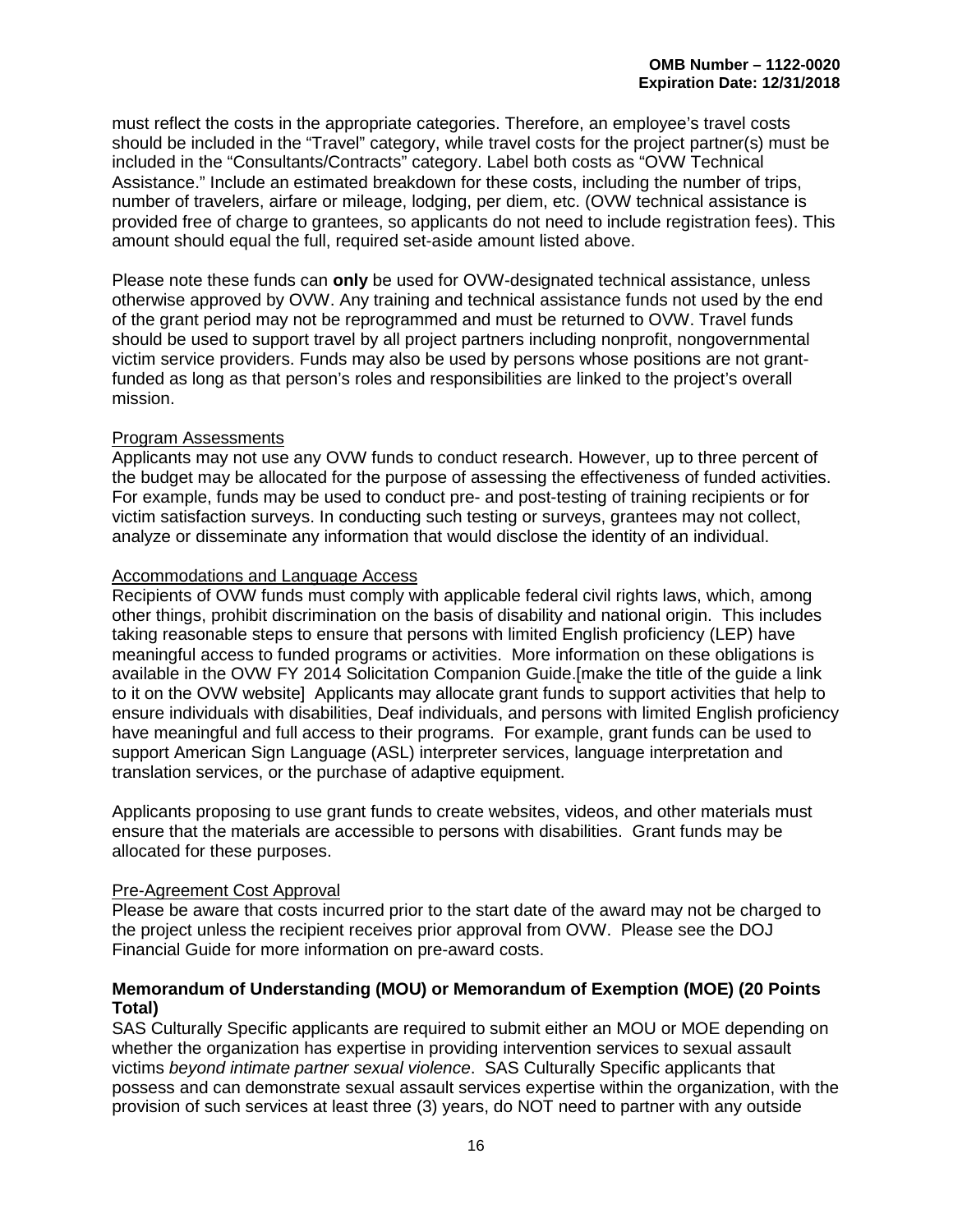organization and should submit an MOE.

An applicant that submits an MOE but does not demonstrate the required expertise in sexual assault victim services, *beyond intimate partner sexual violence*, will be removed from further consideration for funding. Therefore, if there is any uncertainty as to whether the applicant meets the MOE criteria, the applicant is encouraged to submit an MOU, which outlines a partnership with an organization that has sexual assault services expertise.

SAS Culturally Specific applicants that do NOT have the required sexual assault services expertise, beyond intimate partner sexual violence, within their organization must partner with an outside sexual assault victim services organization with a demonstrated history of providing such services for no less than three (3) years, and submit an MOU.

SAS Culturally Specific applicants should determine their partnership requirements (if any) under one of the applicant categories. Please see page 6 under "Required Partnerships" for details regarding the types of partnerships.

#### Memorandum of Understanding (MOU)

For purposes of this solicitation, the MOU is a document containing the terms of the partnership and the roles and responsibilities between two or more parties. The MOU should be a single document and should be signed and dated by the Authorized Organization Representative (AOR) of each proposed partner agency during the development of the application. In rare circumstances an MOU can include multiple signature pages as long as each page includes the name and title of each signing party.

The MOU must:

- 1. Clearly identify the partners and provide a brief history of the collaborative relationship among those partners, including when and under what circumstances the relationship began and when each partner entered into the relationship;
- 2. Clearly identify which organization has the expertise in providing sexual assault services. This organization **must** demonstrate a minimum of three (3) years experience in providing sexual assault victim services *beyond intimate partner sexual violence*. **Specifically address the following** for the organization identified as the sexual assault expert:
	- a) Explain the overall mission of the organization;
	- b) State how many years the organization has been in operation;
	- c) Detail the personnel designated to provide sexual assault victim services, including:
		- The name and title of the each staff person;
		- How many years each staff person has been providing sexual assault services AND how long each person has worked for the organization; and
		- A brief description of each staff person's main job responsibilities.
	- d) State how many years the organization has been providing sexual assault victim services to survivors beyond intimate partner sexual violence;
	- e) State how many survivors of intimate partner sexual violence were served in the past three years;
	- f) Detail how many survivors of sexual violence, other than intimate partner sexual violence, were served in the past three years. For example, adults abused as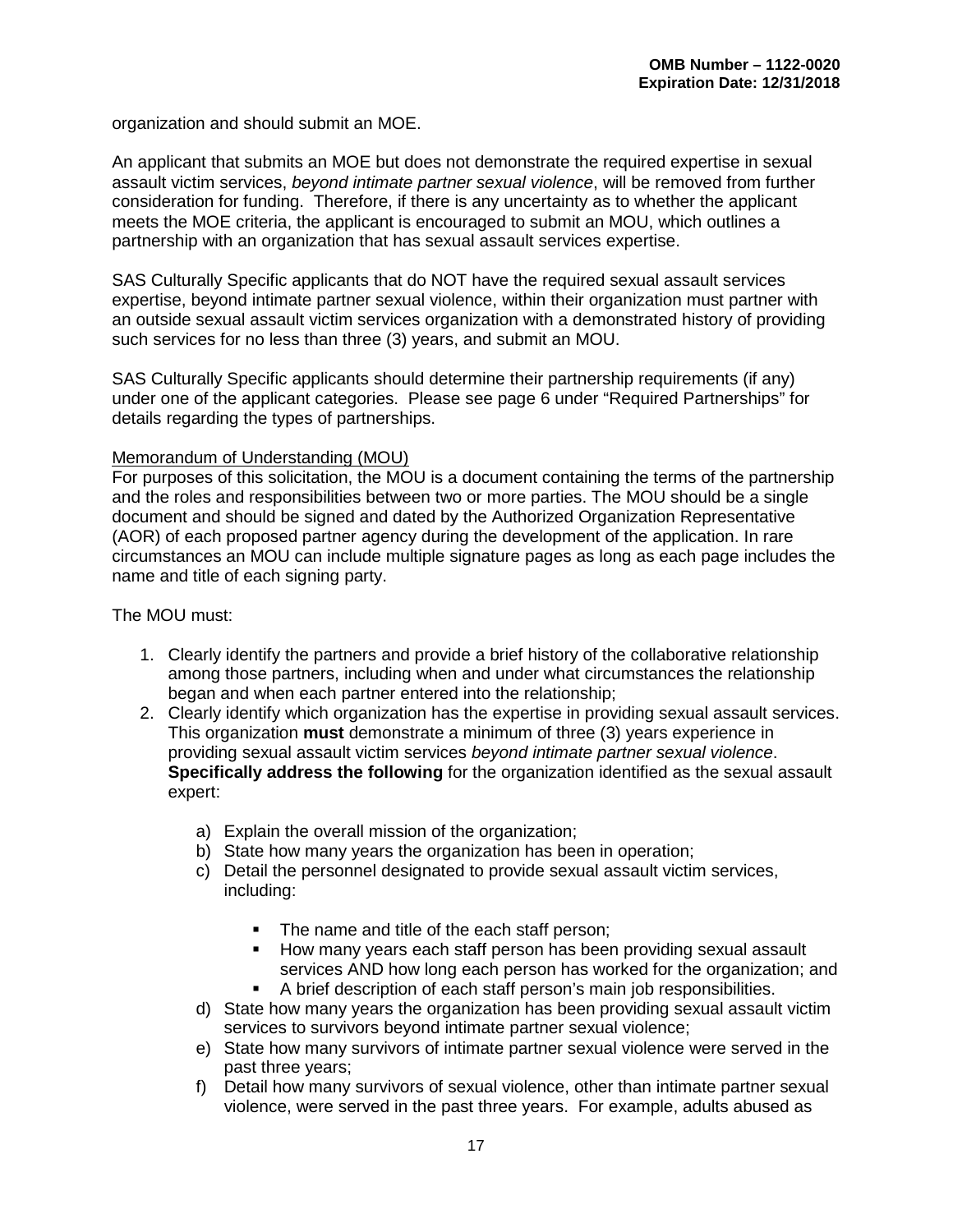children, child and youth survivors, adults sexually assaulted by those other than an intimate partner such as a stranger, neighbor, family member, coworker, community leader, clergy/spiritual leader, etc.;

g) What types of services were provided to survivors as described in section f above, please break down the types of services.

| <b>Type of Service</b>                   | Number of victims provided with<br>service. Non-intimate sexual violence<br>victims only. |
|------------------------------------------|-------------------------------------------------------------------------------------------|
| Advocate-based counseling                |                                                                                           |
| <b>Crisis intervention</b>               |                                                                                           |
| Legal advocacy (criminal and/or civil)   |                                                                                           |
| Medical advocacy, including              |                                                                                           |
| accompaniment for forensic medical exams |                                                                                           |
| Advocacy regarding immigration matters   |                                                                                           |
| and/or language access                   |                                                                                           |
| Support groups (e.g., adults sexually    |                                                                                           |
| abused as children, adult sexual assault |                                                                                           |
| survivors, teens/adolescents, male       |                                                                                           |
| survivors, significant others, etc.)     |                                                                                           |
| Holistic healing (e.g., culturally-based |                                                                                           |
| ceremonies, yoga, sewing circles,        |                                                                                           |
| art/creative expression groups, etc.)    |                                                                                           |
| Clinical therapy provided by a licensed  |                                                                                           |
| professional                             |                                                                                           |
| Other. Please describe in detail.        |                                                                                           |

- h) Describe the service area in which the sexual assault victim services are provided (e.g., county/city-wide, multiple counties/cities, culturally-specific population); and
- i) Describe whether these services are provided to victims across the lifespan (e.g. children, youth, adults);
- 3. Clearly state the roles and responsibilities each partner will assume to ensure the success of the proposed project;
- 4. Describe how the sexual assault services to be provided will be responsive to the culturally-specific needs of the community and sexual assault survivors.
- 5. Describe the resources each partner would contribute to the project, either through time, in-kind contributions, or grant funds; and
- 6. Describe how the organizations will work together to achieve stated project goals and objectives.

#### Memorandum of Exemption (MOE)

The MOE should be a single document and it should be signed and dated by the Authorized Representative of the applicant agency during the development of the application. **NOTE:** If the applicant agency has provided services to survivors of intimate partner sexual violence *only*, **OR** has provided sexual assault services beyond intimate partner sexual violence for **less than three (3) years,** then it **must** partner with another agency with expertise in sexual assault victim services beyond intimate partner sexual violence and submit an MOU – not an MOE.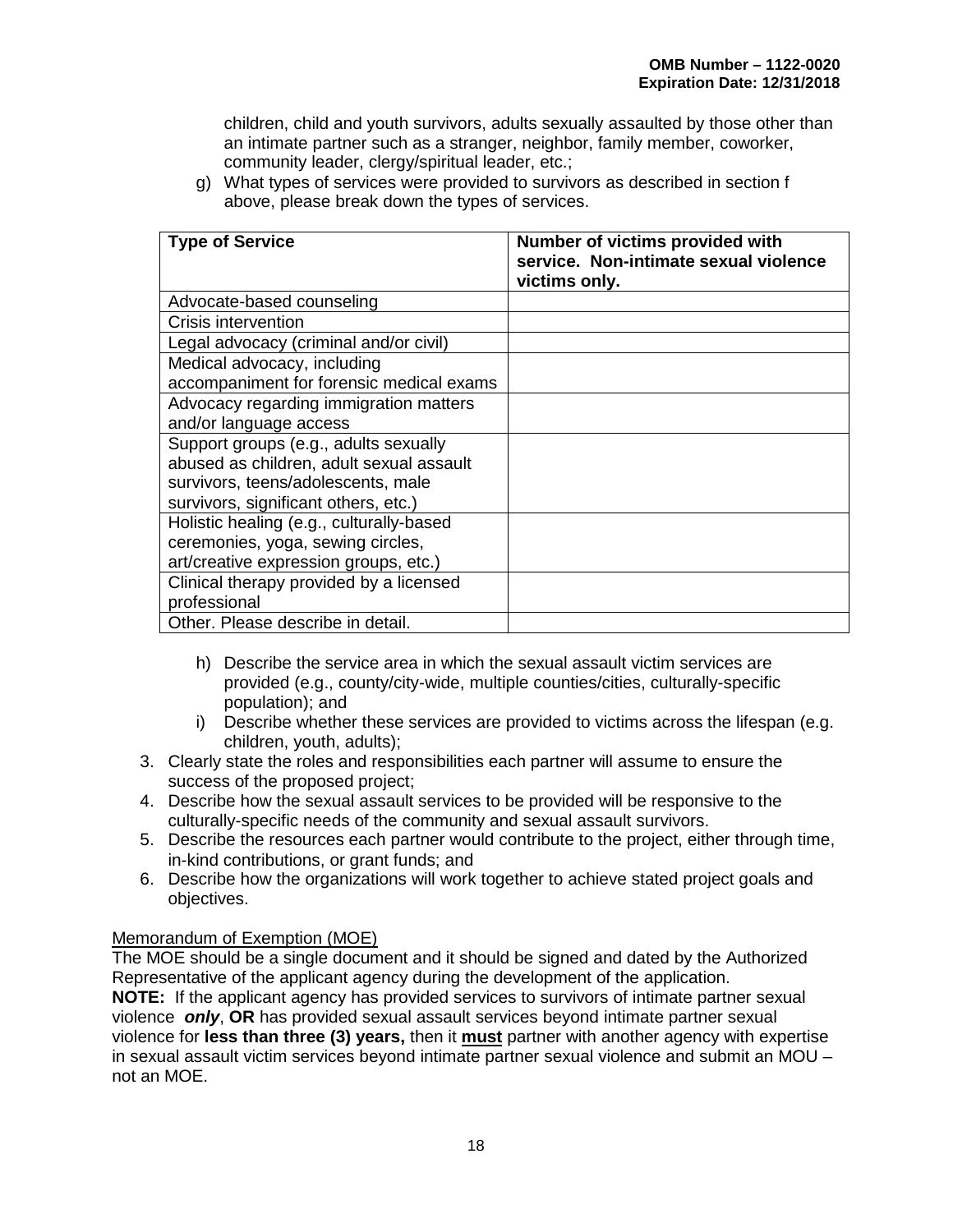The MOE must:

- 1. Explain the overall mission of the organization;
- 2. State how many years the organization has been in operation;
- 3. State how many years the organization has been providing sexual assault victim services;
- 4. Detail the personnel designated to provide sexual assault victim services, including:
	- a) The name and title of the each staff person;
	- b) How many years each staff person has been providing sexual assault services AND how long each person has worked for the organization; and
	- c) A brief description of each staff person's main job responsibilities.
- 5. State how many survivors of intimate partner sexual violence were served in the past three years;
- 6. Detail how many survivors of sexual violence, other than intimate partner sexual violence, were served in the past three years. For example, adults abused as children, child and youth survivors, adults sexually assaulted by those other than an intimate partner such as a stranger, neighbor, family member, coworker, community leader, clergy/spiritual leader, etc.;
- 7. What types of services were provided to survivors as described in item 6, please break down the types of services.

| <b>Type of Service</b>                   | Number of victims provided with<br>service. Non-intimate sexual violence<br>victims only. |
|------------------------------------------|-------------------------------------------------------------------------------------------|
| Advocate-based counseling                |                                                                                           |
| Crisis intervention                      |                                                                                           |
| Legal advocacy (criminal and/or civil)   |                                                                                           |
| Medical advocacy, including              |                                                                                           |
| accompaniment for forensic medical exams |                                                                                           |
| Advocacy regarding immigration matters   |                                                                                           |
| and/or language access                   |                                                                                           |
| Support groups (e.g., adults sexually    |                                                                                           |
| abused as children, adult sexual assault |                                                                                           |
| survivors, teens/adolescents, male       |                                                                                           |
| survivors, significant others, etc.)     |                                                                                           |
| Holistic healing (e.g., culturally-based |                                                                                           |
| ceremonies, yoga, sewing circles,        |                                                                                           |
| art/creative expression groups, etc.)    |                                                                                           |
| Clinical therapy provided by a licensed  |                                                                                           |
| professional                             |                                                                                           |
| Other. Please describe in detail.        |                                                                                           |

- 8. Describe the service area in which the sexual assault victim services are provided (e.g., county/city-wide, multiple counties/cities, culturally-specific population);
- 9. Describe whether these services are provided to victims across the lifespan (e.g. children, youth, adults); and
- 10. Describe how the sexual assault services provided are responsive to the culturallyspecific needs of the community and sexual assault survivors.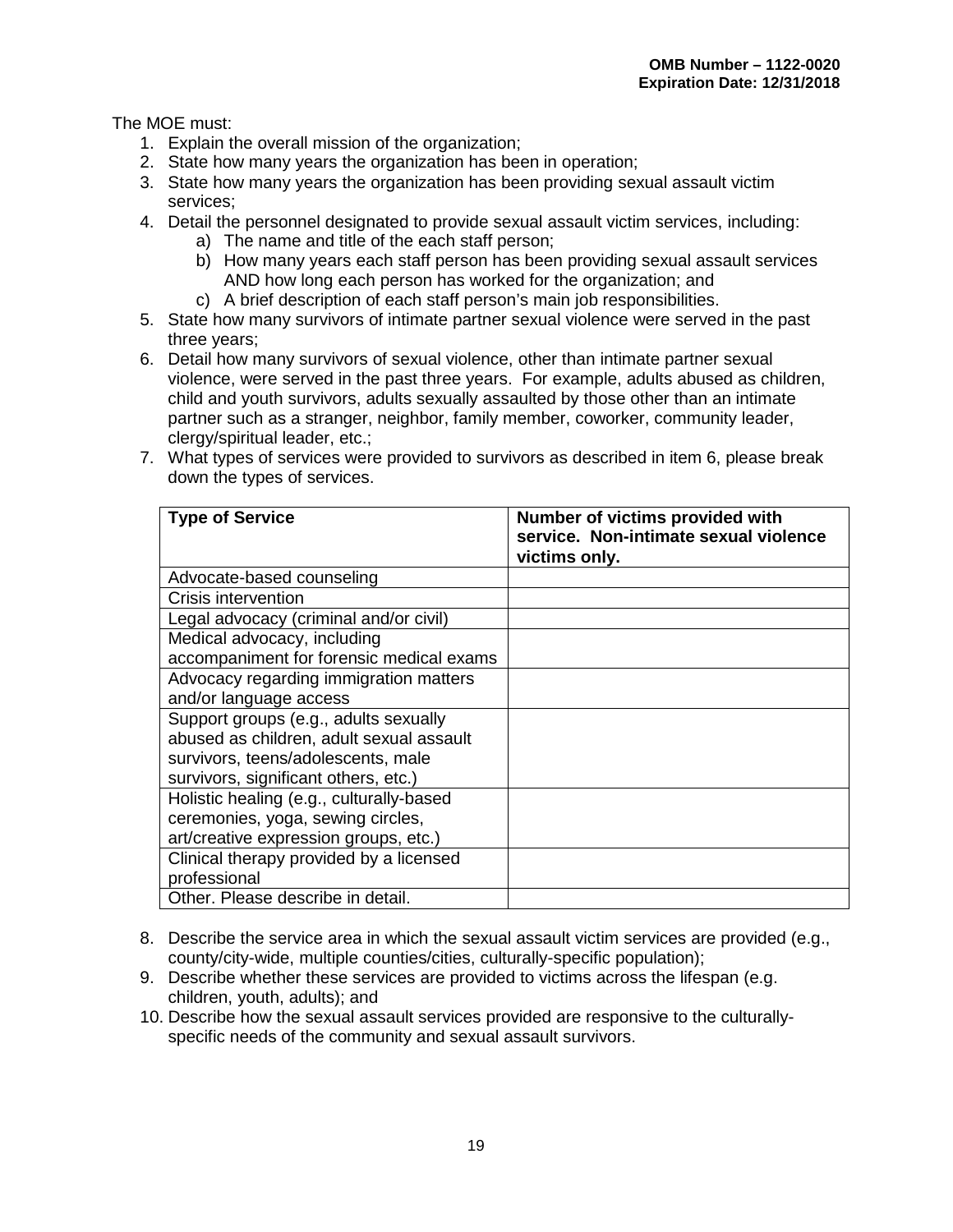#### <span id="page-24-0"></span>**Proposal Abstract**

The Proposal Abstract should provide a short and accurate summary (no more than two pages double-spaced) of the proposed project, including who will be involved with the proposed project, what will be done as primary activities, what products will be produced, the service area where the proposed project will take place and who will be impacted by the proposed project. Applicants should not summarize past accomplishments in this section. Additionally, applicants should limit their proposal abstract to no more than one page.

#### <span id="page-24-1"></span>**Additional Required Information**

The following documents will not be scored during the review process but they should be included with your submission. Failure to include any of the information may result in the inability to access funds if your application is selected for funding. OVW will be unable to make an award to any nonprofit organization that does not submit a 501(c)(3) determination letter from the Internal Revenue Service.

#### <span id="page-24-2"></span>**Proof of 501(c)(3) Status (Nonprofit Organizations Only)**

As noted under Eligible Entities, an entity that is eligible for the **SAS Culturally Specific Program** based on its status as a nonprofit organization must be an organization that is described in section 501(c)(3) of the Internal Revenue Code of 1986 and is exempt from taxation under section 501(a) of the Code. All such applicants are required to submit a determination letter from the Internal Revenue Service recognizing their tax-exempt status.

#### <span id="page-24-6"></span><span id="page-24-3"></span>**Disclosures Related to Executive Compensation**

Any applicant that is a nonprofit organization that uses the Internal Revenue Service's threestep safe-harbor procedure for establishing a rebuttable presumption that its executives' compensation is reasonable, must provide the following: (1) a brief description of the process used for determining the compensation of its officers, directors, trustees, and key employees, including the independent persons involved in reviewing and approving such compensation (in lieu of a description, an applicant may submit its written compensation policy); (2) the comparability data used in establishing executive compensation; and (3) contemporaneous substantiation of the deliberation and decision regarding executive compensation. This third element can usually be addressed by submitting minutes from board meetings where compensation was considered and approved.

Applicants that want to learn about best practices for establishing compensation for their executives and the IRS's safe-harbor procedures can find more information through the National Council of Nonprofits, https://www.councilofnonprofits.org/tools-resources/executivecompensation.

#### <span id="page-24-4"></span>**Confidentiality Notice Form**

All applicants are required to acknowledge that they have received notice that grantees and subgrantees must comply with the confidentiality and privacy requirements of the Violence Against Women Act, as amended. The acknowledgement form is available on the OVW website at The [Acknowledgement of Notice of Statutory Requirement to Comply with the Confidentiality](http://www.justice.gov/sites/default/files/ovw/legacy/2013/09/24/conf-acknowledgement.pdf)  [and Privacy Provisions of the Violence Against Women Act, as Amended](http://www.justice.gov/sites/default/files/ovw/legacy/2013/09/24/conf-acknowledgement.pdf) and must be signed by the authorized representative and uploaded to the application on [Grants.gov.](http://www.grants.gov/)

#### <span id="page-24-5"></span>**Application for Federal Assistance (SF-424)**

Applicants must complete the SF-424 online. For "Type of Applicant," please do not select "other." Please pay careful attention to the amount of Federal funding requested in the "Estimated Funding" section of this form. This amount must match the amount of Federal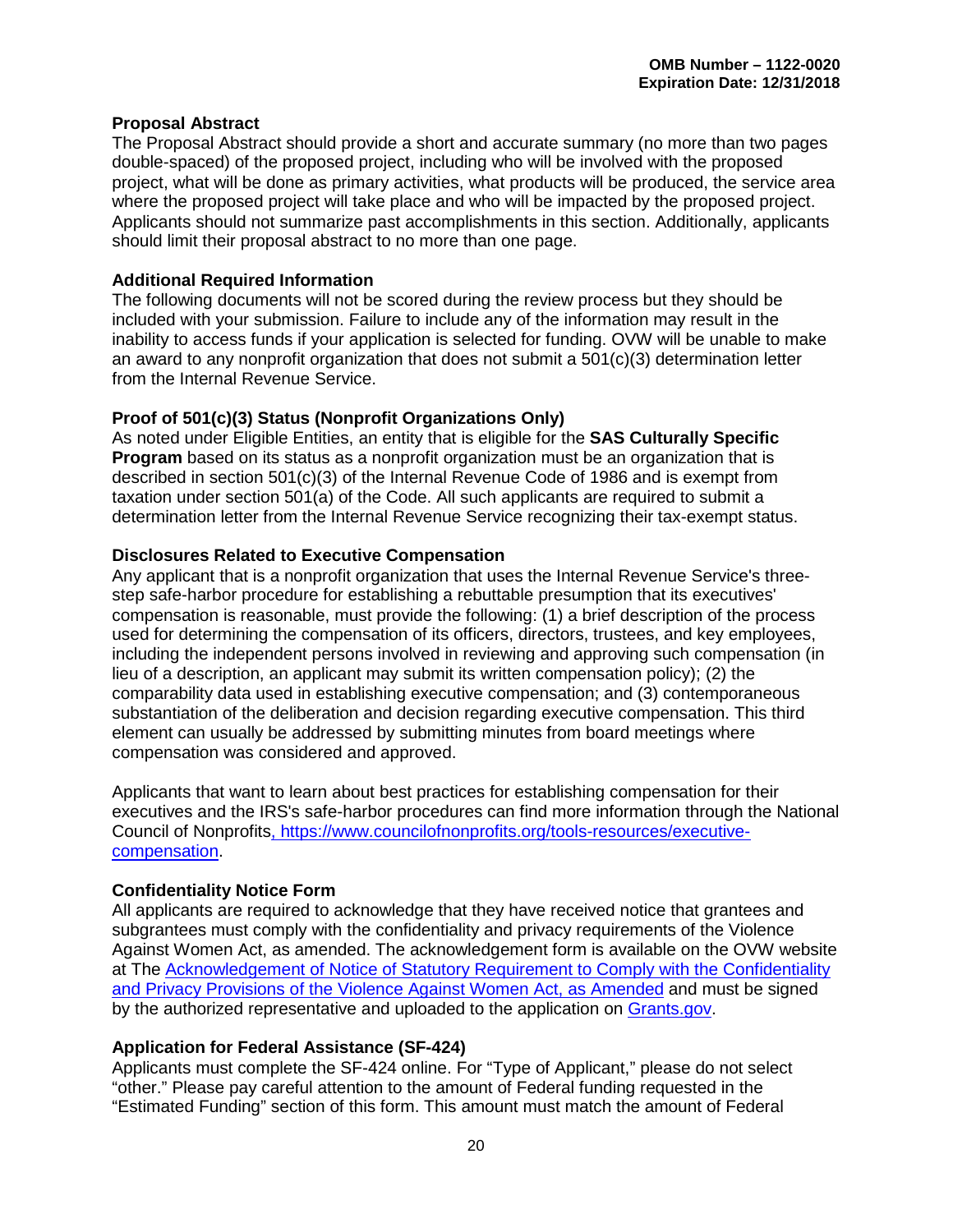funding requested in the budget section of the application package. Only include values for "Applicant" if the program solicitation requires a match. The individual who is listed in "Authorized Representative" must be the AOR for the applicant agency. The AOR is an individual who has the authority to apply for and accept grant awards on behalf of the organization or jurisdiction.

#### <span id="page-25-0"></span>**Standard Assurances and Certifications Regarding Lobbying; Debarment, Suspension, and Other Responsibility Matters; and Drug-Free Workplace Requirements (Form 4061/6)**

Please carefully review the assurances and certification forms online. These forms will be completed online at a later time during the application process. All applicants must complete the *Disclosure of Lobbying Activities* (SF-LLL) form. Applicants that expend any funds for lobbying activities must provide the detailed information requested on the form. Applicants that do not expend any funds for lobbying activities should enter "N/A" in the required highlighted fields.

#### <span id="page-25-1"></span>**Letter of Nonsupplanting**

Applicants must submit a letter to OVW's Director, signed by the AOR, certifying that Federal funds will not be used to supplant state or local funds should a grant award be made. Please refer to [http://www.justice.gov/sites/default/files/ovw/legacy/2012/10/09/nonsup\\_letter.pdf](http://www.justice.gov/sites/default/files/ovw/legacy/2012/10/09/nonsup_letter.pdf) for a sample letter. This should be a separate attachment to the application in [Grants.gov.](http://www.grants.gov/)

#### <span id="page-25-2"></span>**Financial Accounting Practices**

Each applicant must prepare a response to the following questions. OVW will review the applicant's responses to assist in evaluating the adequacy of the organization's financial management system and to identify areas of need for training and technical assistance. This section of your application should be no more than two pages and should be a separate attachment to the online application in [Grants.gov.](http://www.grants.gov/)

- 1. Will all funds awarded under this program be maintained in a manner that they will be accounted for separately and distinctly from other sources of revenue/funding? Please provide a brief description of the organization's policies and procedures that ensure funds will be tracked appropriately.
- 2. Does the applicant have written accounting policies and procedures? How often are these policies and procedures updated? Please provide a brief list of the topics covered in the organization's policies and procedures. OVW may request a copy for review during the application/award process or as part of the grant monitoring process.
- 3. Is the applicant's financial management system able to track actual expenditures and outlays with budgeted amounts for each grant or subgrant? Please provide a brief summary of the organization's process for tracking expenditures.
- 4. Does the applicant have procedures in place for minimizing the time between transfer of funds from the United States Treasury and disbursement for project activities? Please provide a short summary of the organization's policy for requesting payments for grant awards.
- 5. Does the applicant have effective internal controls in place to adequately safeguard grant assets and to ensure that they are used solely for authorized purposes? Please provide a brief description.
- 6. Does the applicant have a documented records retention policy? If so, briefly describe the policy.
- 7. Is the individual primarily responsible for fiscal and administrative oversight of grant awards familiar with the applicable grants management rules, principles, and regulations including the Uniform Administrative Requirements, Cost Principles, and Audit Requirements for Federal Awards, (2 CFR Part 200)? Please provide a short list of the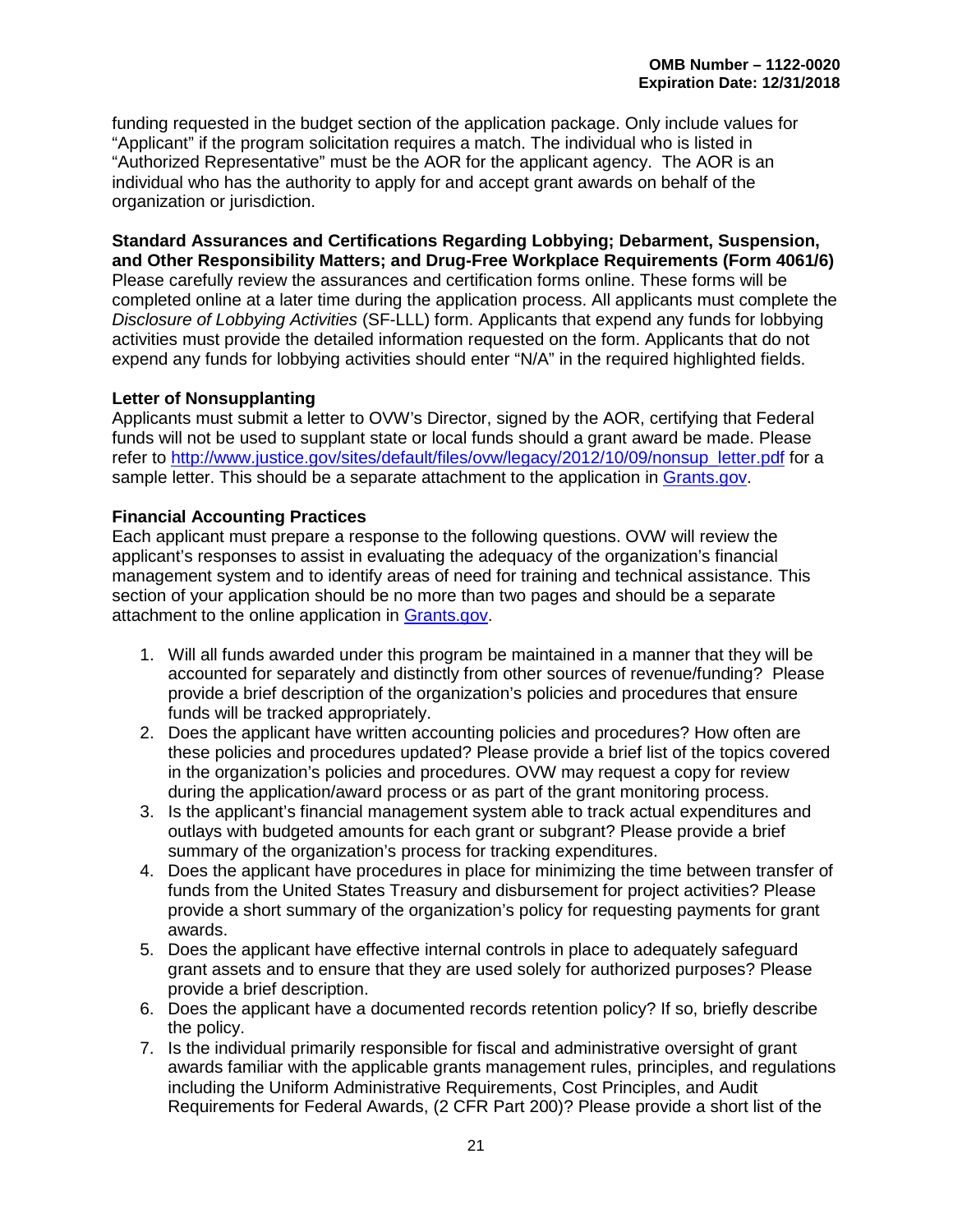individual's qualifications/experience. If the individual is not familiar with the applicable rules and regulations, the applicant must contact OVW's Grants Financial Management Division at [OVW.GFMD@usdoj.gov](mailto:OVW.GFMD@usdoj.gov) or 1-888-514-8556 immediately after the organization is notified of its award to coordinate training.

**Please note: This information will be used for a mandatory pre-award risk assessment. Failure to provide this information or to respond to questions from OVW regarding this information in a timely manner could result in the applicant being removed from consideration or a delay in funds.**

#### <span id="page-26-0"></span>**Financial Capability Questionnaire (if applicable)**

All nonprofit, nongovernmental organizations that apply for funding from OVW and have not previously (or within the last three years) received funding from OVW must complete a Financial Capability Questionnaire, and submit it online. Additionally, applicants may be required to submit their current year's audit report at a later time. The form can be found at [http://www.justice.gov/ovw/how-apply.](http://www.justice.gov/ovw/how-apply)

#### <span id="page-26-1"></span>**Indirect Cost Rate Agreement (if applicable)**

Applicants that intend to charge indirect costs through the use of an indirect cost rate must have a Federally-approved indirect cost rate agreement. Please include a copy of a current, signed Federally-approved indirect cost rate agreement. This should be a separate attachment to the application in [Grants.gov.](http://www.grants.gov/)

Non-federal entities that have never received a federally-approved indirect cost rate may elect to charge a de minimis rate of 10% of modified total direct costs (MTDC) which may be used indefinitely. This includes state and local governments that have never negotiated an indirect cost rate with the Federal government and receive less than \$35 million in direct Federal funding per year. Tribes that have never negotiated an indirect cost rate with the Federal government may also use the 10% de minimis rate.

Organizations that wish to negotiate an indirect cost rate may contact OVW's Grants Financial Management Division at [OVW.GFMD@usdoj.gov o](mailto:OVW.GFMD@usdoj.gov)r 1-888-514-8556 for more information.

#### <span id="page-26-2"></span>**Dun and Bradstreet Universal Numbering System (DUNS) Number and System for Award Management (SAM)**

Applicants for Federal grants and cooperative agreements are required to have a Data Universal Number System (DUNS) Number to submit an application. A DUNS Number is a unique nine-character identification number provided by the commercial company **Dun & Bradstreet (D&B)**. Once an applicant has completed the D&B registration, its DUNS Number should be available the next business day.

Federal guidelines require that applicant organizations must (1) be registered in SAM.gov prior to submitting an application; (2) provide a valid DUNS number in its application; and (3) continue to maintain an active SAM registration with current information at all times during which it has an active Federal award or an application under consideration by a Federal awarding agency. Also, Federal agencies may not make an award to an applicant until that applicant has complied with all applicable DUNS and SAM requirements. If an applicant has not fully complied with the requirements by the time that OVW is ready to make an award, then OVW may make the determination that the applicant is not qualified to receive an award and use that determination as a basis for making the award to another applicant.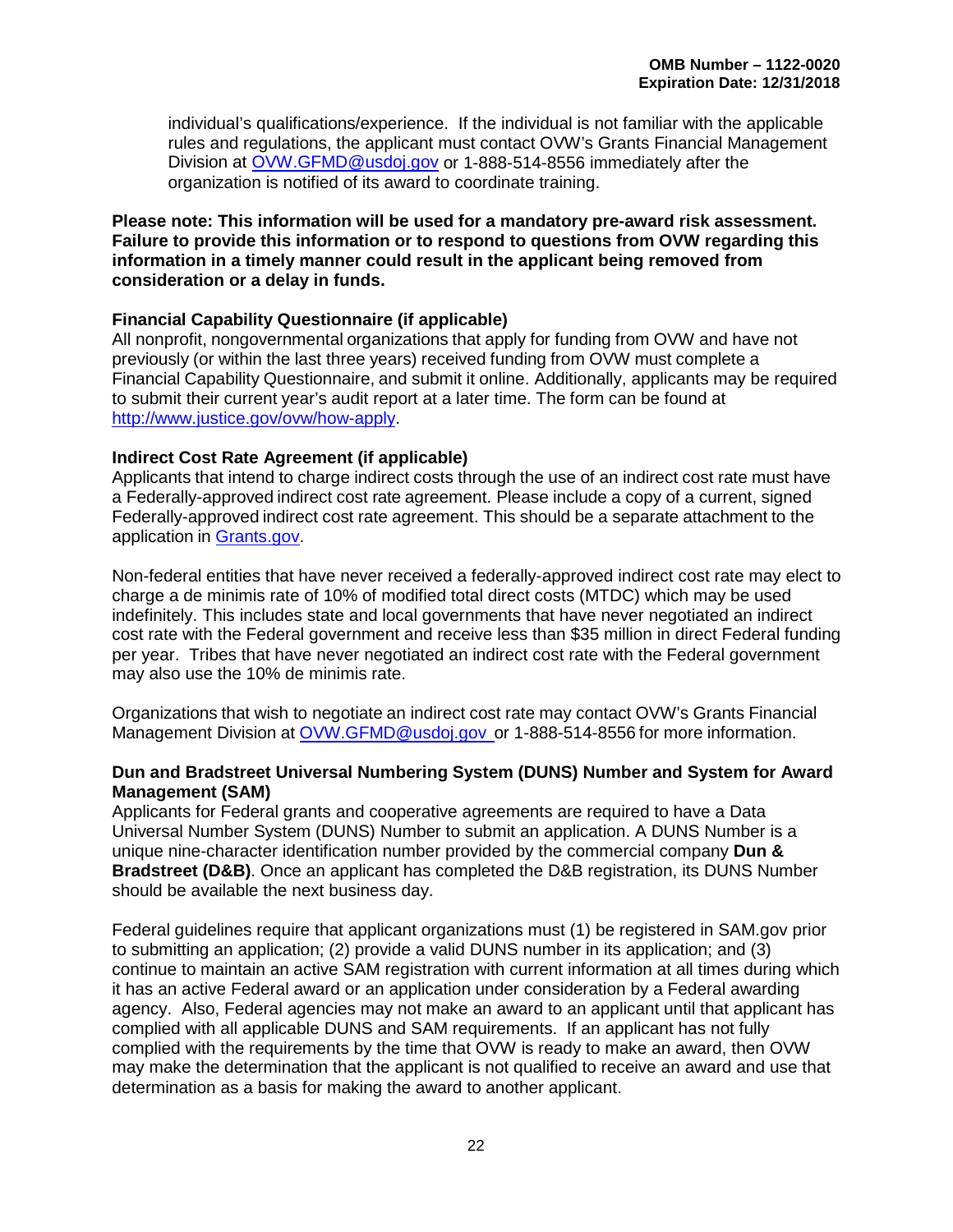<span id="page-27-1"></span>The SAM centralizes information about grant recipients and also provides a central location for grant recipients to change organizational information. [Grants.gov](http://www.grants.gov/) uses SAM to establish roles and IDs for electronic grant applicants.

If the applying organization already has an Employer Identification Number (EIN), the SAM registration will take **up to two weeks to process**. If the applying organization does not have an EIN, then **the applicant should allow two to five weeks for obtaining the information from IRS when requesting the EIN via phone, fax, mail or Internet**.] Follow the steps listed below to register in the SAM:

- 1. Obtain a DUNS number at the following website<http://www.dnb.com/us/> or call (866) 705-5711.
- 2. Access the SAM online registration through the SAM homepage at [https://www.sam.gov/portal/SAM/#1a](https://www.sam.gov/portal/SAM/%231)nd follow the online instructions for new SAM users.
- 3. Complete and submit the online registration. If the applying organization already has the necessary information on hand, the online registration takes approximately 30 minutes to complete, depending upon the size and complexity of the business or organization. Once the SAM registration becomes active, the applicant will be able to return to [Grants.gov](http://www.grants.gov/) and complete the registration. **Please note that organizations must update or renew their SAM registration at least once a year to maintain an active status.**

**There is no fee associated with the registration process. Additionally, the registration process cannot be expedited.** OVW strongly discourages applicants from paying a third party to register on their behalf in an attempt to expedite the registration process. To ensure all applicants have ample time to complete the registration process, applicants must obtain a DUNS, register online with the SAM and with Grants.gov immediately, but no later than **January 19, 2016.**

#### <span id="page-27-0"></span>**Submission Dates and Times**

It is very important that all applicants read this section carefully. Applicants that do not complete all the steps in registering and submitting their application by the due date will not be considered for funding. Applicants are responsible for ensuring their applications are complete at the time of submission. OVW will not contact applicants for missing items. Applicants should anticipate that failure to meet all registration and submission deadlines will result in their application being removed from consideration. It is the responsibility of the applicant to ensure that the application is submitted by the deadline.

All applications will be submitted electronically. The deadline for submitting applications in response to this solicitation is **11:59 p.m. E.T.** on **February 2, 2016**. Applications submitted after **11:59 p.m. E.T. on February 2, 2016** will not be considered for funding. Applicants experiencing difficulties submitting an application should refer to the [Experiencing](#page-28-1)  Unforeseeable [Technical Issues](#page-28-1) section of this solicitation.

**Failure to begin the registration or application submission process in sufficient time is not an acceptable reason for a late application submission. It is important that applicants do not wait until the day of the application deadline to begin the application submission process. To ensure a successful application submission, OVW strongly encourages applicants to submit their applications at least 48, but no less than 24, hours before the deadline. After application submission, Authorized Organization Representatives (AOR)**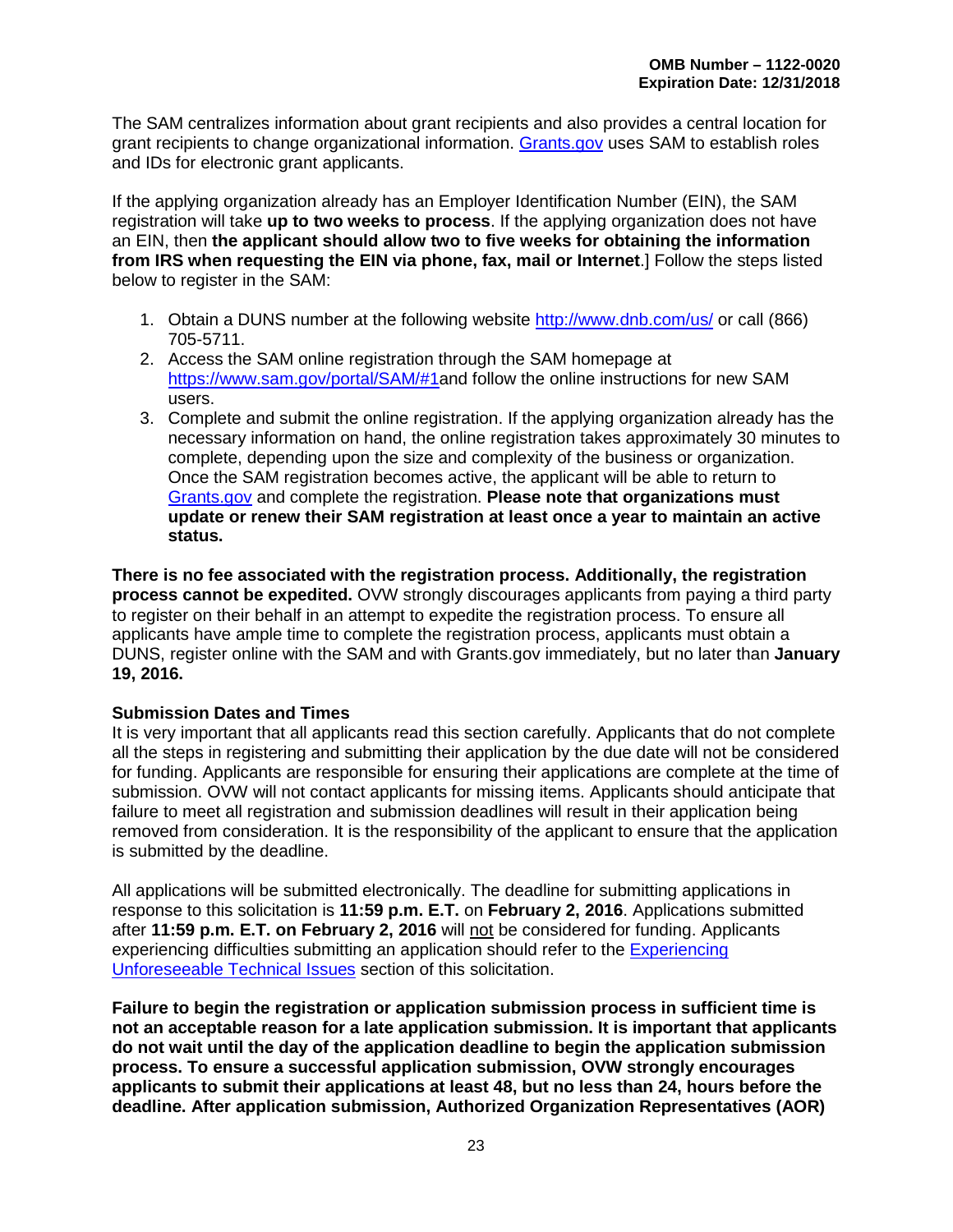**should closely monitor their email for any notification from [Grants.gov](http://www.grants.gov/) about a possible failed submission. The AOR will receive a minimum of two emails from [Grants.gov.](http://www.grants.gov/) One will confirm receipt of the application package. The other will either notify the AOR that the application was successfully submitted, or it will notify the AOR that there was an error with the application submission.** 

**Please note that the [Grants.gov](http://www.grants.gov/) notification process is automatic. OVW does not send out these notifications, nor does OVW receive a copy of these notifications. It is the responsibility of the applicant to notify OVW of any problems with the application submission process. Please see ["Experiencing Unforeseeable](#page-28-1) Technical Issues" for information on the steps applicants must follow if corrective action must be taken.** 

#### <span id="page-28-0"></span>**OVW Policy on Duplicate Applications**

An applicant can only submit one application per program. If an applicant submits multiple versions of an application, OVW will review the most recent version submitted.

#### <span id="page-28-1"></span>**Experiencing Unforeseeable Technical Issues**

As previously stated, applicants should begin the **registration process** immediately, but no later than **January 19, 2016.** Furthermore, the applicant should begin the **application submission process** 48, but no less than 24, hours prior to the application deadline. This will allow sufficient time for the applicant to contact the appropriate individuals and take corrective action, as outlined in this solicitation, should unforeseeable technical issues arise. If technical difficulties are experienced at any point during the application process, the applicant must contact **the [Grants.gov](http://www.grants.gov/) Customer Support Hotline at 1-800-518-4726, or**  [support@grants.gov](mailto:support@grants.gov)**, 24 hours a day, 7 days a week, except closed for Federal holidays.** 

If an applicant experiences unforeseeable technical issues that prevent submission of an application by the deadline, the applicant must take the following actions:

- 1. Contact the **SAS Cultural Specific Program Unit** at **202-307-6026** or at **OVW.SASP.Cultural@usdoj.gov** prior to the application deadline stating that the applicant is experiencing unforeseeable technical issues and provide a phone number and/or email address where the applicant can be reached; and
- 2. Contact the technical support number above prior to the application submission deadline.

**Within 24 hours after the deadline,** the applicant must again contact the **SAS Culturally Specific Program Unit** at **202-307-6026 or OVW.SASP.Cultural@usdoj.gov** to request permission to submit the application. At that time, the applicant will be required to email the complete grant application and DUNS number, and provide a Grants.gov Help Desk tracking number(s). After OVW reviews all of the information submitted and verifies the technical issues were unforeseeable with the Help Desk, OVW will contact the applicant to either approve or deny the request to submit a late application. If the technical issues cannot be verified as unforeseeable, the application will be rejected as late.

To ensure a fair competition for limited discretionary funds, the following conditions are not valid reasons to permit late submissions: (1) failure to begin the registration process in sufficient time; (2) failure to register or update information on the SAM website; (3) failure to follow GMS or [Grants.gov](http://www.grants.gov/) instructions as posted on its website; and (4) failure to follow all of the instructions in the OVW solicitation.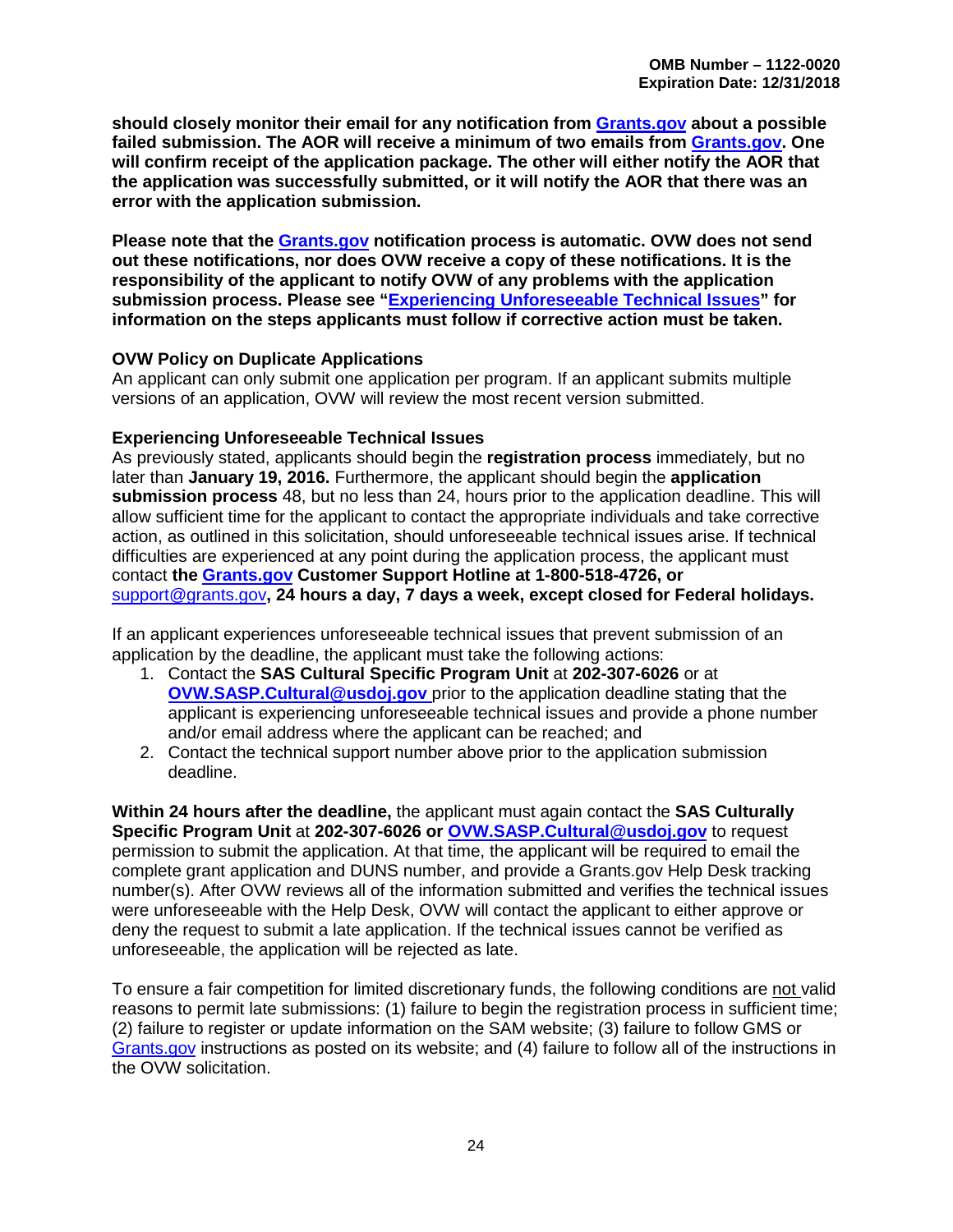#### <span id="page-29-0"></span>**OVW Policy on Late Submissions**

OVW offers several options for an applicant to provide advance notice to OVW if receipt of its application will be delayed due to a temporary lack of Internet access, unforeseeable technical issues, or geographic isolation. If an applicant does not provide advance notice to OVW about an issue that may cause a delay in the submission of its application, the application will not be considered for funding. If applicant follows the steps outlined above, OVW will consider the applicant's request for late submission. Extension of deadlines is not guaranteed and permission to submit a late application does not automatically result in an award. Late submission only allows an application to be considered for funding. If late submission is approved, the application will be reviewed for registration information and completeness and to ensure that the applicant meets the basic eligibility requirements (BMR) as defined in the solicitation. If the applicant meets BMR, the application will be subject to both peer review and programmatic review before any funding decision is made.

#### **Extraordinary Natural or Manmade Disasters**

In cases of extraordinary natural or manmade disasters, such as extreme weather emergencies or terrorist acts, applicants may request to submit applications up to seven calendar days late by sending an e-mail to the contact listed in the solicitation. The request should specify the nature of the disaster and how it affected the applicant's ability to submit an application on time. OVW may request additional documentation from the applicant verifying the extraordinary natural or manmade disaster.

#### <span id="page-29-2"></span><span id="page-29-1"></span>**Intergovernmental Review Single Point of Contact Review**

Executive Order 12372 requires applicants from state and local units of government or other organizations providing services within a state to submit a copy of the application to the [state](http://www.whitehouse.gov/omb/grants_spoc/)  [Single Point of Contact \(SPOC\)](http://www.whitehouse.gov/omb/grants_spoc/) if one exists and if the program has been selected for review. Applicants must contact their state SPOCs to determine whether their programs have been selected for state review. The applicant should enter the date that the application was sent to the SPOC or the reason such submission is not required in the section of the SF 424 which refers to EO 12372. Applicants can find a list of SPOCs on the Office of Management and Budget website at [http://www.whitehouse.gov/omb/grants\\_spoc.](http://www.whitehouse.gov/omb/grants_spoc)

#### <span id="page-29-3"></span>**Funding Restrictions**

Federal assistance awards are governed by the provisions of 2 CFR Part 200. Additionally, OVW awards are covered by the DOJ Financial Guide. The DOJ Financial Guide includes information on allowable costs, methods of payment, audit requirements, accounting systems, and financial records. This document also outlines the successful administration of grant funds. OVW generally does not allow pre-award costs. Such costs require prior approval by OVW and will only be allowed in limited circumstances.

Any recipient of an award will be responsible for monitoring subgrants/contracts, including MOU partner activities, under the grant in accordance with all applicable statutes, regulations, guidelines, and the DOJ Financial Guide**.** Primary recipients will be responsible for oversight of subgrantee/partner spending and monitoring specific performance measures and outcomes attributable to the use of OVW funds.

#### Food and Beverage/Costs for Refreshments and Meals

Generally food and beverage costs are **not** allowable, and under no circumstances may OVW funding be used to supply food and/or beverages during refreshment breaks. OVW may approve the use of OVW funds to provide food and/or beverages for a meal at a meeting, conference, training, or other event, if one of the following applies: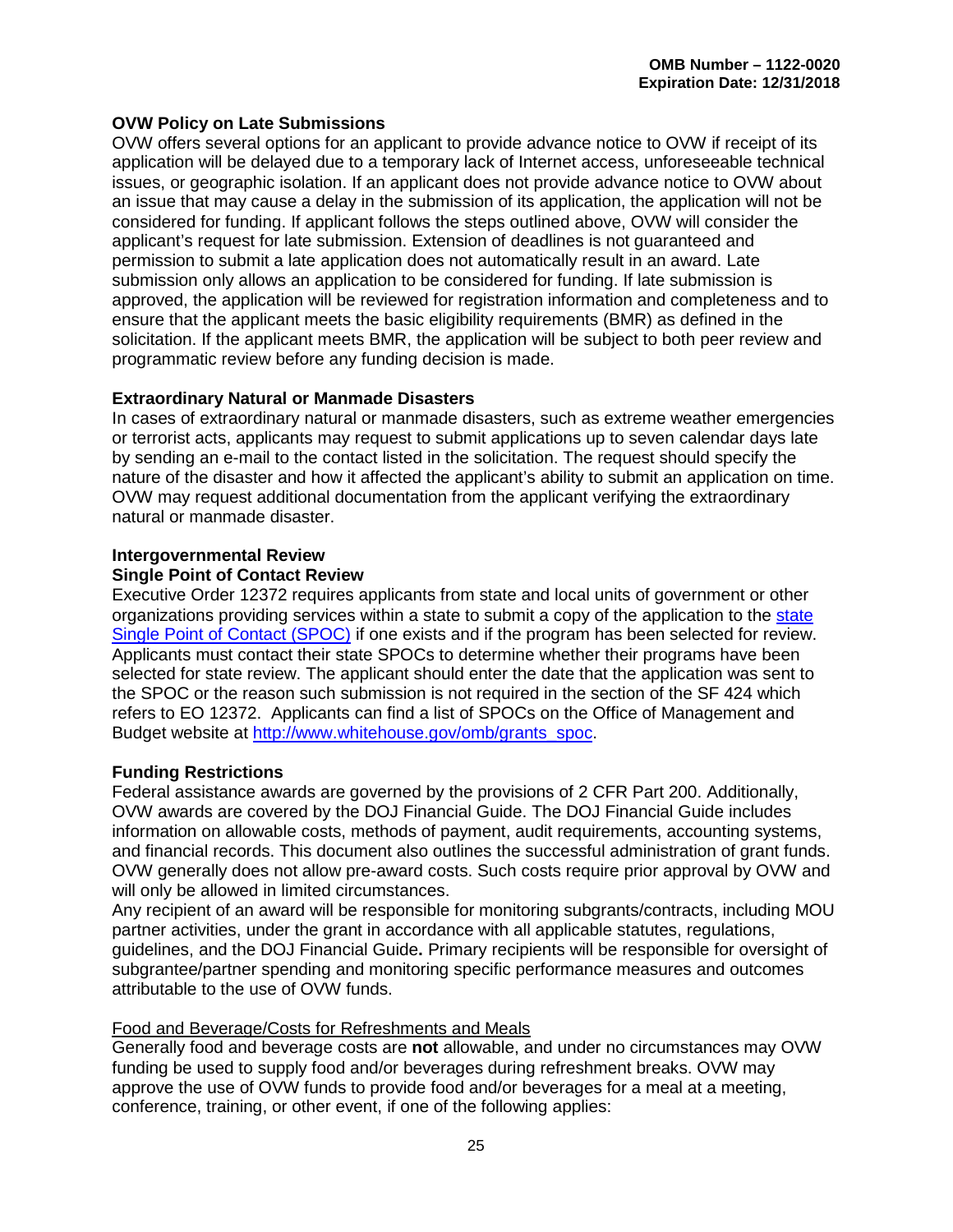- 1. The location of the event is not in close proximity to food establishments. It should be a priority to try to secure a location near reasonably priced and accessible commercial food establishments.
- 2. Not serving food will significantly lengthen the day or necessitate extending the meeting to achieve meeting outcomes.
- 3. A special presentation at a conference requires a plenary address where there is no other time for food to be obtained.
- 4. Other extenuating circumstances necessitate the provision of food.

Justification for an exception listed above must be included in the budget narrative, and funds may only be used to purchase food and/or beverages for a meal at a meeting, conference, training, or other event if OVW approves the specific expenditures in advance.

#### <span id="page-30-0"></span>**Other Submission Requirements**

As discussed in the ["Submission Dates and Times"](#page-27-0) section above, applications must be submitted electronically via grants.gov. Applicants that are unable to submit electronically must follow the instructions on page 24 above.

#### [Grants.Gov](http://www.grants.gov/)

After applicants obtain their DUNS number and register with SAM, they can begin the [Grants.Gov](http://www.grants.gov/) registration process. In order to apply for a grant, the applying organization must complete the [Grants.gov](http://www.grants.gov/) registration process prior to beginning an application for a federal grant. Complete instructions can be found at [www.grants.gov.](http://www.grants.gov/) **The registration process can take between three and five business days or as long as four weeks if all steps are not completed in a timely manner.** Please note that Grants.gov is not the Office of Justice Programs' (OJP) Grants Management System (GMS). If applicants experience difficulties at any point during this process, they should call the [Grants.gov](http://www.grants.gov/) Customer Support Hotline at **1-800- 518-4726**.

**Note: [Grants.gov](http://www.grants.gov/) limits the use of specific characters in names of attachment files.** Valid file names include only the characters shown in the table below. [Grants.gov](http://www.grants.gov/) is designed to reject any application that includes an attachment(s) with a file name that contains any characters not shown in the table below.

| <b>Characters</b>    | <b>Special Characters</b>                                        |                     |                       |
|----------------------|------------------------------------------------------------------|---------------------|-----------------------|
| Upper case $(A - Z)$ | Parenthesis (                                                    | Curly braces $\{\}$ | Square brackets []    |
| Lower case $(a - z)$ | Ampersand (&)                                                    | Tilde $(-)$         | Exclamation point (!) |
| Underscore (         | Comma $($ , $)$                                                  | Semicolon (;)       | Apostrophe (          |
| Hyphen<br>. I        | At sign $(\mathcal{Q})$                                          | Number sign (#)     | Dollar sign (\$)      |
| Space                | Percent sign (%)                                                 | Plus sign $(+)$     | Equal sign $(=)$      |
| Period (.)           | When using the ampersand (&) in XML, applicants must use the "&" |                     |                       |
|                      | format.                                                          |                     |                       |

**OVW strongly suggests using simple titles for all documents, such as "FY 2016 OVW Project Narrative." Please note that file names are limited to 50 characters. GMS does not accept executable file types as application attachments**. These disallowed file types include, but are not limited to, the following extensions: ".com," ".bat," ".exe," ".vbs," ".cfg," ".dat," ".db," ".dbf," ".dll," ".ini," ".log," ".ora," ".sys," and ".zip." Please visit the [Grants.gov](http://www.grants.gov/) website to review the most up-to-date guidelines about the use of specific characters.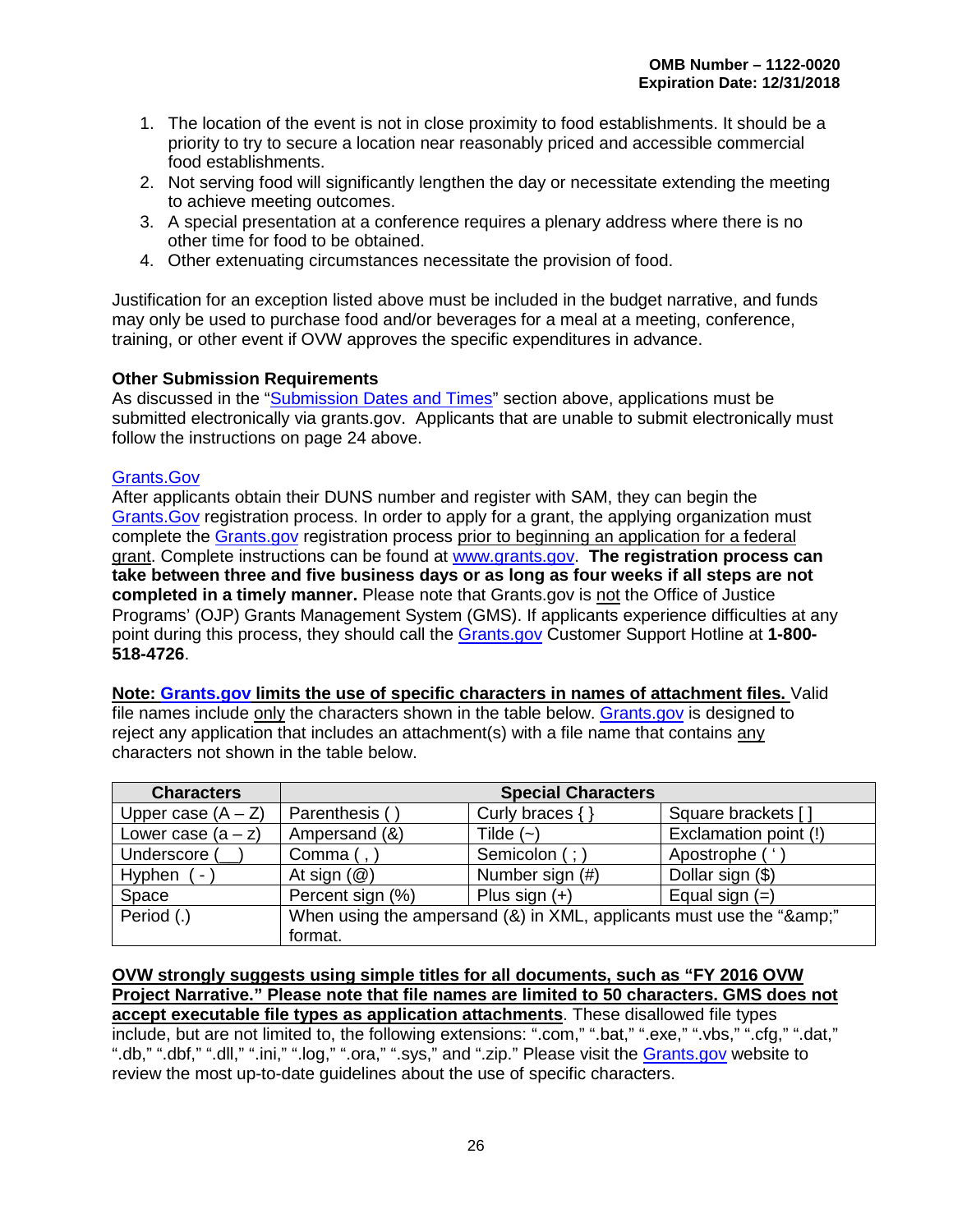The E-Business Point of Contact (E-Biz POC) within the applicant's organization must register the organization with [Grants.gov.](http://www.grants.gov/) The E-Biz POC oversees the organization's [Grants.gov](http://www.grants.gov/) transactions and assigns the AOR. The AOR submits the application to [Grants.gov](http://www.grants.gov/) and must register with [Grants.gov](http://www.grants.gov/) as well. In some cases the E-Biz POC is also the AOR for an organization.

- 1. *Step 1:* Go to [Grants.gov.](http://www.grants.gov/) Mouse over the "APPLICANTS" drop down and click the "Organization Registration Link".
- 2. *Step 2:* Register with SAM
- 3. *Step 3:* [Username & Password](http://www.grants.gov/web/grants/applicants/organization-registration/step-3-username-password.html)
- 4. *Step 4*[: AOR Authorization](http://www.grants.gov/web/grants/applicants/organization-registration/step-4-aor-authorization.html)
- 5. *Step 5*[: TRACK AOR STATUS](http://www.grants.gov/web/grants/applicants/organization-registration/step-5-track-aor-status.html)

#### **The application process can move forward once the organization successfully registers with** [Grants.gov](http://www.grants.gov/)**.**

#### *Downloading a Grant Application Package*

An applicant may download the application package to complete it offline and route it through the applying organization for review before final submission.

Applicants must use the correct version of Adobe software in order to download the grant application. To verify if the Adobe software version is compatible with [Grants.gov,](http://www.grants.gov/) visit the following link: [http://www.grants.gov/web/grants/support/technical-support/software/adobe](http://www.grants.gov/web/grants/support/technical-support/software/adobe-reader-compatibility.html)[reader-compatibility.html.](http://www.grants.gov/web/grants/support/technical-support/software/adobe-reader-compatibility.html)

Instructions on how to open and use the forms in the package are on the application package cover sheet. Agency-specific instructions are available for download when the application package is downloaded. The instructions identify the required information for a complete application.

#### *Completing the Grant Application Package*

The applicant must manually save changes to the grant application. [Grants.gov d](http://www.grants.gov/)oes NOT automatically save changes. The package cannot be submitted until all required fields have been completed.

#### *Submitting the Completed Grant Application Package*

Log on to [Grants.gov.](http://www.grants.gov/) After the application is fully completed, errors are corrected, and the application is saved, click the "Save & Submit" button on the cover page. The application package will be automatically uploaded to [Grants.gov.](http://www.grants.gov/)

**Reminder:** To ensure a successful application submission, OVW strongly encourages applicants to submit their applications at least 48, but no less than 24, hours before the deadline. AORs should closely monitor their email for any notification from [Grants.gov a](http://www.grants.gov/)bout a possible failed submission. The AOR will receive a minimum of two emails from [Grants.gov.](http://www.grants.gov/) A confirmation screen will appear once the submission is complete. A [Grants.gov](http://www.grants.gov/) tracking number will be provided at the bottom of this screen, as well as the official date and time of the submission. Applicants must record the tracking number if technical support is needed. The [Grants.gov](http://www.grants.gov/) Help Desk can be reached at 1-800-518-4726, Monday through Friday, from 7:00 a.m. to 9:00 p.m. E.T.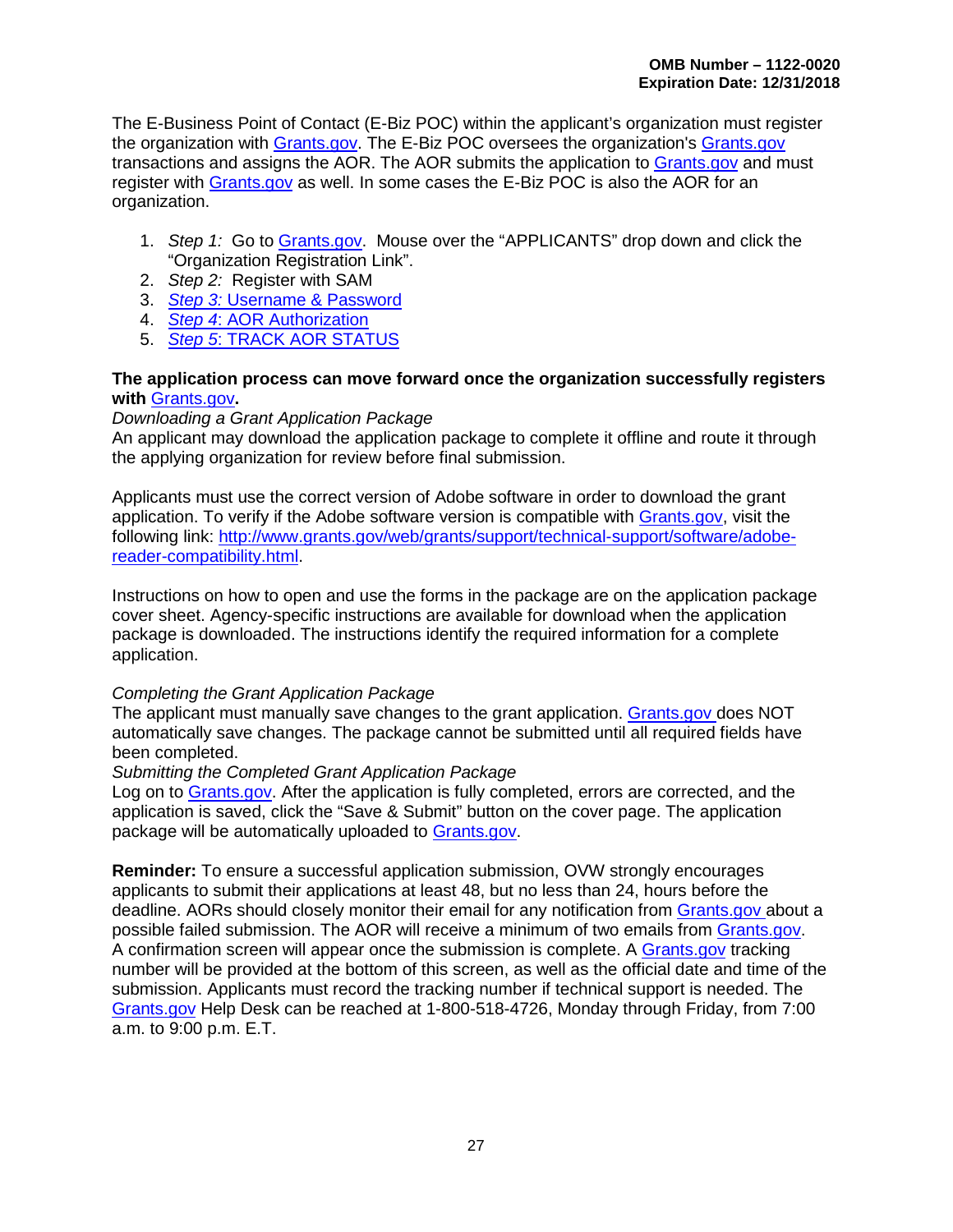# <span id="page-32-0"></span>*E. Application Review Information*

#### <span id="page-32-1"></span>**Criteria**

Applications will be subject to a peer review and a programmatic review. Applications will be scored based on the degree to which the application responds to each section and addresses each element in the section. Furthermore, applications will be scored based upon the quality of the response and the level of detail provided. Each element **must** be addressed in the section in which it is requested. Points may be deducted if the applicant does not include the information in the appropriate section even if it is included elsewhere within the application. Each section will be reviewed as a separate document and will be scored as such. Specifically for the **SAS Culturally Specific Program**, scoring will be as follows:

- 1. Summary data sheet: 5 points
- 2. Project narrative: 60 points, of which
	- A. Purpose of the project: 20 points
	- B. What will be done: 20 points
	- C. Who will implement: 20 points
- 3. Budget narrative and detail worksheet: 15 points
- 4. MOU/MOE: 20 points

While cost sharing or match-funding are not required, in the case of a tie OVW may assess the extent and viability of cost sharing to break the tie, as well as other factors such as geographic distribution of funding.

#### <span id="page-32-2"></span>**Review and Selection Process**

#### <span id="page-32-3"></span>**Peer Review**

OVW will subject all applications to a peer review process that is fair and based on the criteria outlined in this solicitation. OVW may use internal review, external review, or a combination of both.

#### <span id="page-32-4"></span>**Programmatic Review**

All applications that are considered for funding will be subject to a programmatic review. The programmatic review consists of assessing the application for compliance with the program's scope, activities that compromise victim safety and, if applicable, past performance and priority review. OVW reserves the right to add up to 10 points to applications fully addressing OVW priority areas and to deduct points from applications for the following reasons:

- Formatting and Technical Requirements
- Activities that compromise victim safety and recovery
- Out-of-scope activities
- Past performance

An application that is deemed to be substantially out of scope, proposes a substantial number of activities that are unallowable, or proposes activities that pose a significant threat to victim safety or a serious breach of confidentiality will not be considered for funding.

As a part of the programmatic review process described above, applicants with current or recently closed OVW awards and/or cooperative agreements will be reviewed for past performance based on the elements listed below.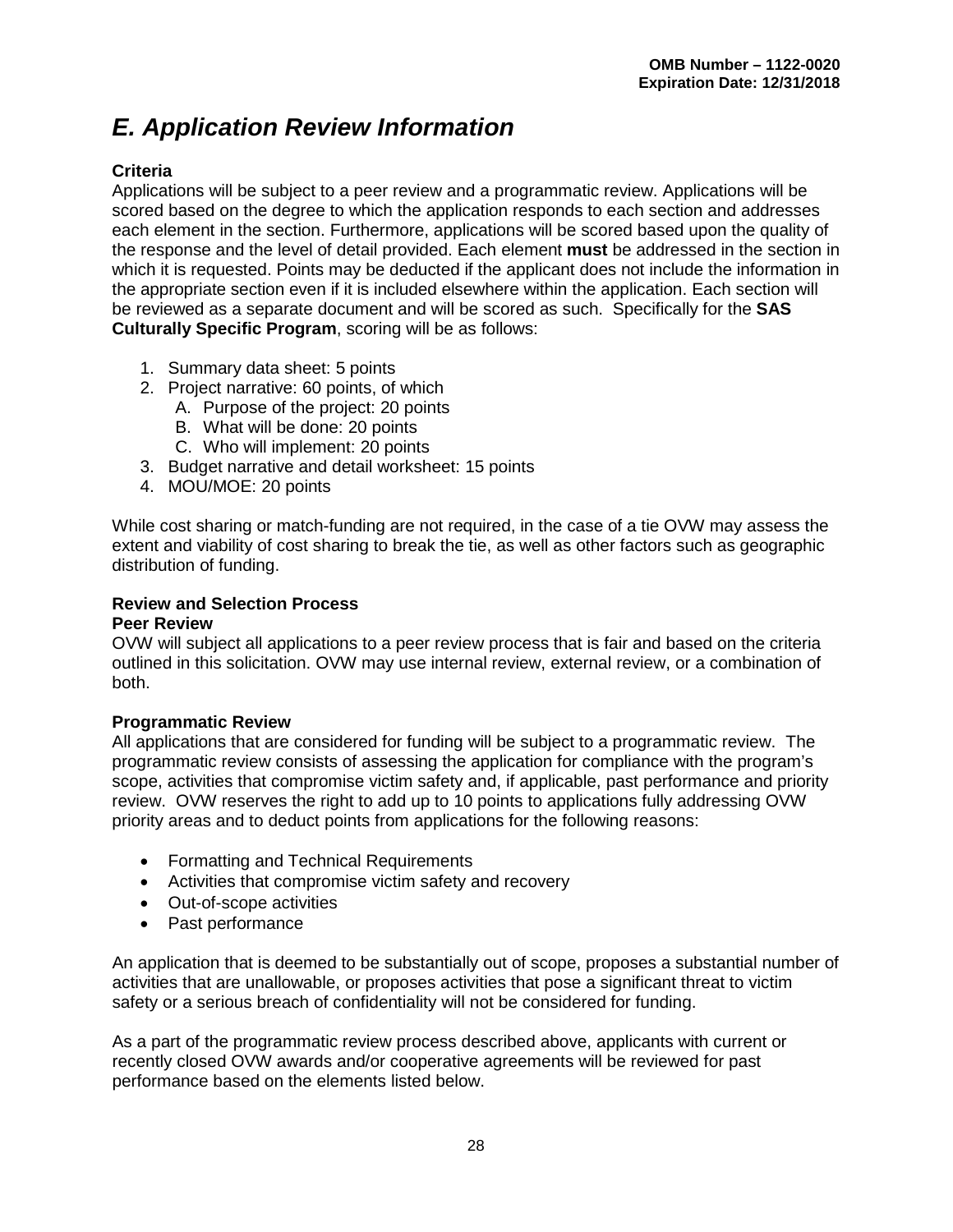- 1. Progress reports submitted by the applicant, in conjunction with monitoring conducted by OVW, demonstrate the effectiveness of the current project, indicating timely progress toward meeting project goals and objectives
- 2. Demonstration that past activities supported with OVW grant funds have been limited to program purpose areas
- 3. Adherence to all special conditions of existing grant award(s) from OVW
- 4. Adherence to programmatic and financial reporting requirements, including timely submission of required reports
- 5. Completion of close-out of prior awards in a timely manner
- 6. Appropriate use of and active participation in OVW-sponsored workshops and other technical assistance events as required by a special condition of the current or recent award
- 7. Receipt of financial clearances on all current or recent grants from OVW
- 8. Timely resolution of issues identified in any audit or on-site financial or programmatic monitoring visit
- 9. Adherence to the Office of Management and Budget single-audit requirement;
- 10. Timely expenditure of grant funds
- 11. Adherence to the requirements of the Department of Justice Financial Guide

OVW grantees with significant past performance issues may not be considered for funding.

Absent explicit statutory authorization or written delegation of authority to the contrary, all final award decisions will be made by the OVW Director, who also may give consideration to factors including, but not limited to, underserved populations, geographic diversity, strategic priorities, past performance, and available funding when making awards. All award decisions are final and not subject to appeal.

#### <span id="page-33-0"></span>**High Risk Grantees**

Based on DOJ's assessment of each grantee with regard to current or previous funding, unresolved audit issues, delinquent programmatic and fiscal reporting, and prior performance, a grantee may be designated "high risk." Awards to high-risk grantees may carry special conditions such as increased monitoring and/or prohibitions on drawing funds until certain requirements are met. High-risk grantees with substantial or persistent performance or compliance issues, long-standing open audits, or open criminal investigations will likely not receive an additional OVW award until all issues are resolved.

#### <span id="page-33-1"></span>**Anticipated Announcement and Federal Award Dates**

It is anticipated that all applicants will be notified of the outcome of their applications by September 30, 2016.

# <span id="page-33-2"></span>*F. Federal Award Administration Information*

#### <span id="page-33-3"></span>**Federal Award Notice**

Successful applications will receive OVW award notifications electronically from the OJP Grants Management System. This award notification will be sent to the individuals listed as the Authorized Representative and the Point of Contact in GMS for the application that was selected for funding and will include instructions on accepting the award. Recipients will be required to login; accept any outstanding assurances and certifications on the award; designate financial points of contact; and review, sign, and accept the award. The award acceptance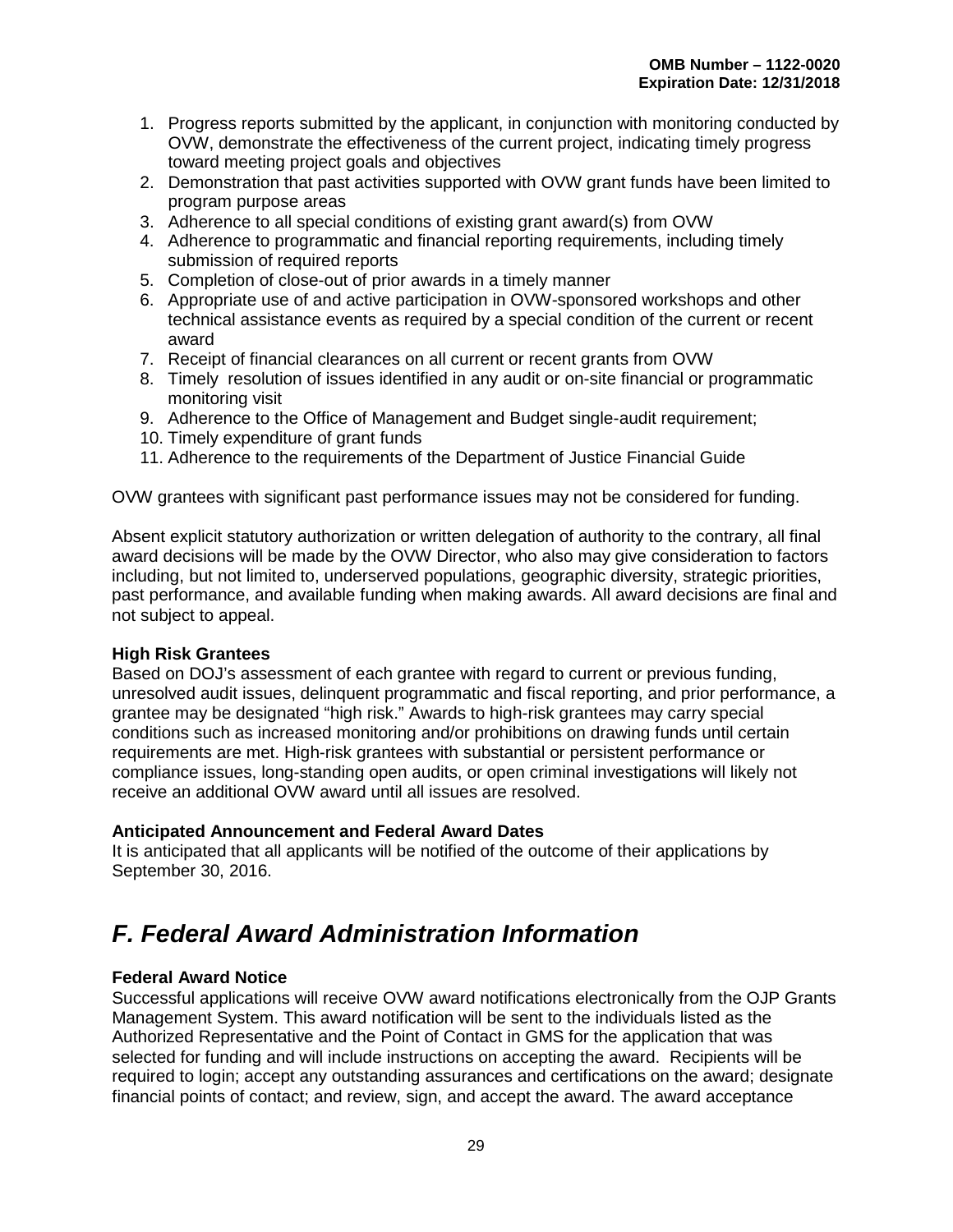process involves physical signature of the award document and terms and conditions by the authorized representative and the scanning of the fully-executed award document to OVW.

#### <span id="page-34-0"></span>**Administrative and National Policy Requirements Information for All Federal Award Grantees**

Applicants selected for awards must agree to comply with additional legal, administrative, and national policy requirements upon acceptance of an award. OVW strongly encourages applicants to review the information pertaining to these additional requirements prior to submitting an application. Additional information for each requirement can be found in the FY 2014 OVW Solicitation Companion Guide:

<http://www.justice.gov/sites/default/files/ovw/legacy/2013/12/16/companion-guide-fy2014.pdf>

- 1. [Civil Rights Compliance](http://www.ojp.usdoj.gov/about/ocr/statutes.htm)
- 2. Funding to Faith-Based Organizations
- 3. Confidentiality and Privacy Protections
- 4. Research and the Protection of Human Subjects (if applicable)
- 5. Anti-Lobbying Act
- 6. Reporting Requirements
- 7. National Environmental Policy Act (NEPA) (if applicable)
- 8. DOJ Information Technology Standards (if applicable)
- 9. Non-Supplanting of State or Local Funds
- 10. Criminal Penalty for False Statements
- 11. Reporting Fraud, Waste, Error, and Abuse
- 12. Suspension or Termination of Funding
- 13. Nonprofit Organizations
- 14. Government Performance and Results Act (GPRA)
- 15. Rights in Intellectual Property
- 16. Federal Funding Accountability and Transparency Act (FFATA) of 2006
- 17. Awards in Excess of \$5,000,000 Federal Taxes Certification Requirement
- 18. Active SAM Registration

Terms and conditions for OVW awards, including awards under the **SAS Culturally Specific Program** are available at [http://www.justice.gov/ovw/grantees.](http://www.justice.gov/ovw/grantees) These terms are subject to change prior to the issuance of the awards.

#### <span id="page-34-1"></span>**Violence Against Women Act Non-Discrimination Provision**

The Violence Against Women Reauthorization Act of 2013 added a new civil rights provision that applies to all FY 2016 OVW grants. This provision prohibits OVW grantees from excluding, denying benefits to, or discriminating against any person on the basis of actual or perceived race, color, religion, national origin, sex, gender identity, sexual orientation, or disability in any program or activity funded in whole or in part by OVW. For more information on this prohibition, see [http://www.justice.gov/sites/default/files/ovw/legacy/2014/06/20/faqs-ngc-vawa.pdf.](http://www.justice.gov/sites/default/files/ovw/legacy/2014/06/20/faqs-ngc-vawa.pdf) Additional information on the civil rights obligations of OVW funding recipients can be found in the FY 2014 Solicitation Companion Guide under "Civil Rights Compliance."

#### <span id="page-34-2"></span>**Compliance with OVW Financial Requirements**

Each OVW grantee agrees to follow the financial and administrative requirements in the DOJ Financial Guide as a condition of receiving grant funding. If OVW determines that a current grantee has violated any of the requirements of the Guide, the grantee's award may be frozen or terminated and the grantee may be denied continuation funding.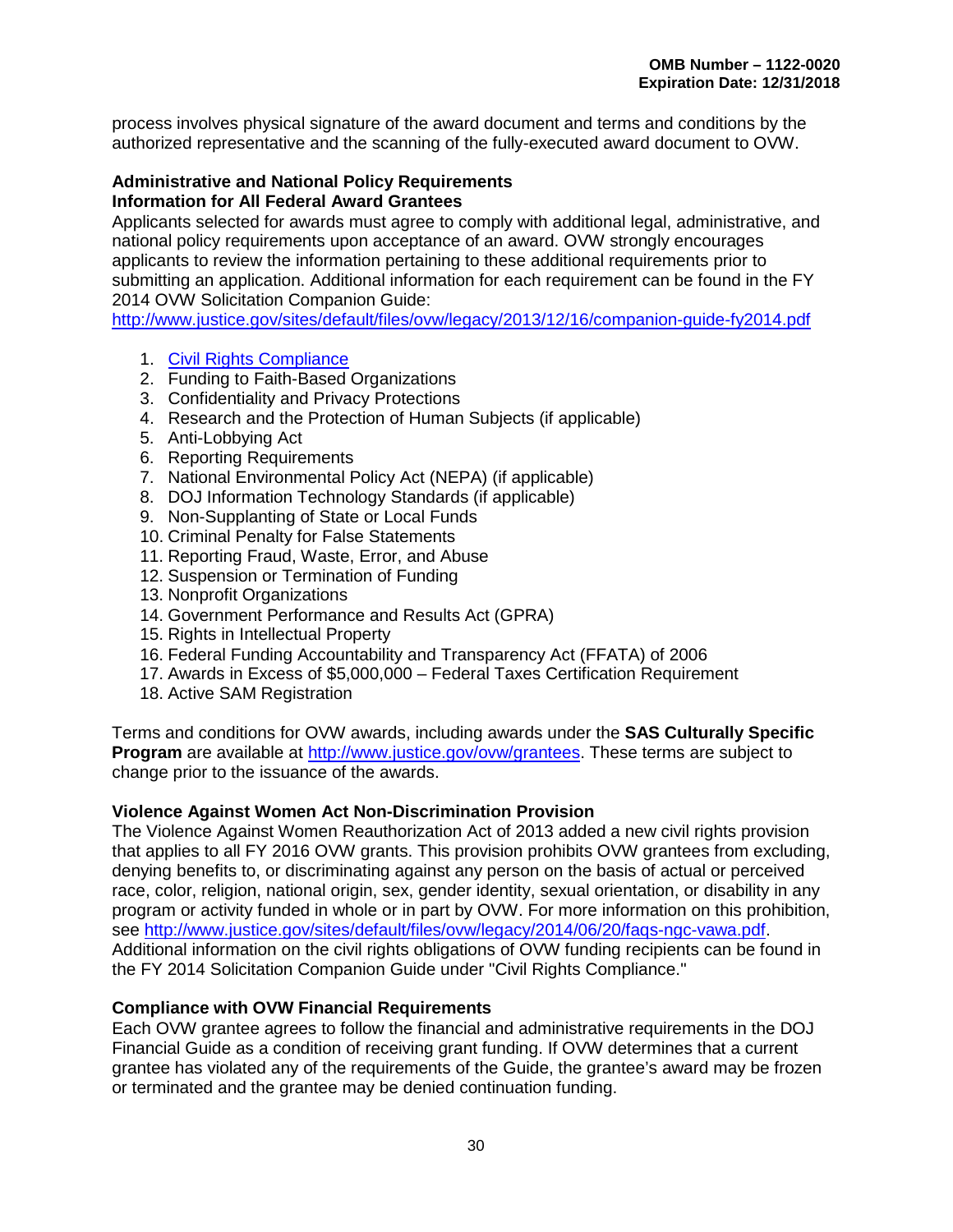#### <span id="page-35-1"></span><span id="page-35-0"></span>**Reporting Reporting Requirements**

OVW grantees are required to submit semi-annual progress reports and quarterly Federal Financial Reports (SF 425). Appropriate progress report forms will be provided to all applicants selected for an award. Forms will be submitted electronically via GMS. Future awards and fund drawdowns may be withheld if forms are delinquent.

#### <span id="page-35-2"></span>**Public Reporting Burden - Paperwork Reduction Act Notice**

Under the Paperwork Reduction Act, a person is not required to respond to a collection of information unless it displays a currently valid OMB control number. OVW tries to create forms and instructions that are accurate, can be easily understood, and which impose the least possible burden on applicants. The estimated average time to complete and file this form is 30 hours. Comments regarding the accuracy of this estimate or suggestions for simplifying this form, it can be submitted to the Office on Violence Against Women, U.S. Department of Justice, 145 N Street, NE, Washington, DC 20530.

# <span id="page-35-3"></span>*G. Federal Awarding Agency Contact(s)*

**For assistance with the requirements of this solicitation, contact the OVW SAS Culturally Specific Program Unit at (202) 307-6026 or OVW.SASP.Cultural@usdoj.gov.**

**For technical assistance with [Grants.gov,](http://www.grants.gov/) contact the [Grants.gov](http://www.grants.gov/) Customer Support Hotline at 1-800-518-4726.** 

# <span id="page-35-4"></span>*H. Other Information*

#### <span id="page-35-5"></span>**Application Checklist**

Applicants must submit a fully executed application to OVW, including all required supporting documentation. (OVW will not contact applicants for missing items.) Additionally, if an applicant plans to submit an application under any other OVW grant program this fiscal year, please ensure that only documents pertinent to this solicitation are included with this application. OVW will not redirect documents that are inadvertently submitted with the wrong application (e.g. Grants to Encourage Arrest Policies and Enforcement of Protection Orders Program Certification Letter submitted with a Transitional Housing Program Application will not be transferred to the Arrest Program application).

|    | <b>Application Document</b>                           | <b>Date</b><br><b>Completed</b> |
|----|-------------------------------------------------------|---------------------------------|
|    | <b>Letter of Registration</b>                         |                                 |
| 2. | <b>Summary of Current OVW Projects, If Applicable</b> |                                 |
| 3. | <b>Summary Data Sheet</b>                             |                                 |
| 4. | <b>Project Narrative</b>                              |                                 |
| 5. | <b>Purpose of the Application</b>                     |                                 |
| 6. | <b>What Will Be Done</b>                              |                                 |
| 7. | <b>Who Will Implement</b>                             |                                 |
| 8. | <b>Proposal Abstract</b>                              |                                 |
| 9. | <b>Budget Detail Worksheet and Narrative</b>          |                                 |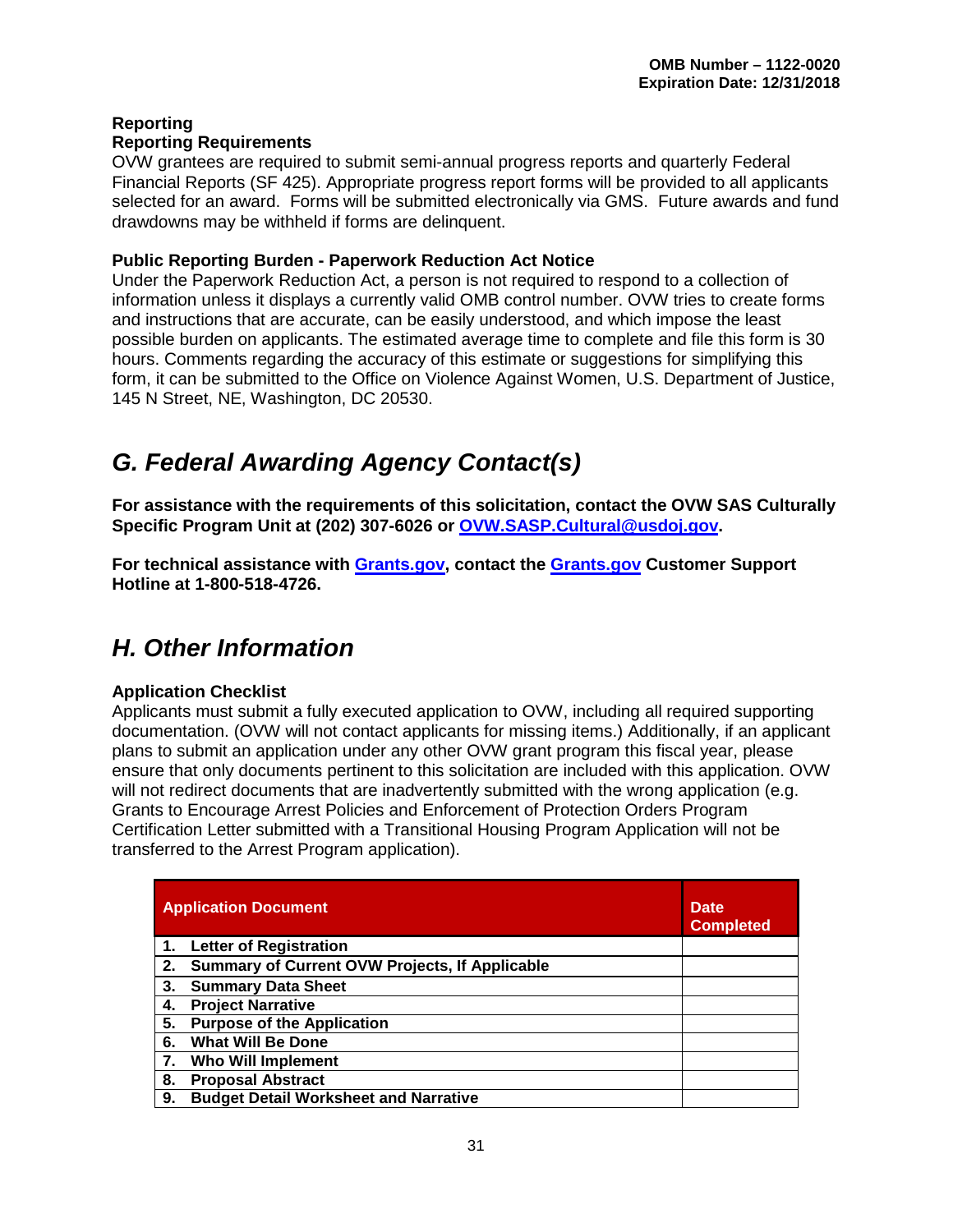| 10. Memorandum of Understanding/Memorandum of Exemption               |  |
|-----------------------------------------------------------------------|--|
| 11. Application for Federal Assistance: SF 424                        |  |
| 12. Standard Assurances and Certifications                            |  |
| 13. Disclosures Related to Executive Compensation                     |  |
| 14. Confidentiality Notice Form                                       |  |
| 15. Letter of Nonsupplanting                                          |  |
| <b>16. Financial Accounting Practices</b>                             |  |
| 17. Financial Capability Questionnaire (nonprofits only)              |  |
| 18. Indirect Cost Rate Agreement (only if the applicant has a current |  |
| Federally-approved rate)                                              |  |
| 19. Non-Profit Status (if applicable)                                 |  |

**Do not submit documents in addition to those specified in this solicitation. Please note that any materials submitted as part of an application may be released pursuant to a request under the Freedom of Information Act.**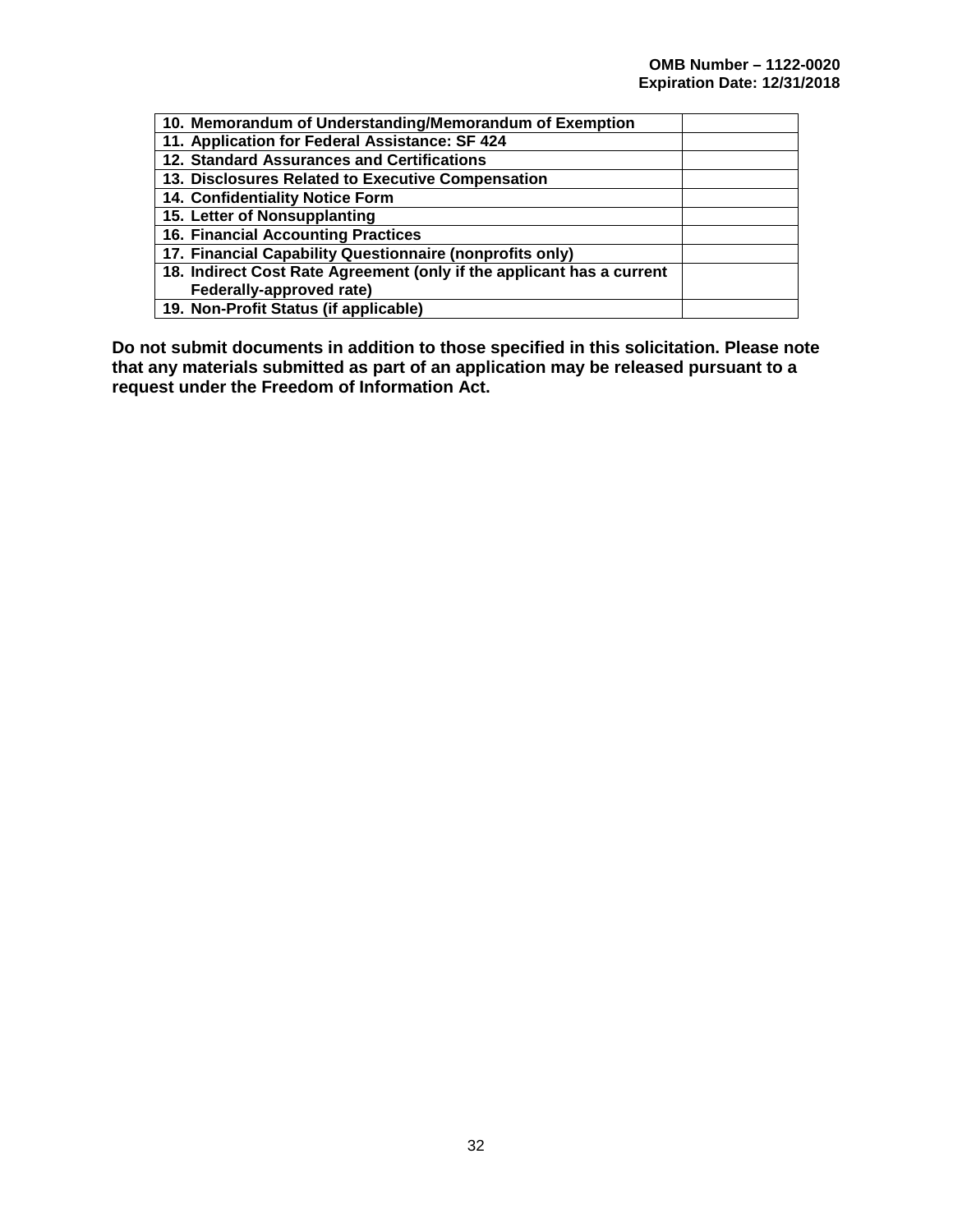# *APPENDIX A*

<span id="page-37-1"></span><span id="page-37-0"></span>**Budget Guidance & Sample Budget Detail Worksheet**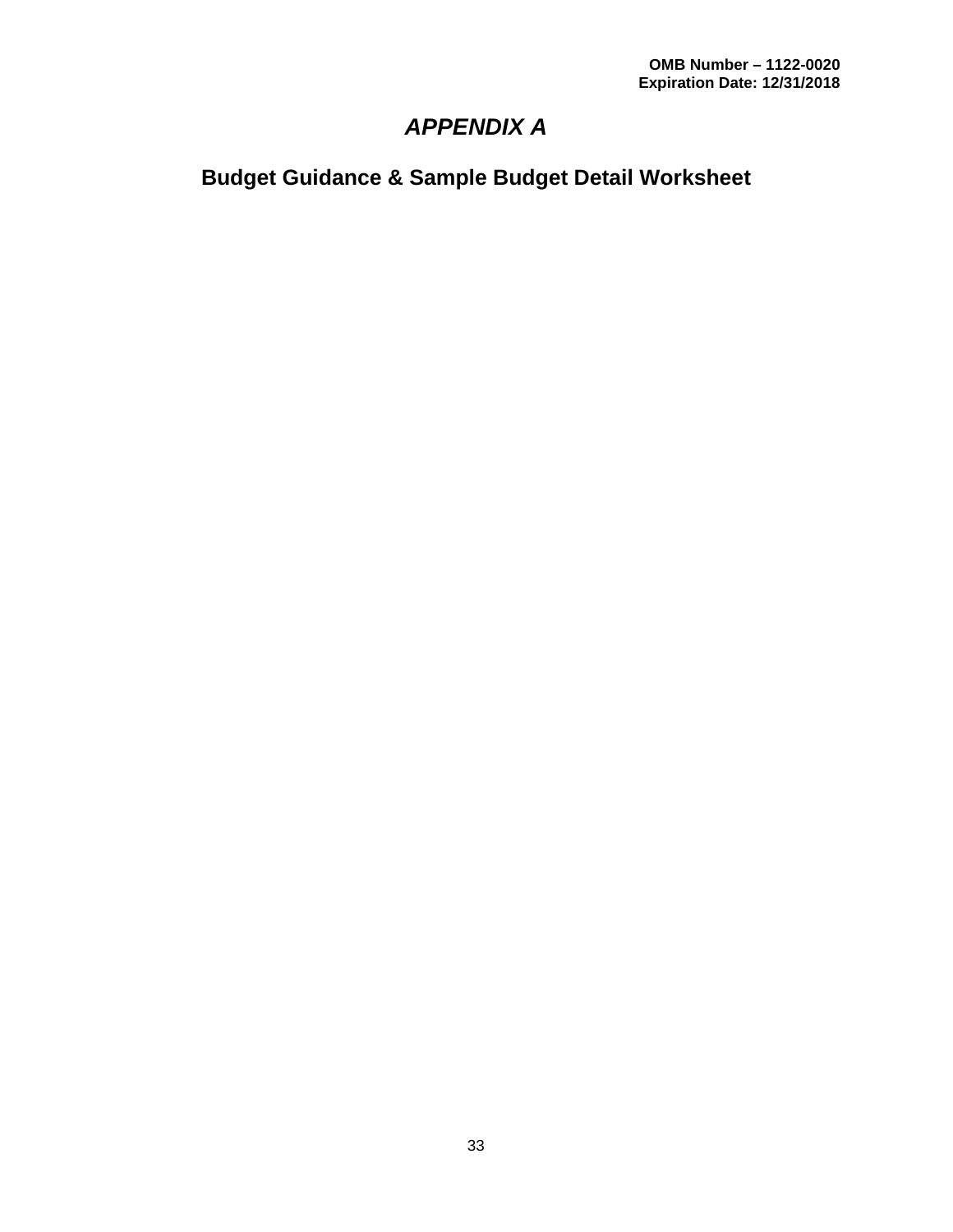#### **Budget Guidance**

<span id="page-38-0"></span>*Cost guidance for selected items is provided below to assist applicants in preparing the budget detail worksheet. In developing your budget detail worksheet please refer to the DOJ Financial Guide*.

#### Consultants/Contracts

Compensation for services by an individual consultant should be reasonable and consistent with that paid for similar services in the marketplace. Applicants should consider the type of services provided and the experience and expertise of the individual consultant when deciding if a consultant's rate is reasonable. Applicants are strongly discouraged from requesting consultant rates in excess of \$650 per day. Please note that this does not mean that the rate can or should be as high as \$650 for all consultants. If a project is ultimately selected for funding with a budget allocating more than \$650 per day to a consultant, the applicant must provide additional information to OVW for review and approval before consultant costs are incurred. Applicants should also include all costs associated with consultants/contracts in the "Consultants/Contracts" category, including travel-related costs. These costs should not be reflected in the Personnel or Travel categories.

Applicants should follow the same established procurement policies with Federal funds as they would with non-federal funds. All procurement transactions should be awarded in a manner that provides maximum open, free and fair competition, and must follow 2 CFR Part 200.317-326. All sole-source procurements (those not awarded competitively) in excess of \$150,000 require prior approval from OVW. This applies to procurements of goods and services, but not to selection of sub recipients. MOU project partners are generally considered subrecipients for time spent working on program objectives. For additional information on determining whether the recipient of the pass-through funds is a subrecipient or a contractor, please refer to 2 CFR Part 200.330.

#### Rent

Rental costs are generally allowable under OVW programs. Applicants should list square footage and cost per square foot in the budget. The amount must be based on the space that will be allocated to implement the OVW project, not the costs of the entire rental space. **Rental costs are not allowable for property owned by the applicant or if the applicant has a financial interest in the property**. In this case only the costs of ownership, including maintenance costs, insurance, depreciation, utilities, etc., are allowable costs. The applicant must indicate in the budget narrative whether or not they own the space that will be rented.

#### Audit Costs

Costs for audits not required or performed in accordance with the Office of Management and Budget (OMB) Circular A-133 or 2 CFR Part 200 Subpart F – Audit Requirement are unallowable. If the applicant agency did not meet the applicable expenditure threshold during the organization's fiscal year, the cost of any audit performed may not be charged to the grant.

#### Indirect Costs

Applicants that have current, federally-approved, indirect cost rates may seek to claim indirect costs and must submit a copy of their current federally-approved indirect cost rate agreement with the application. Applicants may choose to waive indirect costs.

Non-federal entities that have never received a federally-approved indirect cost rate may elect to charge a de minimis rate of 10% of modified total direct costs (MTDC) which may be used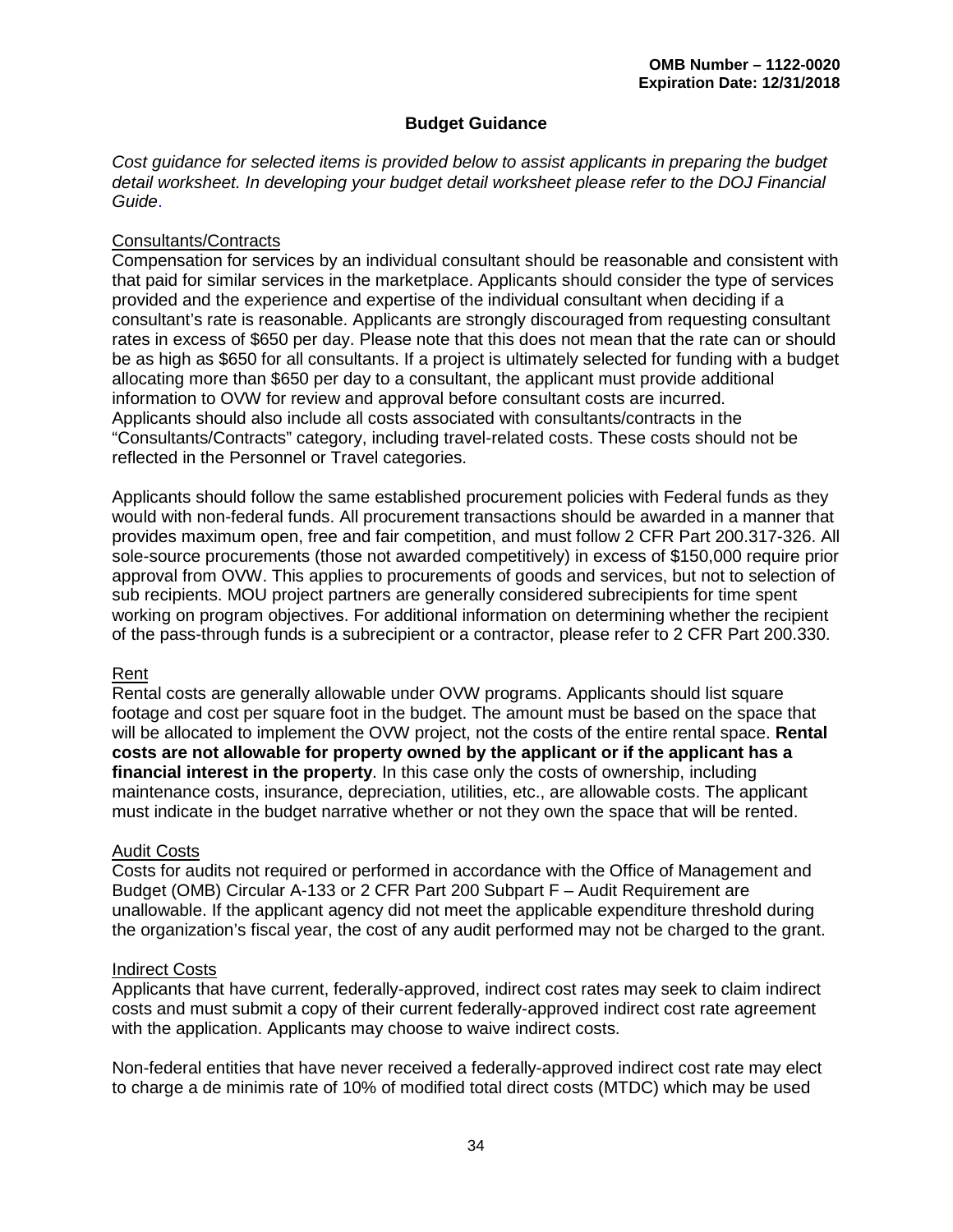indefinitely. This includes state and local governments that have never negotiated an indirect cost.

#### Purchase and/or Lease of Vehicles

The purchase and/or lease of vehicles is prohibited under most OVW grant programs, although some programs allow for purchasing vehicles on a case-by-case basis. Please refer to the solicitation for which you are applying to determine whether vehicles can be purchased or leased. If requesting a vehicle, a lease/purchase analysis must be submitted with the application.

#### Compensation for Partners

In developing the budget, applicants should compensate all project partners for their participation in any project-related activities, including but not limited to, compensation. The budget **must** include compensation for all services rendered by project partners, including nonprofit, nongovernmental domestic violence and/or sexual assault victim services programs and state and tribal domestic violence and/or sexual assault coalitions. Keep in mind that partners are generally considered subrecipients and should be reimbursed for actual costs incurred for the project rather than on a fee for service basis. If a partner is a State or local governmental agency and the partnership duties are conducted within the course of the agency's "regular" scope of work, applicants do not need to compensate the partner if the partner a) offers this arrangement; and b) an explanation of this arrangement is included in the application.

#### Non-Federal contributions

Any non-federal contributions can be discussed in the project narrative or Memorandum of Understanding (if required). **Applicants should not include supplemental contributions in the budget, budget narrative, or SF-424.** 

Applicants are advised that if they voluntarily decide to provide matching funds through the use of in-kind contributions, and include this information in the budget or budget narrative, the voluntary contributions will become a mandatory requirement under the grant award. Grantees that fail to provide sufficient mandatory matching funds through cash or in-kind contributions during the award period may be required to meet their obligation by making a cash payment to the Office on Violence Against Women in order to close out the grant award.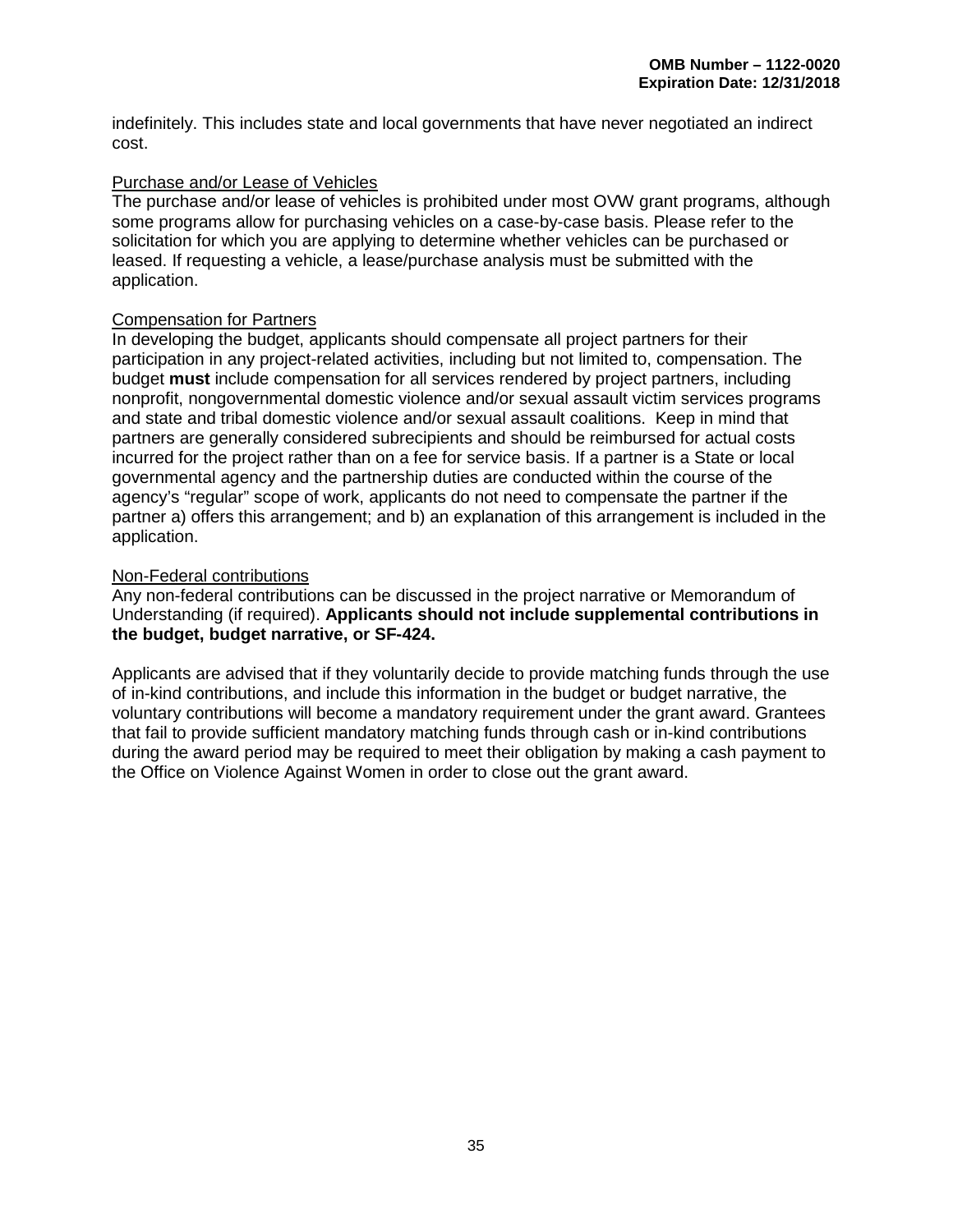#### **Budget Detail Worksheet**

<span id="page-40-0"></span>**Purpose:** The Budget Detail Worksheet may be used as a guide to assist you in the preparation of the budget and budget narrative. You may submit the budget and budget narrative using this form or in the format of your choice (plain sheets, your own form, or a variation of this form). However, all required information (including the budget narrative) must be provided. Any category of expense not applicable to your budget may be deleted.

#### **Please Note: The following budget is an example intended to assist you in preparing your application budget.**

**A. Personnel** – List each position by title and name of employee, if available. Show the annual salary rate and the percentage of time to be devoted to the project. Compensation paid for employees engaged in grant activities must be consistent with that paid for similar work within the applicant organization.

| <b>Name/Position</b>            | <b>Computation</b>                  | Cost      |
|---------------------------------|-------------------------------------|-----------|
| <b>Program Coordinator</b>      | \$23,500 x 100% x 3 years           | \$70,500  |
| Investigator                    | \$45,000 x 100% x 3 years           | \$135,000 |
| <b>Administrative Assistant</b> | \$10/hr. x 20 hrs/month x 36 months | \$ 7,200  |

The Program Coordinator will coordinate the tribe's Tribal Governments Program project by organizing regular coordinating council meetings between all partner organizations, ensuring compliance with program requirements, and serving as the central point of contact for all project activities.

The Investigator is an investigator with the tribal law enforcement agency. She/he will dedicate 100% of their time to investigating cases of domestic violence, sexual assault, dating violence and stalking that occur on tribal lands.

The Administrative Assistant for the project will be a part-time employee. She/he will be compensated at a rate of \$10/hour. The designated time spent on the project will be 20 hours each month providing administrative and clerical support to the staff of the Victim Services Program.

#### **TOTAL PERSONNEL: \$ 212,700**

**B. Fringe Benefits** – Fringe benefits should be based on actual known costs or an established formula. Fringe benefits are for the personnel listed in budget category (A) and only for the percentage of time devoted to the project. Fringe benefits on overtime hours are limited to FICA, Worker's Compensation, and Unemployment Compensation.

| <b>Name/Position</b>       | <b>Computation</b>      | Cost    |
|----------------------------|-------------------------|---------|
| <b>Program Coordinator</b> |                         |         |
| Employer's FICA            | \$70,500 x 7.65%        | \$5,393 |
| Health Insurance           | $$70,500 \times 6.12\%$ | \$4,315 |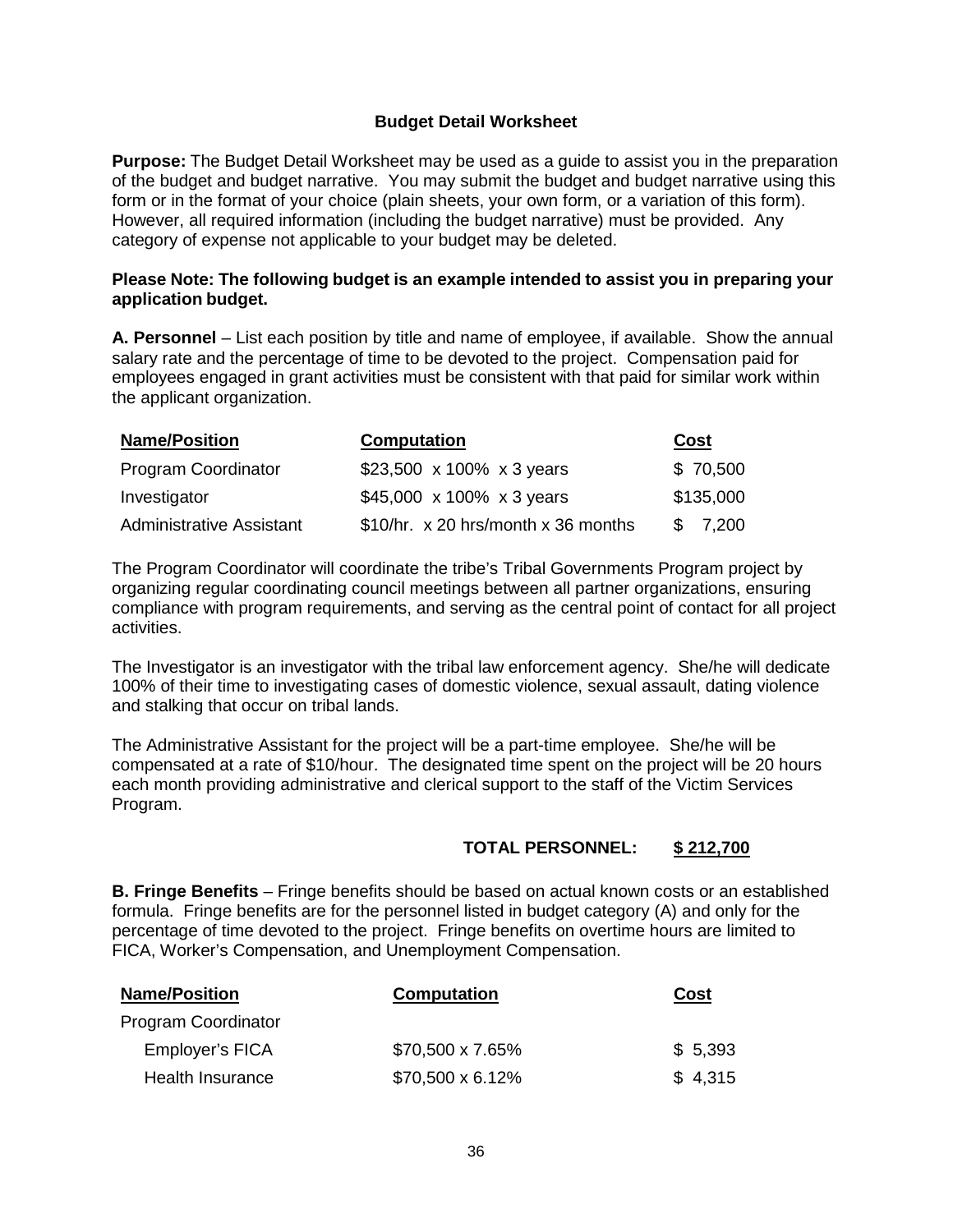| <b>Worker's Compensation</b> | \$70,500 x 1.00%         | \$<br>705   |
|------------------------------|--------------------------|-------------|
| Unemployment Compensation    | \$70,500 x 0.50%         | \$<br>353   |
| Investigator                 |                          |             |
| Employer's FICA              | \$135,000 x 7.65%        | \$10,328    |
| Health Insurance             | $$135,000 \times 6.12\%$ | \$<br>8,262 |
| <b>Worker's Compensation</b> | \$135,000 x 1.00%        | \$<br>1,350 |
| Unemployment Compensation    | \$135,000 x 0.50%        | \$<br>675   |
| Administrative Assistant     |                          |             |
| Employer's FICA              | \$7,200 x 7.65%          | \$<br>551   |
| <b>Health Insurance</b>      | \$7,200 x 6.12%          | \$<br>441   |
| <b>Worker's Compensation</b> | \$7,200 x 1.00%          | \$<br>72    |
| Unemployment Compensation    | \$7,200 x 0.50%          | \$<br>36    |
|                              |                          |             |

**TOTAL FRINGE BENEFITS: \$ 32,481**

#### **TOTAL PERSONNEL AND FRINGE BENEFITS: \$ 245,181**

The tribe is requesting fringe benefits for the Program Coordinator, the Investigator, and the Administrative Assistant.

**C. Travel** – Itemize travel expenses of project personnel by purpose (e.g., staff to training, field interviews, advisory group meeting, etc.). Show the basis of computation (e.g., six people to 3 day training at \$X airfare, \$X lodging, \$X per diem). In training projects, travel and meals for trainees should be listed separately. Show the number of trainees and unit costs involved. Identify the location of travel, if known. Indicate source of Travel Policies applied, Applicant or Federal Travel Regulations.

| <b>Purpose of Travel</b>                | Location | <u>Item</u> | <b>Computation</b>                              | <u>Cost</u> |
|-----------------------------------------|----------|-------------|-------------------------------------------------|-------------|
| OVW-Mandated                            | TBD      | Airfare     | $$500$ (avg.) x 3 people x 4 trips              | \$6,000     |
| Training and<br>Technical<br>Assistance |          | Lodging     | \$100 (avg.) x 3 nights x 3 people x<br>4 trips | \$3,600     |
|                                         |          | Per diem    | $$50$ (avg.) x 4 days x 3 people x 4<br>trips   | \$2.400     |

\$12,000 of the required \$20,000 in OVW mandated technical assistance and training funds has been allocated to cover the cost of travel for staff of the tribe in accordance with program guidelines. The remaining amount of \$8,000 has been allocated for partner travel and can be found in Section G of this form. The sites of the training sessions are unknown at this time. Travel estimates are based upon the tribe's formal written travel policy.

#### **TOTAL TRAVEL: \$ 12,000**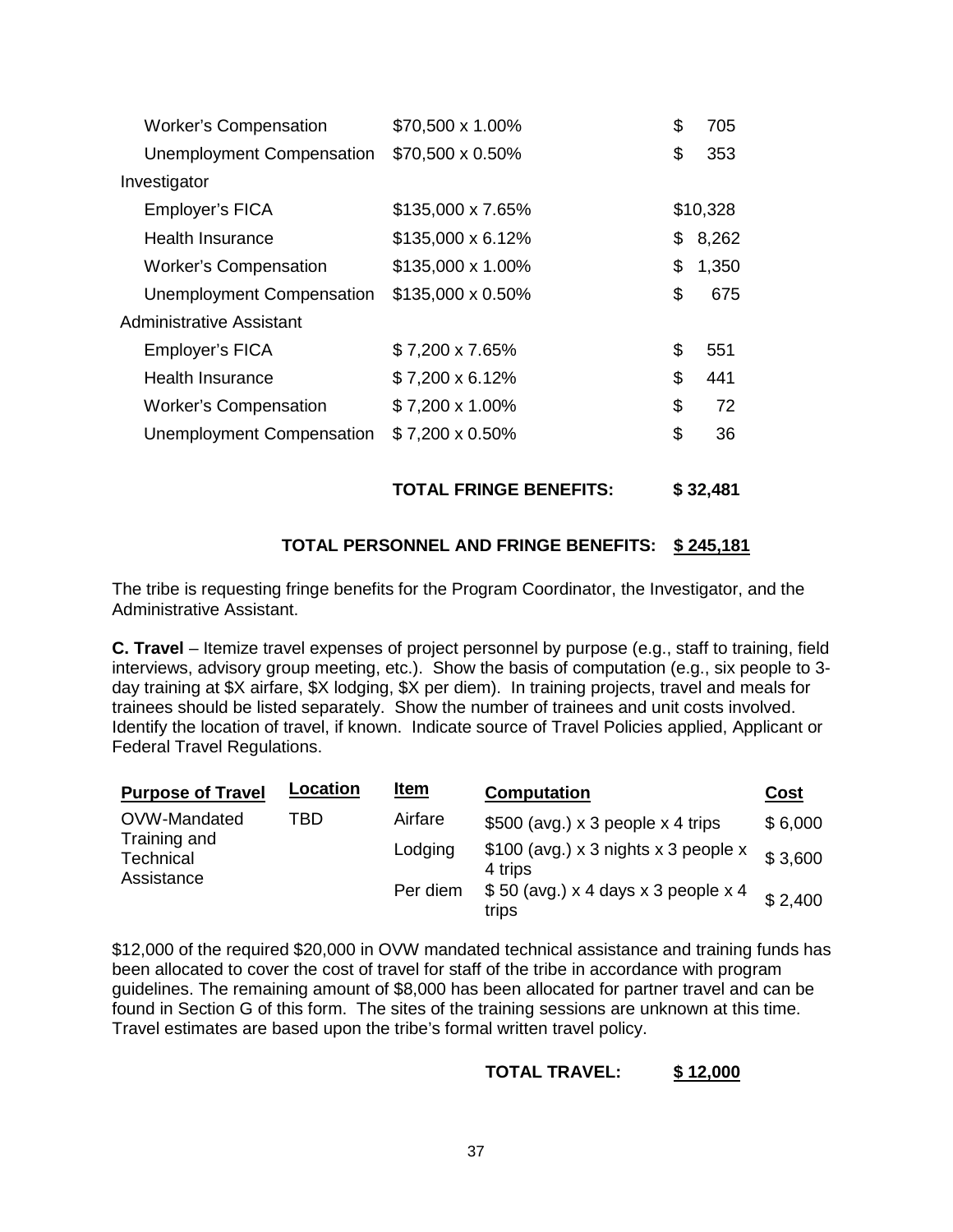**D. Equipment** – List non-expendable items that are to be purchased. (Note: Organization's own capitalization policy for classification of equipment should be used.) Expendable items should be included in the "Supplies" category. Applicants should analyze the cost benefits of purchasing versus leasing equipment, especially high cost items and those subject to rapid technical advances. Rented or leased equipment costs should be listed in the "Contractual" category. Explain how the equipment is necessary for the success of the project. Attach a narrative describing the procurement method to be used.

| <b>Item</b>       | <b>Computation</b>       | Cost    |
|-------------------|--------------------------|---------|
| (2) Video Cameras | \$750/camera x 2 cameras | \$1,500 |

The video cameras will be used during the interviews of alleged offenders, as well as to record witness testimony in preparation for trial in cases of domestic violence, dating violence, sexual assault, and stalking.

#### **TOTAL EQUIPMENT: \$ 1,500**

**E. Supplies** – List items by type (office supplies, postage, training materials, copying paper, and other expendable items such as books, hand held tape recorders) and show the basis for computation. Generally, supplies include any materials that are expendable or consumed during the course of the project.

| <b>Supply Items</b>                                           | <b>Computation</b>      | Cost    |
|---------------------------------------------------------------|-------------------------|---------|
| <b>Office Supplies</b><br>(paper, printer, toner, pens, etc.) | \$150/month x 36 months | \$5,400 |
| Postage                                                       | \$50/month x 36 months  | \$1,800 |
| 75 Victim Assistance Kits                                     | \$25/kit x 75 kits      | \$1,875 |

Office supplies and postage are needed for the general operation of the program. The Victim Assistance Kits will be provided to victims of domestic violence, dating violence, sexual assault, and stalking who seek assistance from the program. The kits contain toiletries and other necessities. The estimated cost is based on previous kit prices from other programs. We estimate that at least 75 kits will be needed.

#### **TOTAL SUPPLIES: \$ 9,075**

**F. Construction** – As a rule, construction costs are not allowable. In some cases, minor repairs or renovations may be allowable. Consult with the program office before budgeting funds in this category.

#### **Purpose Description of Work Cost**

#### **TOTAL CONSTRUCTION: \$ 0**

**G. Consultants/Contracts** – Indicate whether applicant's formal, written Procurement Policy or the Federal Acquisition Regulations are followed.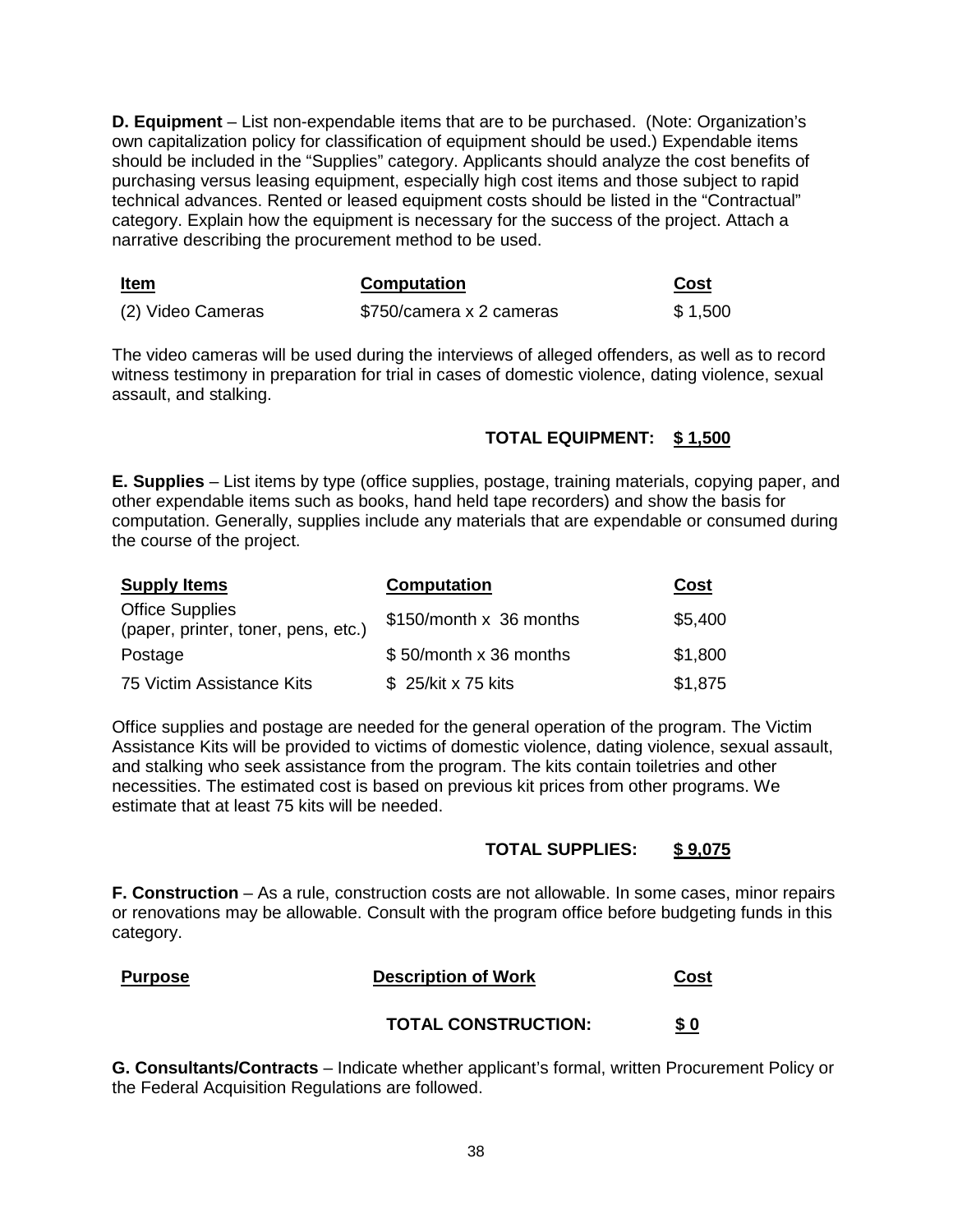Consultant Fees: For each consultant enter the name, if known, service to be provided, hourly or daily fee (8-hour day), and estimated time on the project. Consultant fees in excess of \$650 per day or \$81.25 per hour require additional justification and prior approval from the Office on Violence Against Women.

| <b>Name of Consultant</b>  | <b>Service Provided</b>    | <b>Computation</b>                            | Cost    |
|----------------------------|----------------------------|-----------------------------------------------|---------|
| <b>Consultant /Trainer</b> | Sexual Assault<br>Training | $$650/day \times 3 days$                      | \$1,950 |
| Part-Time Prosecutor       | Prosecution                | \$50/hr. x 20 hrs./month x 36 months \$36,000 |         |

A Consultant/Trainer will provide a three day on-site training on sexual assault and related issues to tribal leaders, law enforcement, prosecution, court personnel, and medical and social services personnel. The training will focus on the challenges of providing support and advocacy services to Indian victims of sexual assault, dating violence, and elder abuse.

The tribe will hire a Part-Time Prosecutor. The Part-Time Prosecutor will be compensated at an hourly rate of \$50/hour. The Part-Time Prosecutor will spend 20 hours each month prosecuting crimes related to domestic violence, dating violence, sexual assault, and stalking.

#### **Subtotal Consultant Fees: \$ 37,950**

Consultant Travel: List all expenses to be paid from the grant to the individual consultant in addition to their fees (i.e., travel, meals, lodging etc.).

| <b>Purpose of Travel</b>               | Location | Item                          | <b>Computation</b>                              | Cost |         |
|----------------------------------------|----------|-------------------------------|-------------------------------------------------|------|---------|
| OVW-Mandated                           | TBD      | Airfare                       | \$550 (avg.) $\times$ 2 people $\times$ 4 trips |      | \$4,400 |
| Training and<br>Technical              |          | Lodging                       | $$100$ (avg.) x 3 nights x2 people x 4<br>trips |      | \$2,400 |
| Assistance                             |          | Per diem                      | $$50$ (avg.) x 3 days x 2 people x 4<br>trips   |      | \$1,200 |
|                                        |          |                               | <b>Subtotal OVW-Mandated Training:</b>          |      | \$8,000 |
| Delivery of Sexual                     | Tribe's  | Airfare                       | \$500 (avg.) $\times$ 1 person $\times$ 1 trip  | \$   | 500     |
| <b>Assault Training</b><br>Reservation | Lodging  | \$ 50 (avg.)/night x 2 nights | \$                                              | 100  |         |
|                                        |          | Per diem                      | $$35$ (avg.)/day x 3 days                       | \$   | 105     |
|                                        |          |                               | <b>Subtotal Sexual Assault Training:</b>        |      | 705     |

**Subtotal Consultant Travel: \$ 8,705**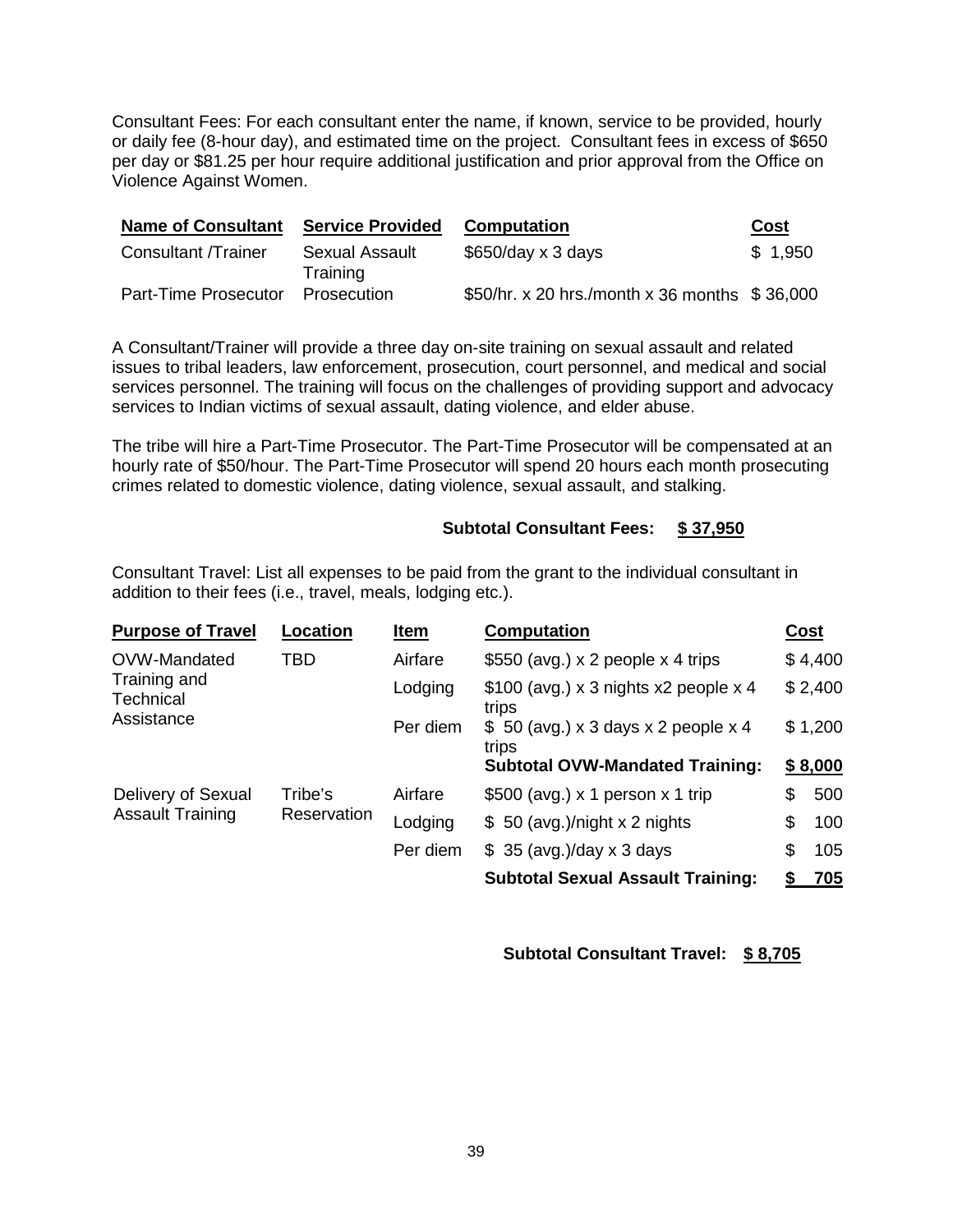\$8,000 of the required \$20,000 in OVW mandated technical assistance and training funds has been allocated to cover the cost of travel for staff of the tribe in accordance with program guidelines. The sites of the training sessions are unknown at this time.

Funds have also been allocated to pay for the Consultant/Trainer to travel to the reservation to provide sexual assault training.

**Contracts:** Provide a description of the product or services to be procured by contract and an estimate of the cost. Applicants are encouraged to promote free and open competition in awarding contracts. A separate justification must be provided for sole source contracts in excess of \$150,000.

| <u>Item</u>                | <b>Computation</b>      | <u>Cost</u> |
|----------------------------|-------------------------|-------------|
| <b>Cell Phone Service</b>  | \$75/month x 36 months  | \$2,700     |
| Equipment and Rental Lease | \$300/month x 36 months | \$10,800    |

#### **Subtotal Contracts: \$ 13,500**

The Shelter Advocates will share a cellular phone so that they may be contacted 24 hours/day, 7 days a week to provide emergency services and transportation to victims in need.

Equipment to be rented and/or leased includes the copier and printer. The copier and printer costs are allocated based on historical usage

#### **TOTAL CONTRACTS AND CONSULTANTS: \$ 60,155**

**H. Other Costs** – List items (e.g., rent, reproduction, telephone, janitorial or security services, and investigative or confidential funds) by major type and the basis of the computation. For example, provide the square footage and the cost per square foot for rent, and provide a monthly rental cost and how many months to rent.

| <b>Item</b>                       | <b>Computation</b>                            | Cost      |
|-----------------------------------|-----------------------------------------------|-----------|
| Sexual Assault Training<br>Manual | \$25/manual x 25 manuals                      | \$<br>625 |
| <b>Resource Manual</b>            | \$25/manual x 75 manuals                      | \$1,875   |
| <b>Crisis Hotline</b>             | \$75/month x 36 months                        | \$2,700   |
| <b>Brochures</b>                  | \$.25/brochure x 1,000 copies x 2 Titles      | \$<br>500 |
| Rent                              | $$1.50/sq.$ foot x 1,000 sq. feet x 36 months | \$54,000  |
| <b>Utilities</b>                  | \$200/month x 36 months                       | \$7,200   |
| <b>Housing Assistance</b>         | \$500/family x 12 families/year x 3 years     | \$18,000  |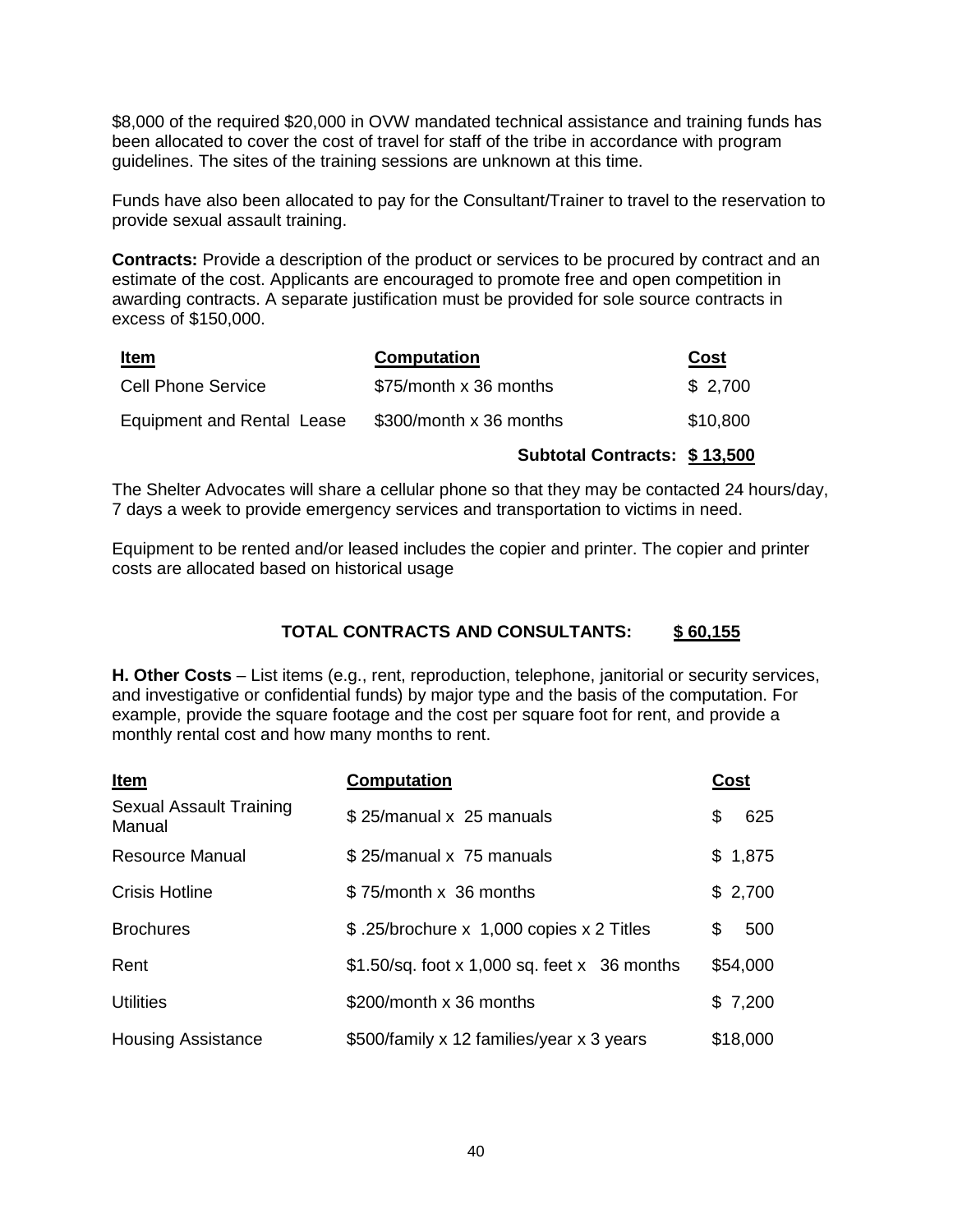The Sexual Assault Training manuals will be purchased from the Sexual Assault Resource Center and will be used in conjunction with the on-site training that will be provided by the Consultant/Trainer.

The Project Coordinator will develop and produce a Resource Manual for services both on and off the Reservation for victims of domestic violence, sexual assault, dating violence, and stalking. Copies of the manual will be provided to all units of Tribal government and to victim services and social services agencies in the local community.

Many victims in the more geographically remote areas of the Reservation do not have long distance service, and it is a long distance call for most of them to reach the program office. The project will continue to operate an 800 hotline for victims. It will be staffed by volunteers on a daily basis.

The program has previously developed brochures explaining the dynamics of domestic violence and sexual assault and detailing the services offered by the program. Additional copies of the brochures need to be reproduced. Based on previous distribution patterns, it is anticipated that the program will distribute 1,000 copies of each brochure during the 36 month grant period.

The Victim Services Program rents a safe house that is located off-reservation in the local community. The house is used to provide temporary housing to victims of domestic violence and their minor children who are in need of a safe place to stay after fleeing an abusive situation. The rent is consistent with the fair market rate for similar properties in the local community.

The cost of utilities (i.e., gas, electric, and water service) averages \$200/month. The services are necessary to ensure that the house is suitable for occupancy.

Funds have been budgeted to provide transitional housing assistance to at least one victim of domestic violence, dating violence, sexual assault or stalking each month. Each victim and her dependents will receive up to \$500 to assist with rent and utility payments or security deposits.

#### **TOTAL OTHER COSTS: \$ 84,900**

**I. Indirect Costs** – Indirect costs are allowed if the applicant has a federally approved indirect cost rate. A copy of the rate approval (a fully executed, negotiated agreement) must be attached. If the applicant does not have an approved rate, one can be requested by contacting the applicant's cognizant federal agency, which will review all documentation and approve a rate for the applicant organization, or if the applicant's accounting system permits, costs may be allocated in the direct costs categories. Non-federal entities that have never received a federallyapproved indirect cost rate may elect to charge a de minimis rate of 10% of modified total direct costs (MTDC) which may be used indefinitely. This includes state and local governments that have never negotiated an indirect cost rate with the Federal government and receive less than \$35 million in direct Federal funding per year. Tribes that have never negotiated an indirect cost rate with the Federal government may also use the 10% de minimis rate.

| <b>Description</b>                                       | <b>Computation</b> | <u>Cost</u> |
|----------------------------------------------------------|--------------------|-------------|
| 13.25% of Direct Salaries<br>(Excluding Fringe Benefits) | \$212,700 x 13.25% | \$28,183    |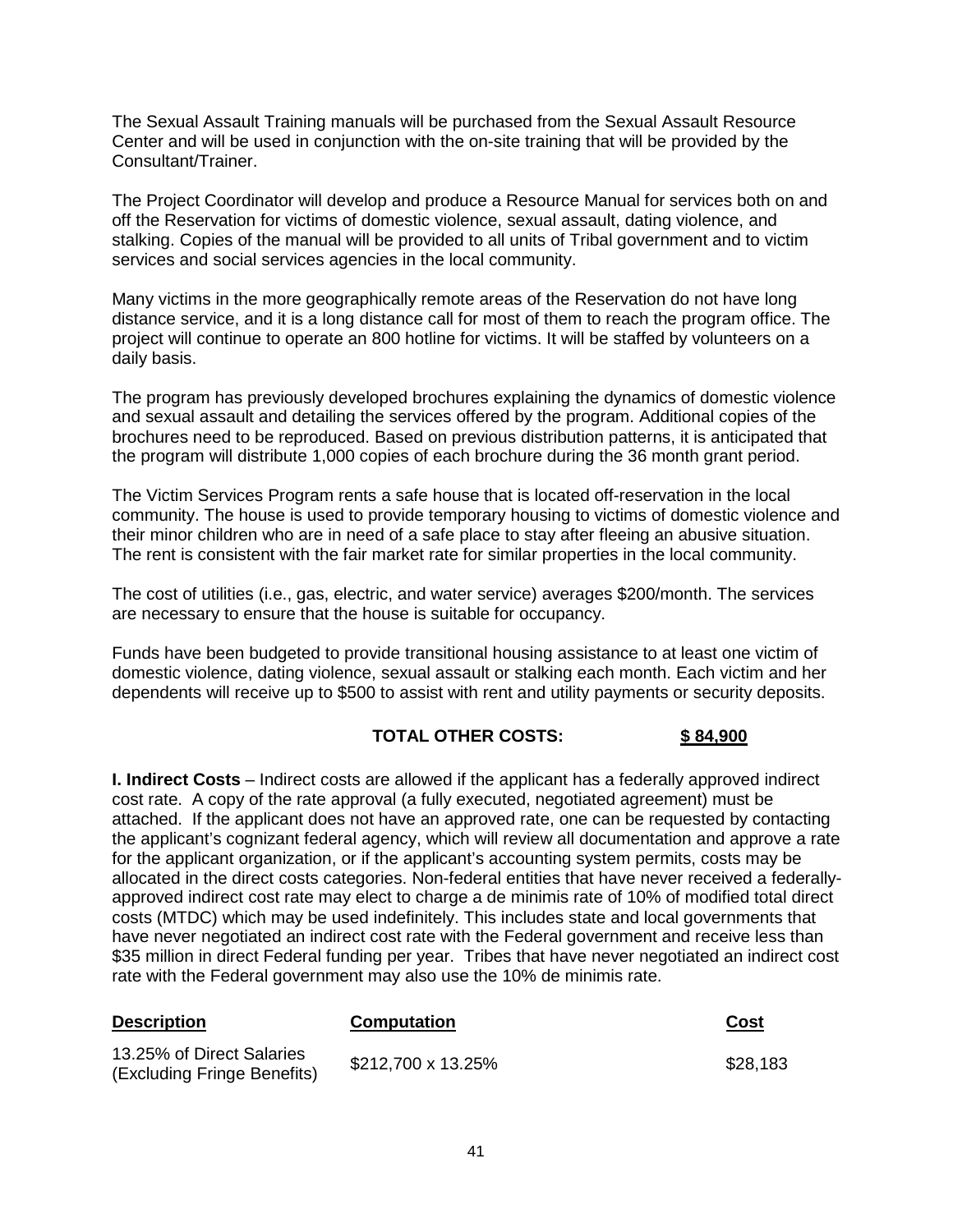#### **TOTAL INDIRECT COSTS: \$ 28,183**

The Indirect Cost Rate Agreement was approved by the Department of the Interior, the applicant's cognizant federal agency on January 1, 2015. (A copy of the fully executed, negotiated agreement is attached).

**Budget Summary** – When you have completed the budget worksheet, transfer the totals for each category to the spaces below. Compute the total direct costs and the total project costs. Indicate the amount of federal funds requested and the amount of non-federal funds that will support the project.

| <b>Budget Category</b>         |                            | Amount       |
|--------------------------------|----------------------------|--------------|
| A. Personnel                   |                            | \$212,700    |
| <b>B. Fringe Benefits</b>      |                            | \$32,481     |
| C. Travel                      |                            | \$12,000     |
| D. Equipment                   |                            | \$<br>1,500  |
| E. Supplies                    |                            | \$<br>9,075  |
| F. Construction                |                            | \$<br>0      |
| G. Consultants and Contracts   |                            | \$60,155     |
| H. Other Costs                 |                            | \$84,900     |
|                                | <b>Total Direct Costs</b>  | \$412,811    |
| I. Indirect Costs              |                            | \$<br>28,183 |
|                                | <b>TOTAL PROJECT COSTS</b> | \$440,994    |
| <b>Federal Share Requested</b> |                            | \$440,994    |
| Non-Federal (Match) Amount     |                            | \$<br>0      |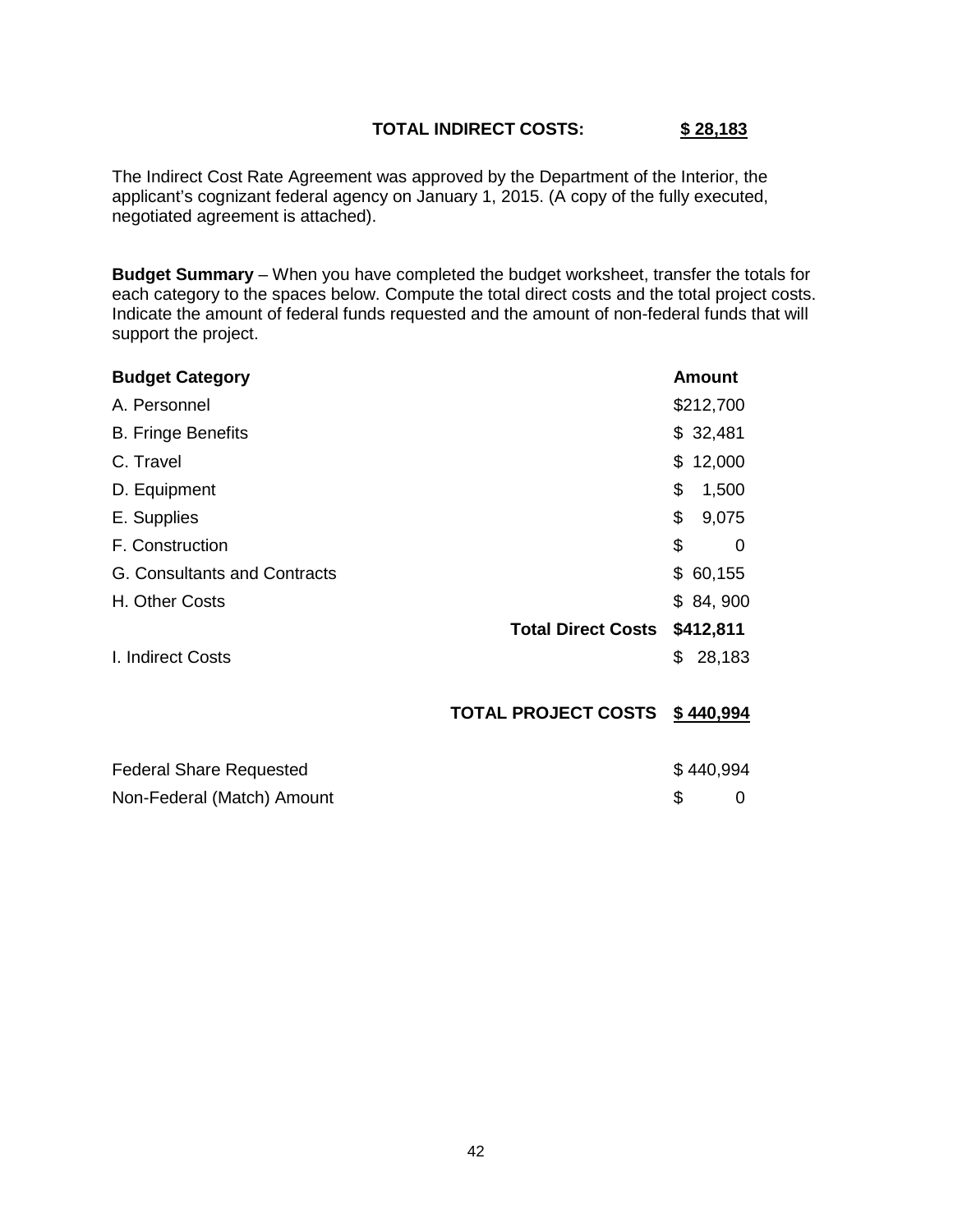# *APPENDIX B*

<span id="page-47-1"></span><span id="page-47-0"></span>**Sample Letter of Registration**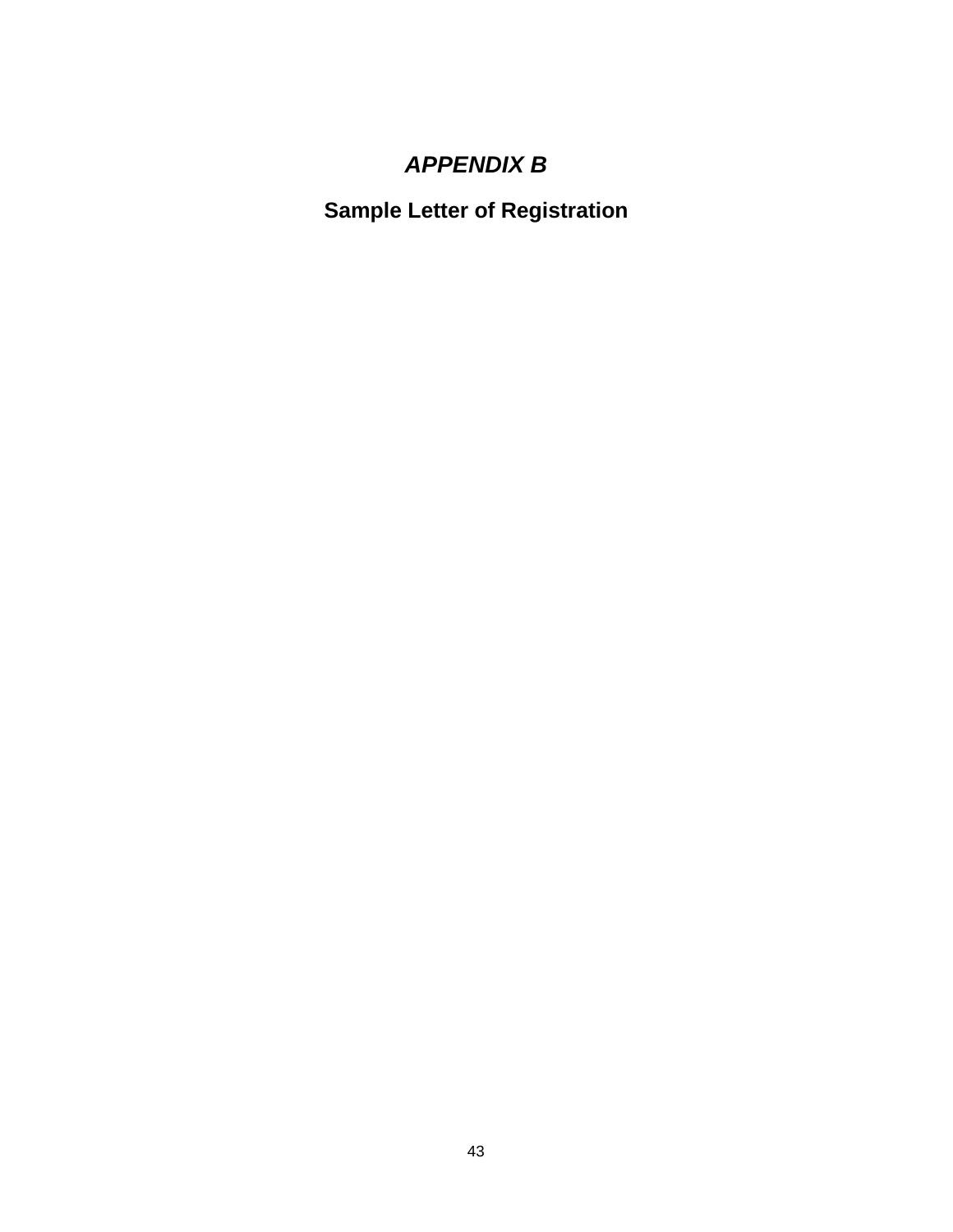#### **[Applicant Letterhead]**

[Date]

**Director** Office on Violence Against Women 145 N Street NE Suite 10W.121 Washington, DC 20530

Dear Director:

This letter serves to certify that **[Insert Applicant Name**] is registered and current with the System for Award Management (SAM) under DUNS number [insert DUNS number]. [Insert Applicant Name] registered/verified registration on **[Insert Verification Date**]. The SAM registration for **[Insert Applicant Name**] will expire on **[Insert Expiration Date]**.

**First Time [Grants.gov](http://www.grants.gov/) Users ONLY** - I understand that in order to submit an application for the FY 2016 **[Insert Grant Program Name], [Insert Applicant Name]** must be registered with [Grants.gov.](http://www.grants.gov/) I certify that [Insert Organization Name] began the registration process with [Grants.gov](http://www.grants.gov/) on [Insert Registration Date].

**OR**

**Repeat [Grants.gov](http://www.grants.gov/) Users ONLY** – I understand that upon application submission in [Grants.gov](http://www.grants.gov/) the Authorized Organization Representative (AOR) will receive a minimum of two email messages. One will confirm receipt of the application package. The other will either notify the AOR that the application was successfully submitted, or it will notify the AOR that there was an error with the application submission. In order to successfully receive notifications from [Grants.gov,](http://www.grants.gov/) all information listed in [Grants.gov](http://www.grants.gov/) must be current and active. [Insert Applicant Name] verified that all information listed in [Grants.gov](http://www.grants.gov/) (Name and contact information for the AOR, organization address, etc.) is current and active on *[Insert Date]*.

Sincerely,

[Authorized Organization Representative]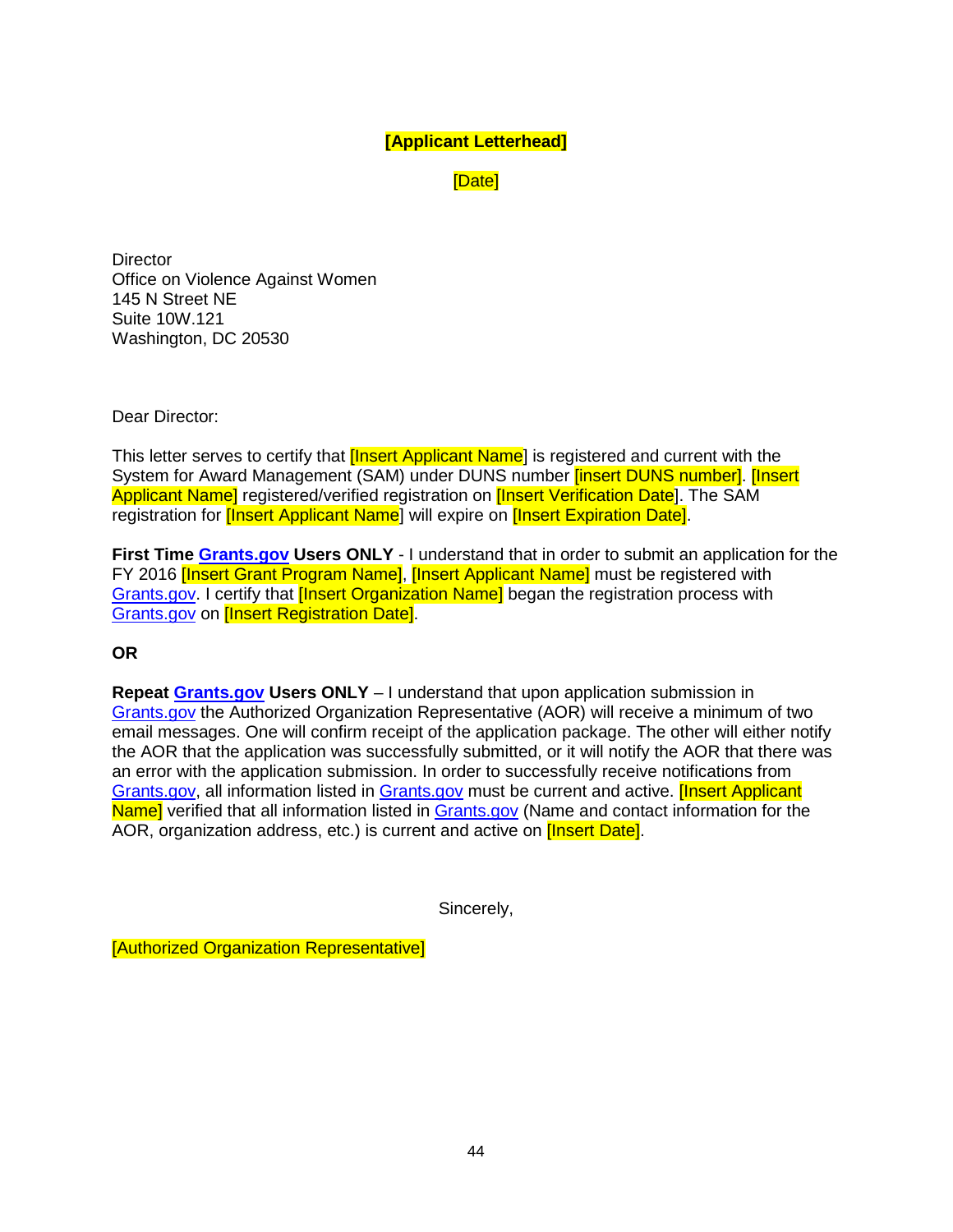### <span id="page-49-1"></span><span id="page-49-0"></span>*APPENDIX C* **Disclosures Related to Executive Compensation**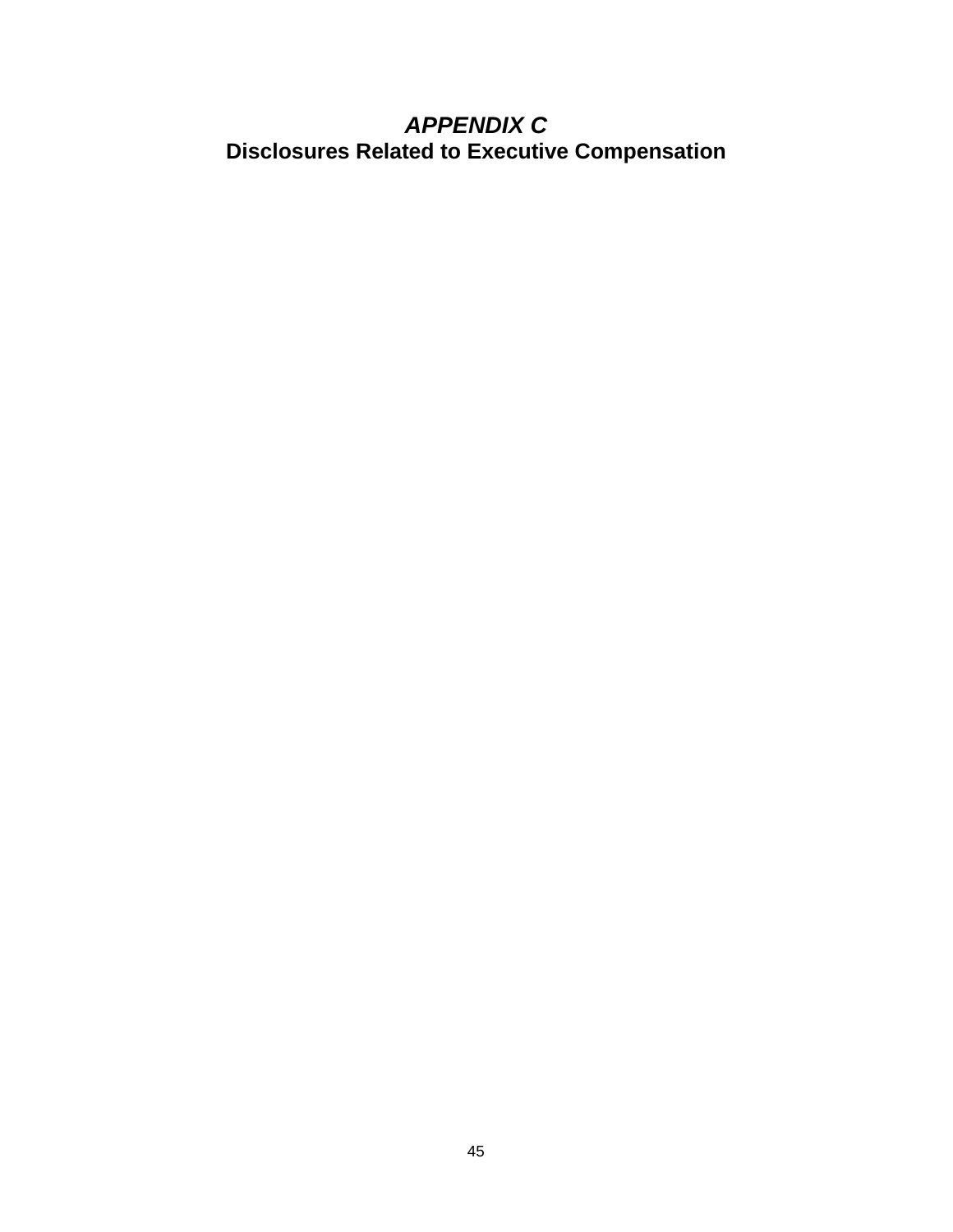#### **Disclosures Related to Executive Compensation Sample Cover Letter [Applicant Letterhead] [Date]**

**Director** Office on Violence Against Women 145 N Street, NE Suite 10 W. Washington, DC 20530

Dear Director:

The **[Applicant]** is a nonprofit organization that uses the Internal Revenue Service's three-step safe-harbor procedure for establishing a rebuttable presumption that our executives' compensation is reasonable. Therefore, I am submitting the following information to you, as required by the Violence Against Women Reauthorization Act of 2013:

(1) a brief description of the process used for determining the compensation of our officers, directors, trustees, and key employees, including the independent persons involved in reviewing and approving such compensation;

**[or, if relevant]:** (1) a copy of our written policy for determining the compensation of our officers, directors, trustees, and key employees, which includes the independent persons involved in reviewing and approving such compensation;]

(2) the comparability data used in establishing executive compensation; and

(3) contemporaneous substantiation of the deliberation and decision regarding executive compensation.

Sincerely,

**[Applicant's Authorizing Official]**

**Attachments**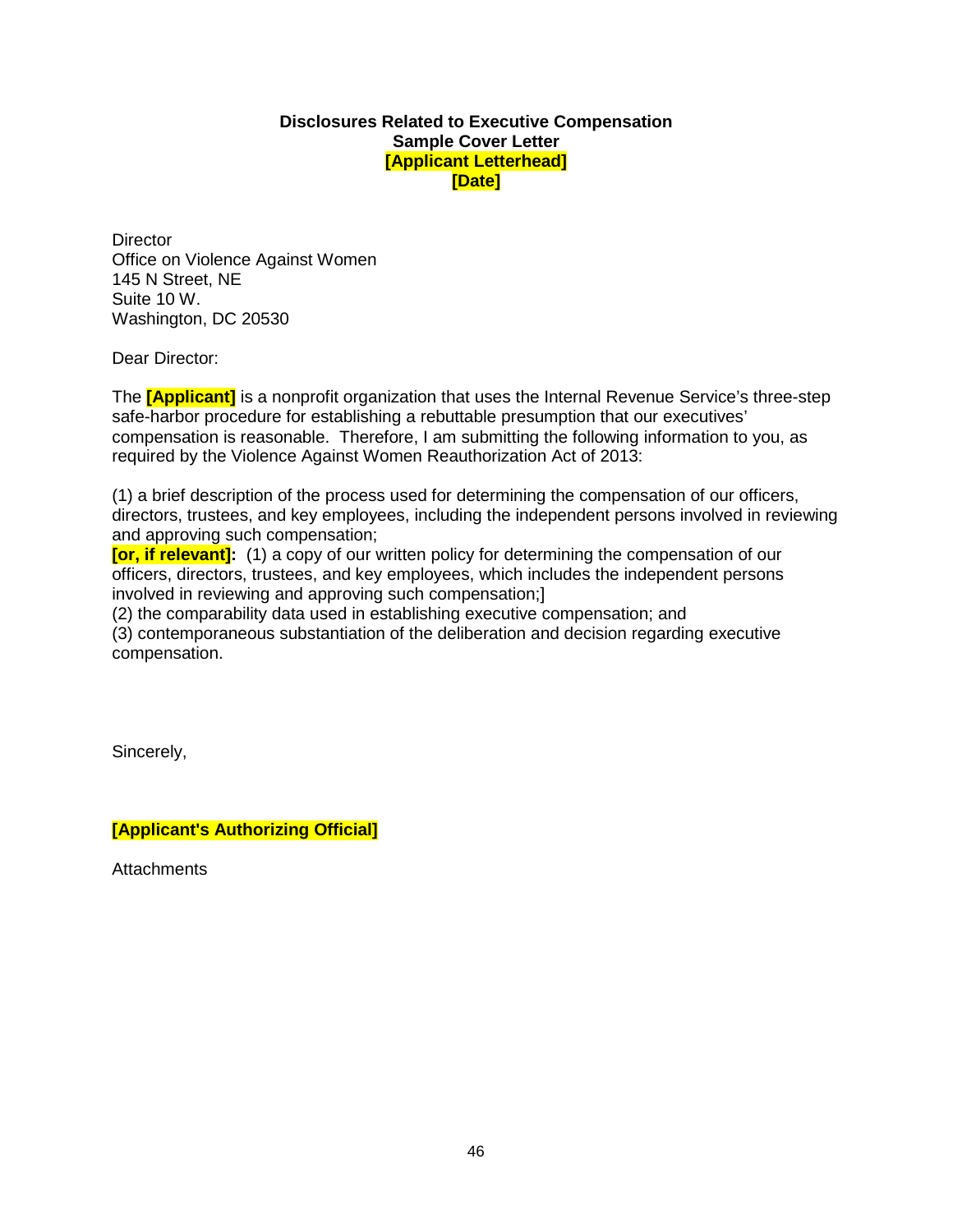### *APPENDIX D*

<span id="page-51-1"></span><span id="page-51-0"></span>**Summary of Current and Recent OVW Projects**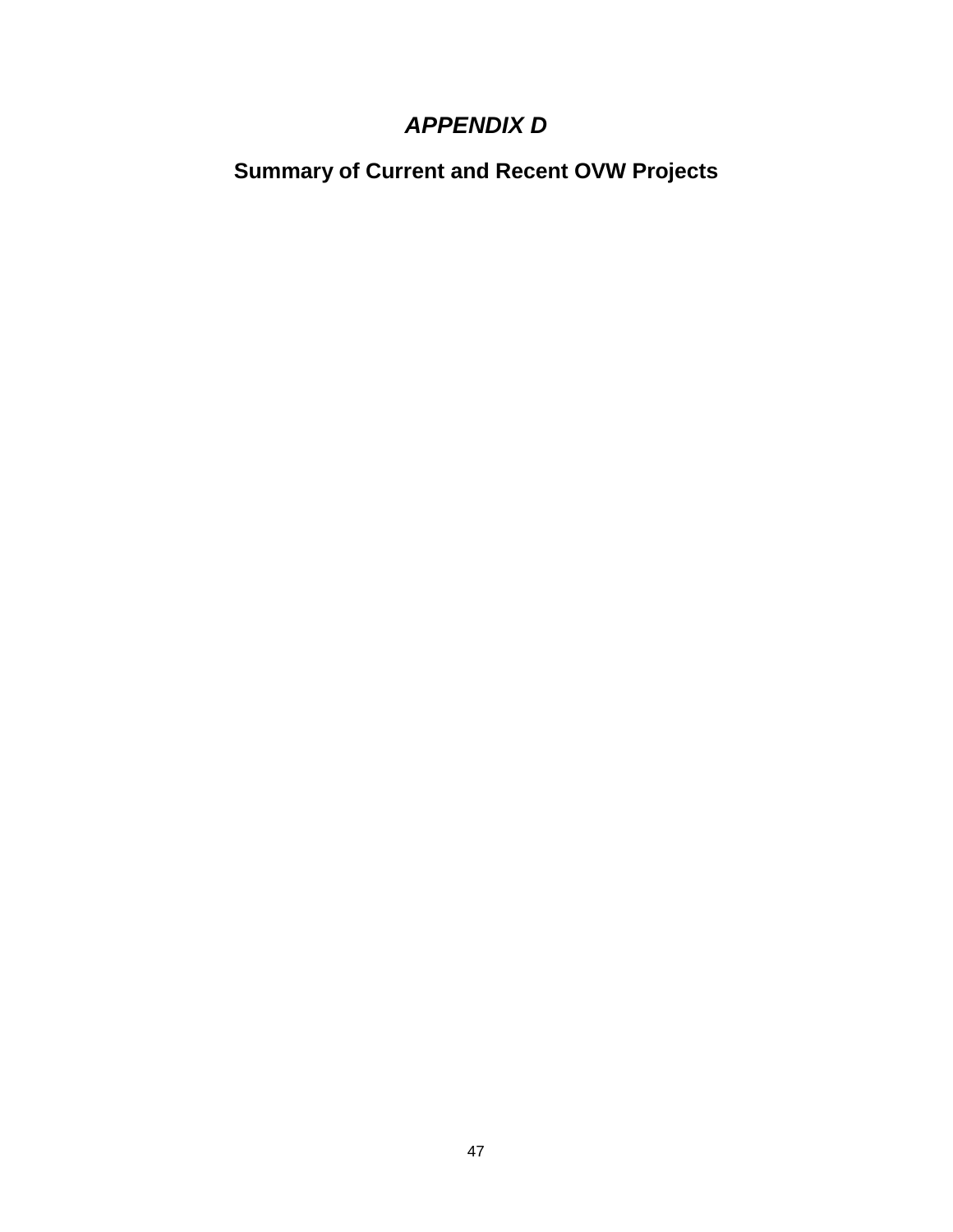| <b>Applicant Name</b>                                                |                                 |                      |                        |                                                                                                                                                                                                                                                                         |                                               |                                                 |                                                                                                                                    |                                                |  |  |  |
|----------------------------------------------------------------------|---------------------------------|----------------------|------------------------|-------------------------------------------------------------------------------------------------------------------------------------------------------------------------------------------------------------------------------------------------------------------------|-----------------------------------------------|-------------------------------------------------|------------------------------------------------------------------------------------------------------------------------------------|------------------------------------------------|--|--|--|
| Service Area:<br>Size of Service Area:<br>Size of Target Population: |                                 |                      |                        |                                                                                                                                                                                                                                                                         |                                               |                                                 |                                                                                                                                    |                                                |  |  |  |
| <b>Award Number</b>                                                  | <b>Award End</b><br><b>Date</b> | Program              | Award<br><b>Amount</b> | <b>Amount Remaining</b>                                                                                                                                                                                                                                                 | <b>Extension</b><br>Needed?                   | <b>Extension</b><br>Needed:<br><b>Timeframe</b> | Grant-<br>Individual(s)<br>and Job<br>Title(s)                                                                                     | Justification for<br>Remaining<br><b>Funds</b> |  |  |  |
| 2012-XX-XX-<br><b>XXXX</b>                                           | 7/31/2015                       | 2014<br><b>CLSSP</b> | \$300,000              | <b>TOTAL: \$250,000</b><br>A. Personnel:<br>\$200,000<br>B. Fringe: \$50,000<br>C. Travel: \$0<br>D. Equipment: \$0<br>E. Supplies: \$0<br>F. Construction: \$0<br>G. Consultants and<br>Contracts: \$0<br>H. Other Costs: \$0<br>I. Indirect Costs: \$0                | $\overline{\Box \text{ Yes}}$<br>$\square$ No |                                                 | 2FT DV/SA<br>Advocates:<br>John Doe and<br>Jane Doe                                                                                |                                                |  |  |  |
| 2013-XX-XX-<br><b>XXXX</b>                                           | 12/31/2014                      | <b>2011 CTAS</b>     | \$932,000              | <b>TOTAL: \$467,850</b><br>A. Personnel:<br>\$250,000<br>B. Fringe: \$100,000<br>C. Travel: \$0<br>D. Equipment: \$0<br>E. Supplies: \$0<br>F. Construction: \$0<br>G. Consultants and<br>Contracts: \$100,000<br>H. Other Costs: \$0<br>I. Indirect Costs:<br>\$17,850 | $\overline{\Box$ Yes<br>$\square$ No          |                                                 | 1FT DV<br>Advocate (Anne<br>Tyler); 2FT<br>Shelter<br>Advocates<br>(Jane Doe and<br>Jane Doe); 1FT<br>Victim Liaison<br>(John Doe) |                                                |  |  |  |
|                                                                      |                                 |                      | <b>TOTAL:</b>          | <b>TOTAL:</b>                                                                                                                                                                                                                                                           |                                               |                                                 |                                                                                                                                    |                                                |  |  |  |
|                                                                      |                                 |                      | \$1,232,000            | \$717,850                                                                                                                                                                                                                                                               |                                               |                                                 |                                                                                                                                    |                                                |  |  |  |

#### **Summary of Current and Recent OVW Projects**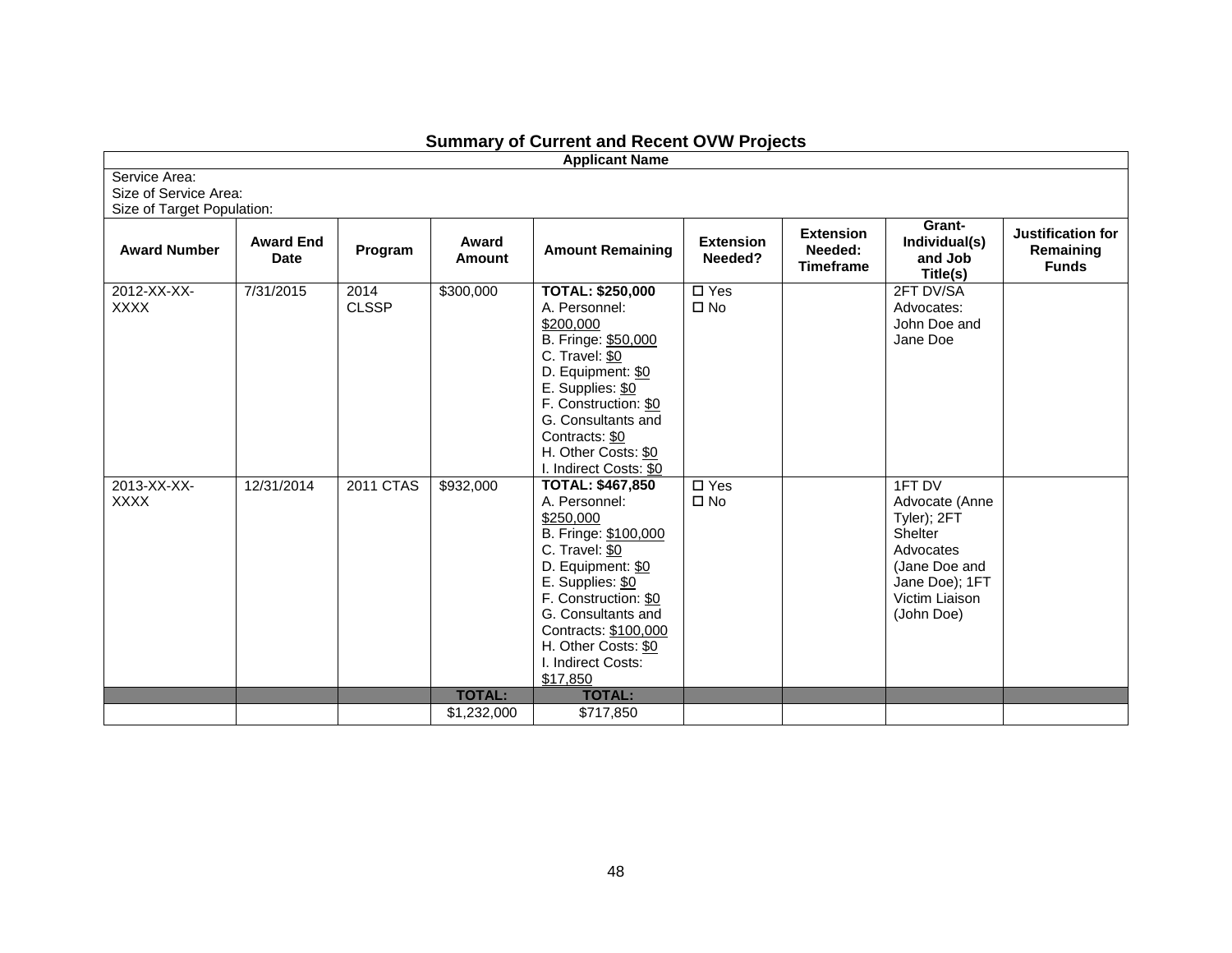### **APPENDIX E**

### <span id="page-53-1"></span><span id="page-53-0"></span>**Summary of Current and Pending Non-OVW Grants to do the Same or Similar Work**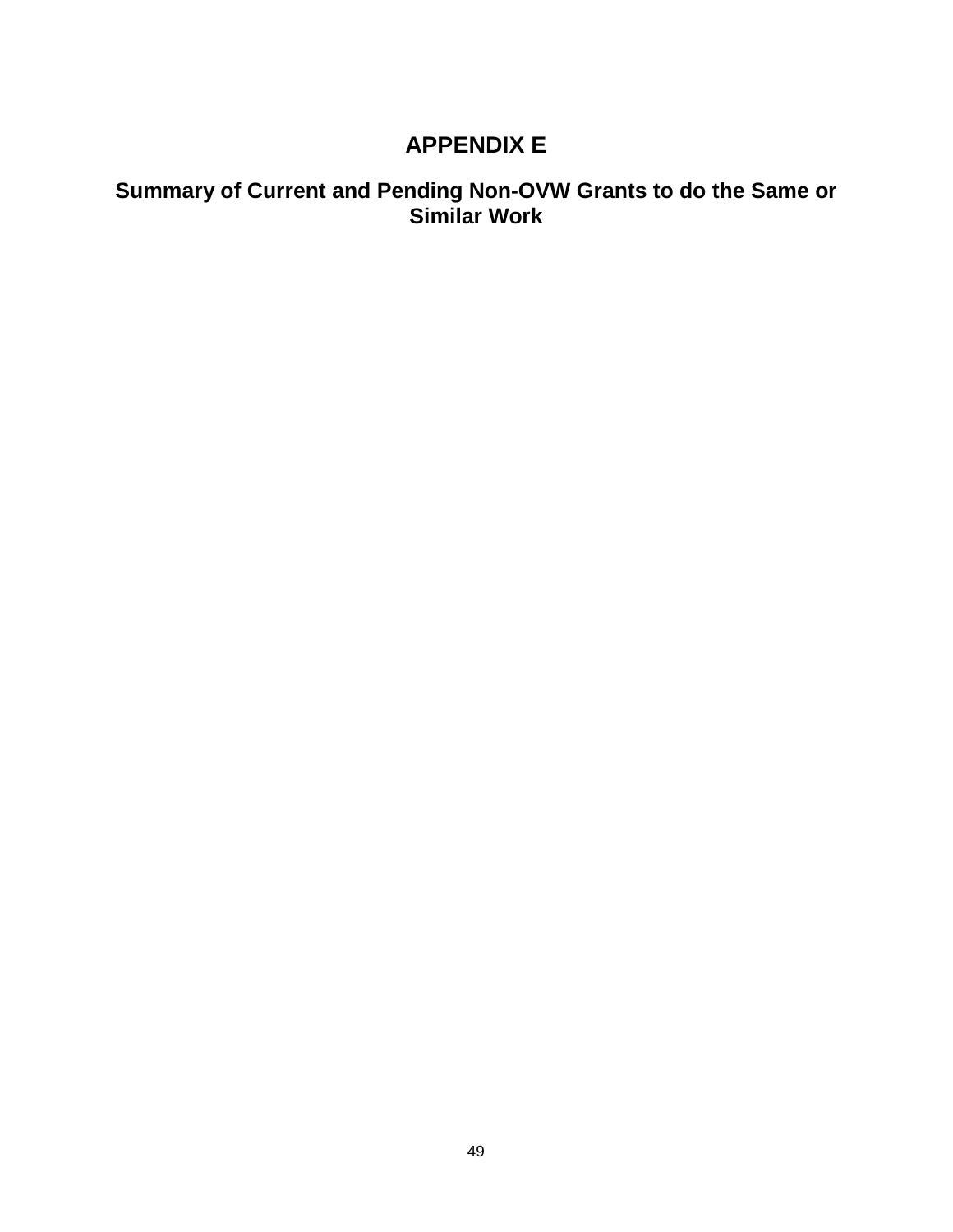|                               |                                            |                  |                          |                                            | [Applicant Name]                                                                                                                                                                                                                                         |                                                                                                                                      |                                                                                   |
|-------------------------------|--------------------------------------------|------------------|--------------------------|--------------------------------------------|----------------------------------------------------------------------------------------------------------------------------------------------------------------------------------------------------------------------------------------------------------|--------------------------------------------------------------------------------------------------------------------------------------|-----------------------------------------------------------------------------------|
|                               |                                            |                  |                          |                                            | <b>Current Awards</b>                                                                                                                                                                                                                                    |                                                                                                                                      |                                                                                   |
| <b>Service Area:</b>          |                                            |                  |                          |                                            |                                                                                                                                                                                                                                                          |                                                                                                                                      |                                                                                   |
| Federal<br>Awarding<br>Agency | Award<br><b>Number</b>                     | Program          | Award<br><b>End Date</b> | Award<br>Amount                            | <b>Amount</b><br>Remaining                                                                                                                                                                                                                               | Grant-<br>Individual(s),<br>Job Title(s),<br>and<br><b>Percentages</b>                                                               | Please describe how this project differs<br>from the application for OVW funding. |
| OJP                           | XXX-XXX-<br><b>XXXX</b>                    | $\overline{OVC}$ | 9/30/2017                | \$300,000                                  | <b>TOTAL: \$250,000</b><br>A. Personnel:<br>\$200.000<br>B. Fringe: \$50,000<br>C. Travel: \$0<br>D. Equipment: \$0<br>E. Supplies: \$0<br>F. Construction: \$0<br>G. Consultants and<br>Contracts: \$0<br>H. Other Costs: \$0<br>I. Indirect Costs: \$0 | 2FT DV/SA<br>Advocates:<br>John Doe<br>(25%) and<br>Jane Doe<br>(35%)                                                                | [Insert description.]                                                             |
|                               |                                            |                  |                          |                                            | <b>Pending Applications</b>                                                                                                                                                                                                                              |                                                                                                                                      |                                                                                   |
| <b>Service Area:</b>          |                                            |                  |                          |                                            |                                                                                                                                                                                                                                                          |                                                                                                                                      |                                                                                   |
| Federal<br>Awarding<br>Agency | <b>Application</b><br>Number (if<br>known) | Program          | <b>Project</b><br>Period | <b>Total</b><br><b>Requested</b><br>Amount | <b>Amount</b><br><b>Requested</b>                                                                                                                                                                                                                        | Grant-<br>Individual(s),<br>Job Title(s),<br>and<br><b>Percentages</b>                                                               | Please describe how this project differs<br>from the application for OVW funding. |
| <b>COPS</b>                   | XXX-XXX-<br><b>XXXX</b>                    | <b>CAMP</b>      | 36 months                | \$300,000                                  | <b>TOTAL: \$300,000</b><br>A. Personnel:<br>\$200,000<br>B. Fringe: \$50,000<br>C. Travel: \$0<br>D. Equipment: \$0<br>E. Supplies:<br>\$50,000<br>F. Construction: \$0<br>G. Consultants and                                                            | 1FT DV<br>Advocate:<br>Janet Doe<br>(20%); 1FT<br>Shelter<br>Advocate: Jay<br>Doe (10%);<br>1FT Victim<br>Liaison: John<br>Doe (50%) | [Insert description.]                                                             |

### **Summary of Current and Pending Non-OVW Grants to do the Same or Similar Work**